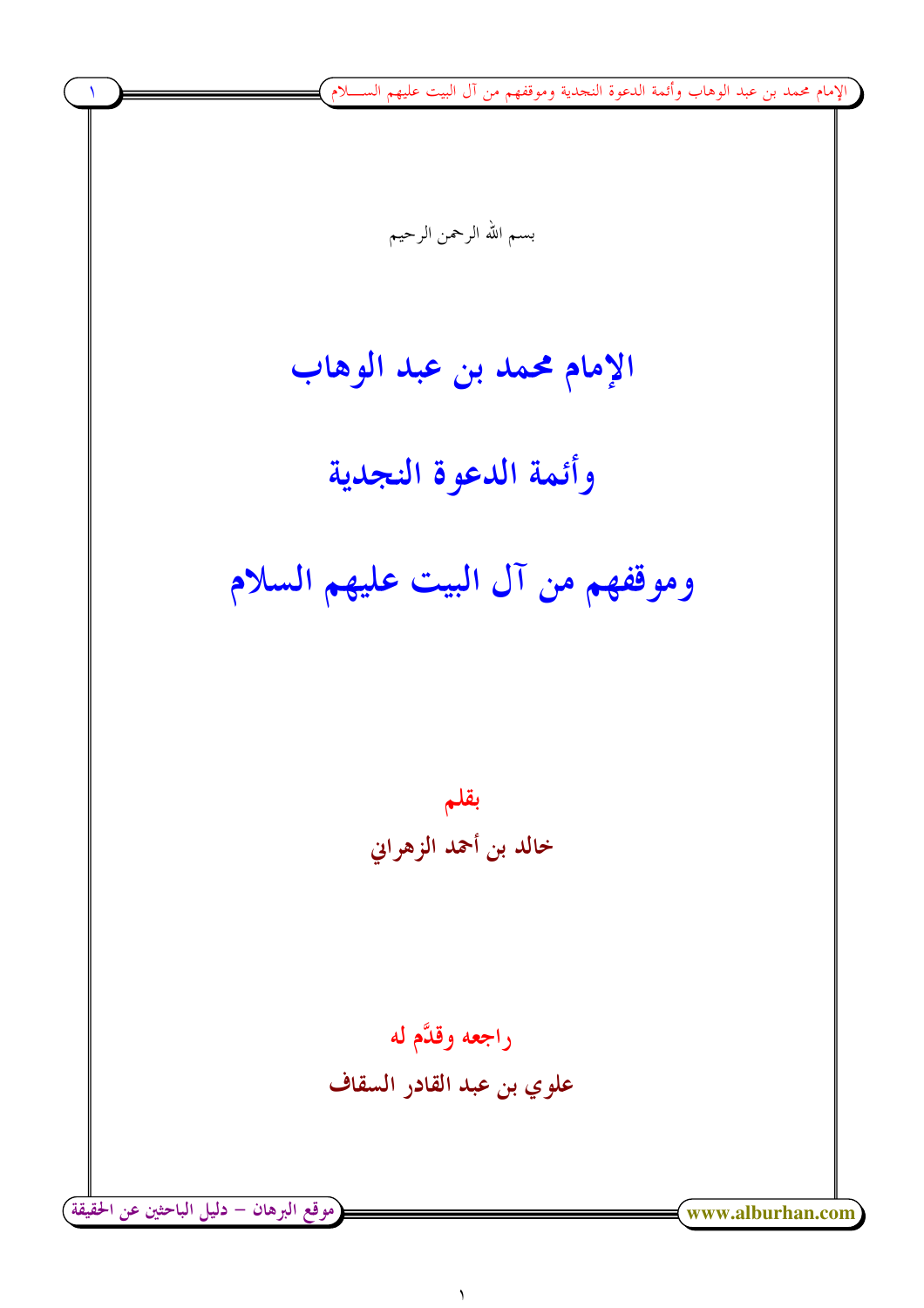الإمام محمد بن عبد الوهاب وأئمة الدعوة النجدية وموقفهم من آل البيت عليهم الســـ

### تقسديسم

الحمد لله رب العالمين، والصلاة والسلام على حير حلق الله أجمعين، نبينا وحبيبنا وقــــرة أعيننــــا محمدٍ بن عبد الله القائل: «أذكركم الله في أهل بيتي، أذكركم الله في أهل بيتي، أذكـــركم الله في أهــــل بييت» وعلى آله وصحبه أجمعين.

أما بعــــــــد:

www.alburhan.com

فإن الله عز وحل فرض على المسلمين حب آل بيت نبيه صلى الله عليه وآله وســــلم ومــــوالاقمم وتقديرهم، وقد انقسم النَّاس في ذلك إلى غال فيهم رفعهم عن مكانتهم وأحرجهم من صفات البشرية إلى صفات رب البرية، وادعى أن ذلك من محبتهم، وربما أدَّاه ذلك إلى بغض غيرهم من الصحابة رضي الله عنهم، وإلى حافٍ أبغضهم وانتقصهم وفرَّط في حقهم.

وهدى الله أهل السنة والجماعة إلى الأمر الوسط، فأحبوهم ووالوهم وحفظوا فيهم وصيَّة رسول الله صلى الله عليه وآله وسلم، فلم يُفْرطوا و لم يُفَرِّطوا، و لم يغلوا و لم يجفوا، وحعلوا ذلك أصـــلًا مــــن أصولهم وقرروه في عقيدتمم، ومن هؤلاء شيخ الإسلام ابن تيمية رحمه الله القائل في عقيدته المشــــهورة بالواسطية: «إنَّ من أصول أهل السنة والجماعة أُهْم يحبون أهل بيت النبي ويتولوهُم ويحفظ ون فــيهم وصية , سول الله صلى الله عليه وسلم ».

وقد اقمم الذين غَلَوا في آل البيت كلَّ من لم يسلك مسلكهم ببغضهم وعدم محبتهم للنبي صــــلي الله عليه وآله وسلم ومن هؤلاء الذين كثرت التهم عليهم بالباطل الشيخ محمد بن عبد الوهاب وأتباعه، فقيض الله لهذه الفِرْيَة أخانا الشيخ: (خالد الزهراني) فَجَرَدَ كتبهم وأثبت لكل منصف ألهم بريئون مــــن هذه التهمة براءة الذئب من دم يوسف عليه السلام، فقد جمع في هذا الكتاب أقوالهم التي تـــدل علــــي محبتهم وموالاقمم لآل البيت وأفمم يعدون ذلك أصلًا من أصول عقيدتمم، وقد أحال ما نقله عنــــهم إلى كتبهم بالجزء والصفحة و لم يَدَعْ لشانىء قول، فجزاه الله خيرًا وأثابه على ما فعل وقدَّم. وصلى الله على نبينا محمد وعلى آله وصحبه وسلم.

كتيه:

علوى بن عبد القادر السَّقَّاف aasaggaf@hotmail.com

موقع البرهان – دليل الباحثين عن الحقيقة <u>ً</u>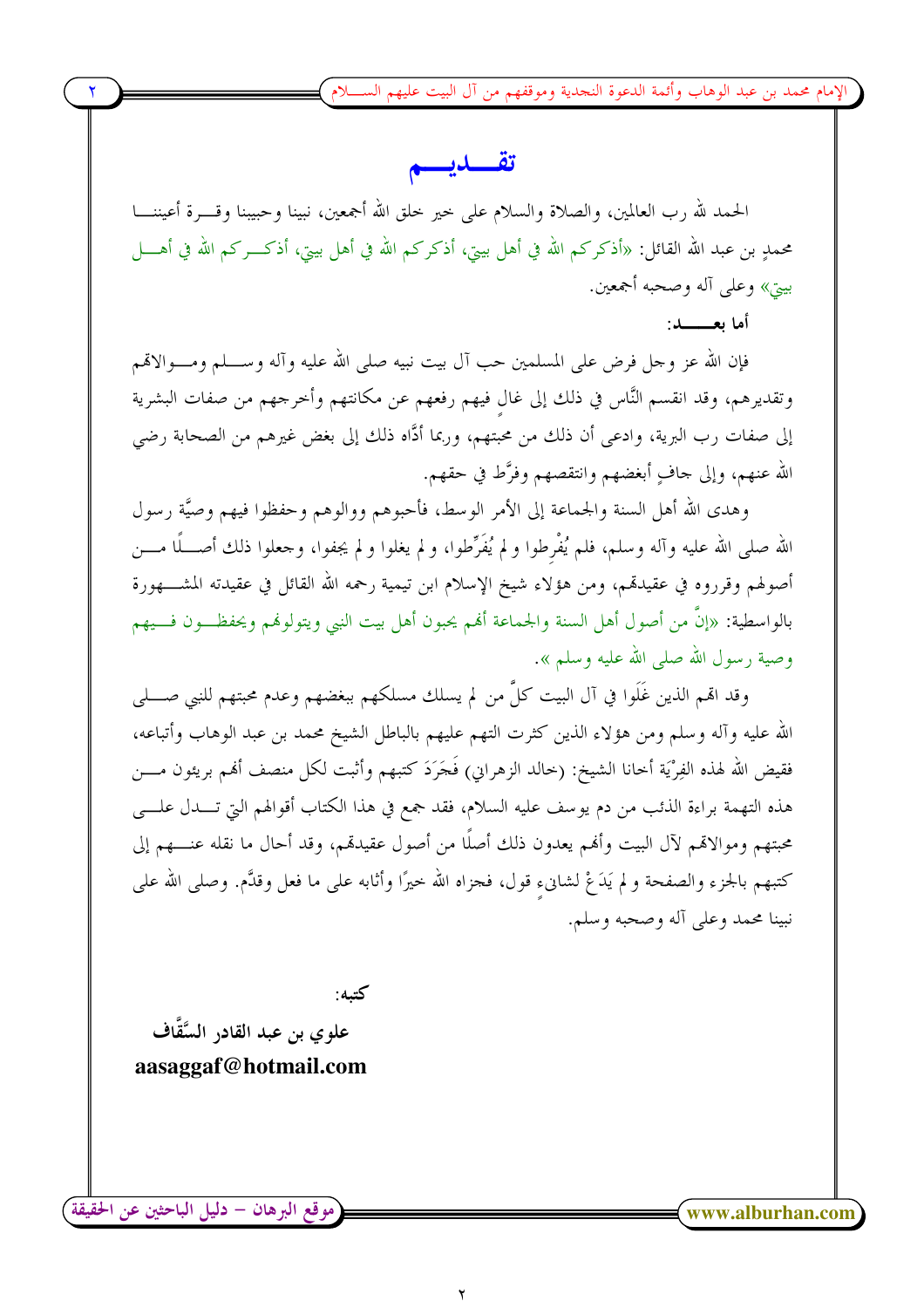بسم الله الرحمن الرحيم

#### مقدمة

الحمد لله الذي أرسل رسوله محمدًا بالحق ليظهره على الدين كله ولو كره المشـــركون، وأيــــده بالكتاب الحقِّ المبين؛ وأصحابه ذوي الفضل العظيم؛ وآله الطيبين الطاهرين.

أحمده كما ينبغي لعظيم سلطانه وأصلى وأسلم على نبيه الرحمة المهداة، وعلـــي آلــــه الهــــداة، وأصحابه الميامين، وأزواجه أمهات المؤمنين، وعلى من اتَّبع هداهم واقتفى أثرهم إلى يوم الدين.

وأشهد أن لا إله إلا الله شهادة أرحو هما النجاة يوم لا ينفع مال ولا بنون إلا من أتى الله بقلب سليم. وأشهد أن محمدًا رسوله وحليله وصفيه شهادة أرحو ها من الله شفاعته يوم القيامة... أ**ما بعد**:

#### الباعــث على كتــابــة هــذه الرســالــة:

فإن المتتبع لما يُكتب عن الأعلام المصلحين الذين بلغت شهرتمم الآفاق –وعَلِمَ حقيقـــة أمــــرهم البعض وجهلها آخرون– ليعلم أن من أبرز هؤلاء المصلحين المعاصرين الشيخ محمد بن عبـــد الوهــــاب رحمه الله وأتباعه الذين ساروا من بعده بدعوته على هدى من كتاب الله وسنة رسوله صلى الله عليـــه و سلم.

وقد كتب عن هذا المصلح كثيرون، منهم من أفرد له ومنهم من أشار، ومنهم من أصاب الحـــق في بيان دعوته ومنهجه، وطريقة أتباعه من أبنائه وأحفاده وغيرهم ممن دعا بدعوته، ومنهم من تعمـــد الكذب عليهم والإساءة إليهم بكيل التهم والافتراءات، وأقل أحوال هؤلاء أفمم يجهلون حالهم ودعوقم، وينقلون عمن تعمد الكذب عليهم في مسائل كثيرة وأبحاث كبيرة.. منها: موقفهم رحمهم الله من أهل البيت عليهم السلام.

ومن هنا استخرت الله في كتابة رسالة تبين موقف هذا الشيخ المصلح وأبنائه وأحفاده وأتباعه من آل بيت النبي صلى الله عليه وسلم، ومزيد عنايتهم بمذا الجانب، موثقةً من أقوالهم في كتبهم ورسائلهم

www.alburhan.com

موقع البرهان – دليل الباحثين عن الحقيقة ً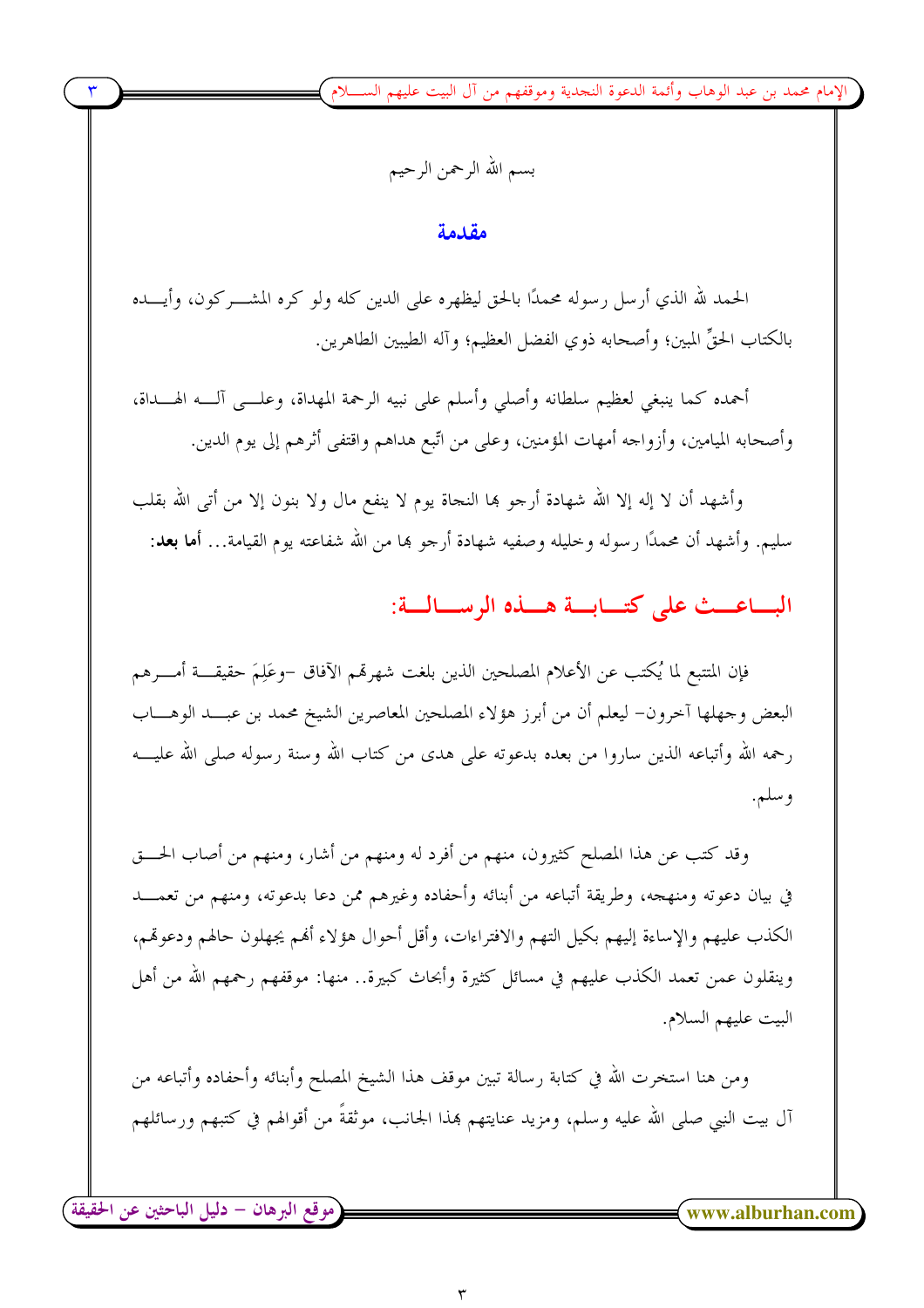الإمام محمد بن عبد الوهاب وأئمة الدعوة النحدية وموقفهم من آل البيت عليهم الســــلام ً

الخاصة؛ فإن كتب الرجل ومؤلَّفاته هي الشاهد الثقة على معتقده.

وقد ضمنتها مقتطفات من كلامه رحمه الله وكلام أبنائه وأحفاده وأتباعه، الذين ســـاروا علــــى لهجه في محبة آل بيت رسول الله صلى الله عليه وسلم؛ ليتبين اشتهار هذه العقيدة بين أتباع هذه الدعوة المباركة، والتي قامت مستندة إلى كتاب الله سبحانه، وسنة رسوله صلى الله عليه وسلم، وفهم ســــلف هذه الأمة الميا, كة.

وقد آثرت الاختصار فيها وعدم الإطناب؛ لأن الأمر في الأصل بيِّن حلي؛ فالشيخ من أئمة أهــــل السنة والجماعة الذين يحبون آل بيت النبي صلى الله عليه وسلم ويعرفون لهم حقوقهم ومتزلتهم.

وأحيط القارئ الكريم علمًا أبي عدلتُ عن نقل كثيرٍ من كلامهم؛ طلبًا للاختصار وعدم البسط، وسأكتفي هنا بذكر ثلاثة أمثلة فقط لهذا من كتب الشيخ الإمام محمد بن عبد الوهاب رحمه الله.

الأول: ذكر آل البيت عليهم السلام عند الصلاة والسلام على رسوله صلى الله عليــــه وســــلم؛ وانظر على سبيل المثال: آخر رسالته: (كشف الشــبهات: ١٨١/١) و(كتــاب التوحيــد: ١٥١/١) و(فضل الإسلام: ٢٧٦/١) و(مفيد المستفيد: ٣٢٥/١) و(الخطب) في مواضع كثيرة جدًّا، منها علـــي سبيل المثال لا الحصر: (ص: ٥، ٧، ١٠، ١١، ١٣، ١٦، ١٨، ٢١، ٢٩، ٢٣، ٣٧...) وغيرها.

**الثاني:** مواضع تَرَضِّيه وتَرَحُّمِه رحمه الله على آل البيت كلما مرَّ ذكرهم أو ذكر أحدهم.

وانظر على سبيل المثال هذه الصفحات فقط من كتابه (التوحيد ص: ٢٠، ٢٢، ٥٦، ٥٦، ٥٦، ٢٤، ٧٤، ٨٢، ٩٣، ٩٥، ٩٣، ١١٢، ١٤٩...) وهذا كله في كتيب صغير من كتبه رحمــــه الله؛ فكيـــف ببقية كتبه الكبار؟!

**الثالث**: مواضع كثيرة في كتبه رحمه الله ذكر فيها اختيارات فقهاء آل البيـــت وســــادالهم مــــن المحتهدين في فروع الشريعة والفقهيات.

ومن ذلك: في كتاب (مختصر الإنصاف): (كتاب الزكاة: ٢٢٧/١) و(كتاب الصيام: ٢٥٥/١) و(باب الإحرام: ٢٧٩/١) و(باب الهدي والأضاحي: ٣٥٢/١).

www.alburhan.com

(موقع البرهان – دليل الباحثين عن الحقيقة)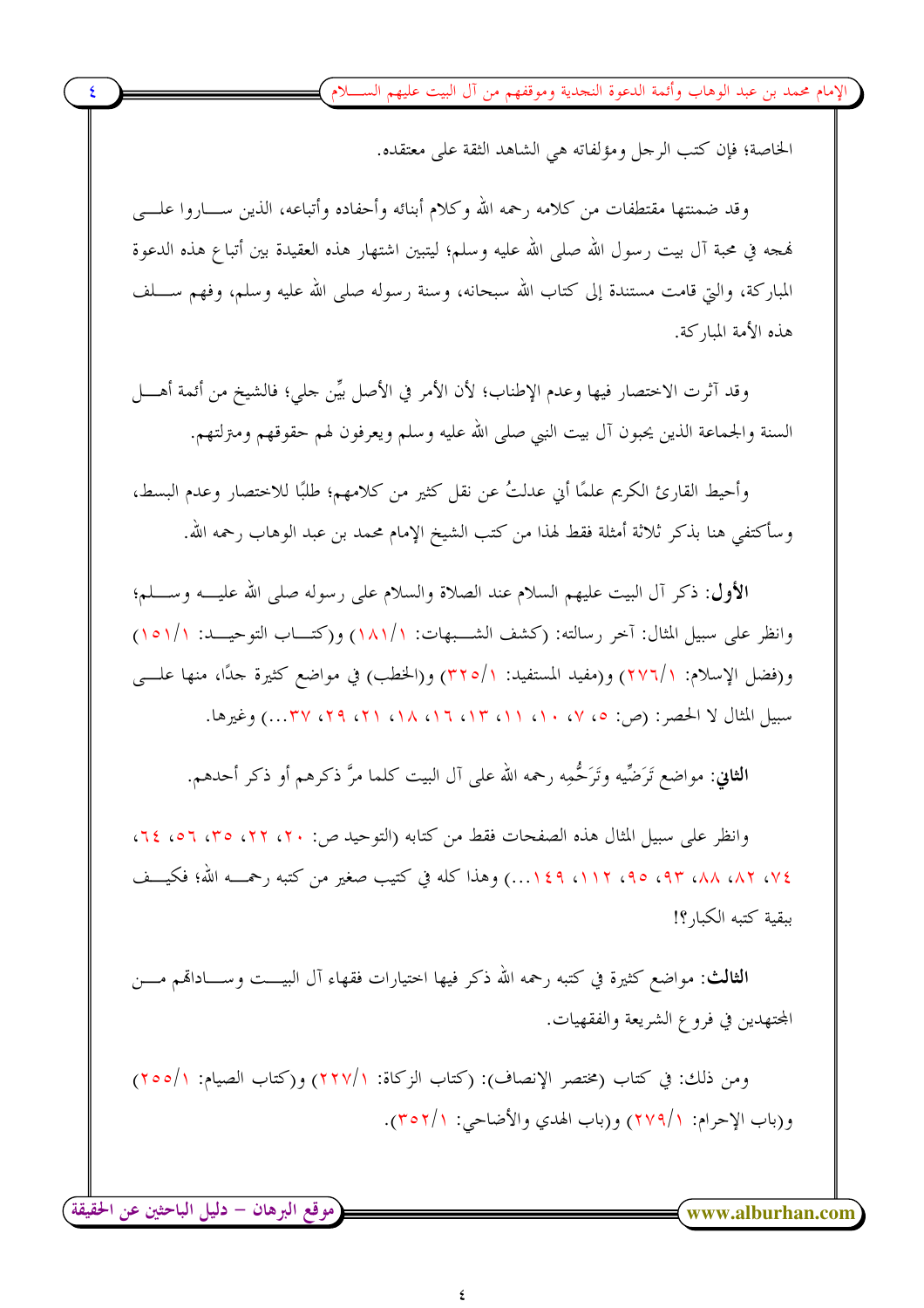الإمام محمد بن عبد الوهاب وأئمة الدعوة النجدية وموقفهم من آل البيت عليهم الســــلام ً

وانظر كذلك: كتاب المناسك قسم الحديث (مسألة:١١٣) (٤٧/٣)، وبساب حسد المســكر والتعزير قسم الحديث (مسألة: ١٧٥٦) (٢٤٢/٤)، وهكذا بقية كتبه وكتب أبنائه وأحفاده وأتبـــاع دعو ته.

ومن أراد الوقوف عليها فعليه بمطالعة كتبهم عامة؛ فإنه سيحد ما لا يستطيع تقييده من كلامهم رحمهم الله وأحزل لهم المثوبة.

وقد اعتمدت في النقل عنه على مجموع مؤلفات الشيخ الإمام محمد بن عبد الوهـــاب (طبــــع جامعة الإمام محمد بن سعود الإسلامية بالرياض). أما النقول الأخرى عن غيره من العلماء الأعلام فقد أثبتُّ بجوار كل نقل اسم المرجع ورقم الصفحة والجزء.

\* وفي الختام أتقدم هنا بالشكر لفضيلة شيخنا السيد/ علوي بن عبد القادر السَّـــقَّاف، الــــذي أعطانا من وقته للنظر في هذا الكتاب وتصحيحه والتقديم له، فأسأل الله أن يجزيه حير الجزاء.

 $\circ$ 

وصلى الله على نبينا محمد وعلى آله وصحبه.

كتبه/ خالد بن أحمد الزهراني

kzahrany@hotmail.com

**COLONEAGAA** 

■ موقع البرهان – دليل الباحثين عن الحقيقة

 $\mathbf{w}$ ww.alburhan.com

 $\mathbf{\delta}$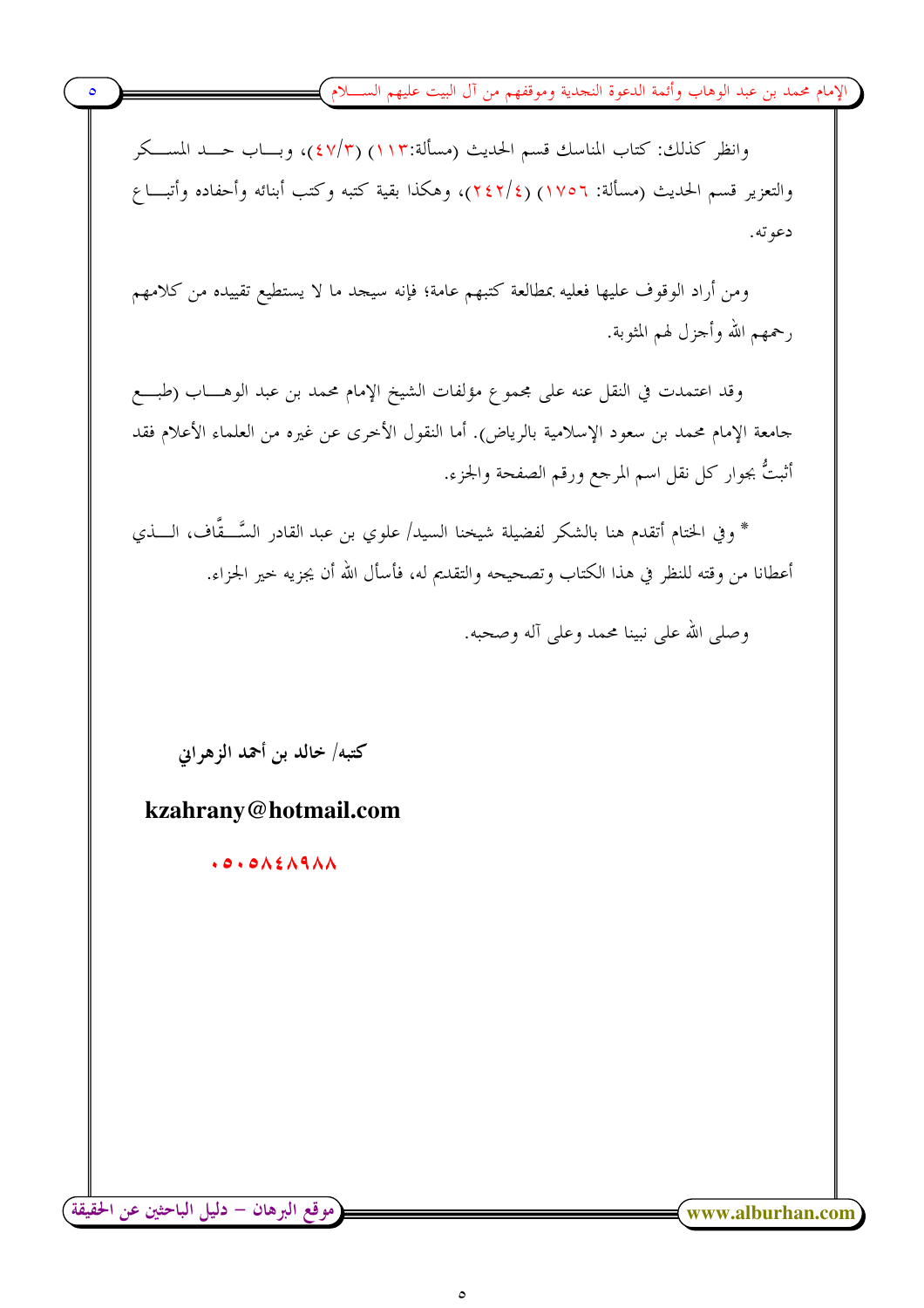الإمام محمد بن عبد الوهاب وأئمة الدعوة النجدية وموقفهم من آل البيت عليهم الســــلام

#### من هو محمد بن عبد الوهاب؟

هو مصلح ظهر في قلب الجزيرة العربية وأهلها آنذاك في ظلام دامس وبُعدٍ عن كتاب الله وســـنة رسوله صلى الله عليه وسلم؛ فقوم يدعون الأشحار وآخرون يرجون من الأححار ما يرحون مــــن الله الغفار! ظُلمٌ وقَتلٌ ونمبٌ بين القبائل، القوي يأكل الضعيف؛ والكبير يغلب الصغير؛ والغني يظلم الفقير.. نعم إلها غربة الدين.

ولد رحمه الله عام (١١١٥هــ) على هذا الوضع السائد في الجزيرة وما حاورها، في بيت علـــم ودين؛ فنشأ نشأة صالحة.

طلب العلم، وسافر من نجد إلى مكة ثم المدينة النبوية ثم البصرة؛ فأقام هِا مدة يستزيد من العلــــم على أيدي علمائها، وهناك تكونت شخصيته العلمية وقوي عوده، وقد أكسبته التجارب ورؤية أهــــل البلاد المختلفة قوة في حمل الحق والدفاع عنه.

فبدأ ينكر على العامة –في البصرة– أفعالهم الشركية، وينكر على العلماء سكوتمم، فاستحســـن ذلك منه أحد أشياخه هناك وهو الشيخ (المحموعي). وقد قيل: إن الشيخ ألف كتابه (التوحيد) بالبصرة لنفع العامة والجهلة، وقيل: إنه ألفه في حريملاء بعد عودته من البصرة.

لكن لشدة غربة الدين آنذاك، وشدة بعد الناس عن منابع الدين الأصلية واجهه كثيرٌ من العامـــة والخاصة، وآذوه أشد الأذى، حتى إلهم أخرجوه من البصرة في الهاجرة ماشيًا وحده، فيَمَّمَ وجهه نحــــو الزبير، وأراد مواصلة المسير إلى الشام لتمام مقصده من العلم، ولكنَّ ضياع نفقته منه أثني عزمــــه عــــن المسير إليها، فقصد الأحساء ونزل إلى علمائها والتقى بفحول العلماء هناك في ضيافة الشيخ عبد الله بن محمد بن عبد اللطيف الأحسائي الشافعي.

ثم بعد هذا السفر الشاق والبعد عن بلده ووالده عاد إلى نجد، فعاود القراءة في كتـــب التفســـير والعقيدة والحديث، وقد وافق هذا الاطلاع من الشيخ ذهنًا حادًا وفكرًا نيرًا وفهمًا صحيحًا وتحرزًا من

www.alburhan.com

موقع البرهان – دليل الباحثين عن الحقيقة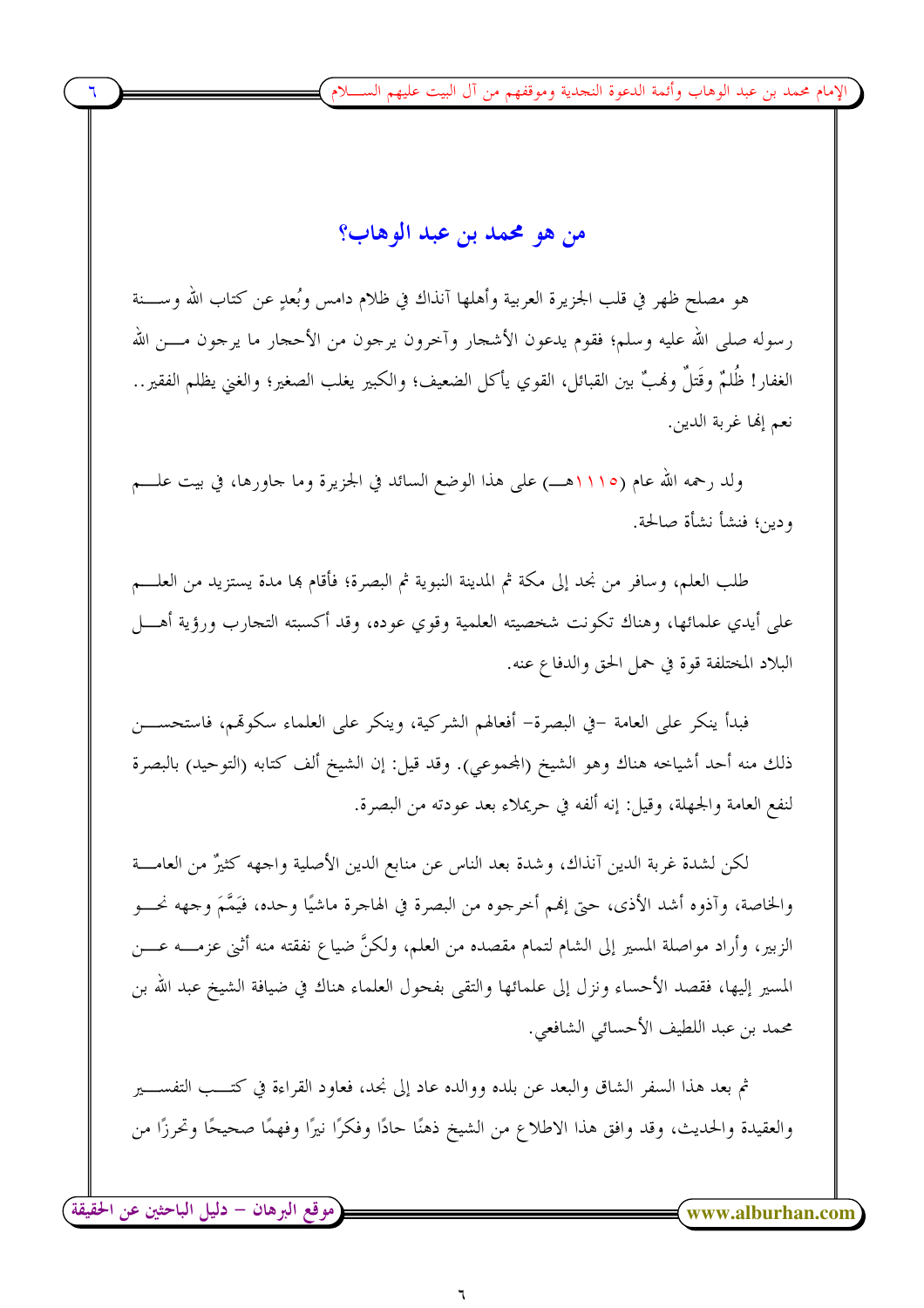الإمام محمد بن عبد الوهاب وأئمة الدعوة النجدية وموقفهم من آل البيت عليهم الســــلام ً

التقليد وبعدًا عن الجمود وطلبًا للحق مِنْ مراجعهِ الصحيحة ومنابعهِ الأولى؛ فقام بعد ذلـــك بواحـــب الدعوة إلى الله وتصحيح ما اندرس من معالم الدين الخالص والتوحيد النقى وأراد الرحوع بالنــــاس إلى العقيدة الخالصة من الشركيات، القائمة على توحيد رب الأرض والسموات.. وقد وحد بسبب ذلـــك معارضة قوية وأذية كبيرة من مناوئيه، إلا أن ذلك لم يثنه عن عزمه و لم يصده عن مقصده، شأنه شـــأن الدعاة المصلحين السائرين على خطا سيد الأنبياء والمرسلين محمد بن عبد الله عليـــه أفضــــل الصـــــلاة والتسليم.

وبعد هذه الحياة الحافلة بالعلم والدعوة وافاه أحل الله تعالى في عام (١٢٠٦هـــ) فرحمه الله رحمة واسعة وغفر له ولجميع المؤمنين.

### وقفسة تأمسل وتحسقيسق

هذه سيرة هذا الشيخ كما ترجم له من هم أعرف الناس بحاله، ولكن لكـــل مصــــلح منــــاوئ وشانئ؛ ابتداء من الأنبياء عليهم صلوات الله وسلامه، وانتهاء بكل مصلح وداعية إلى الحق يأتي بخلاف الواقع الذي عليه قومه ومعاصروه، فهذا الشيخ المظلوم قد رماه أعداؤه عن قوس واحدة، لكن تكسرت الرماح دونه، فما أحقهم بقول القائل:

> فلم يضرها وأوهى قرنه الوعل كناطح صخرة يومًا ليوهنها

فأعلى الله شأنه؛ وكبت أعداءه ومبغضيه، فالتاريخ والعالم كله قد عرف محمد بن عبد الوهاب ولكن مَن يعرف ابن حرجيس أو ابن داود الزبيري أو القباني أو اللكنهوري أو النبهاني...؟ وغيرهم.

لقد بقى هذا الشيخ –رغم كل ما واجهه وافتري عليه– علمًا على الهداية ومجددًا أمر هذا الدين في هذا العصر، وصدق الله العظيم القائل: ((كَذَلِكَ يَضْرِبُ اللَّهُ الْحَقَّ وَالْبَاطِلَ فَأَمَّا الزَّبَدُ فَيَذْهَبُ جُفَـاءً وَأَمَّا مَا يَنفَعُ النَّاسَ فَيَمْكُثُ فِي الأَرْضِ كَذَلِكَ يَضْرِبُ اللَّهُ الأَمْثَالَ)) [الرعد:١٧].

وعلى هذا.. فليعلم القارئ الكريم أن كل من كتبوا عن هذا الشيخ ودعوته وأتباعه، من أعدائهم

مُوقع البرهان – دليل الباحثين عن الحقيقة ً www.alburhan.com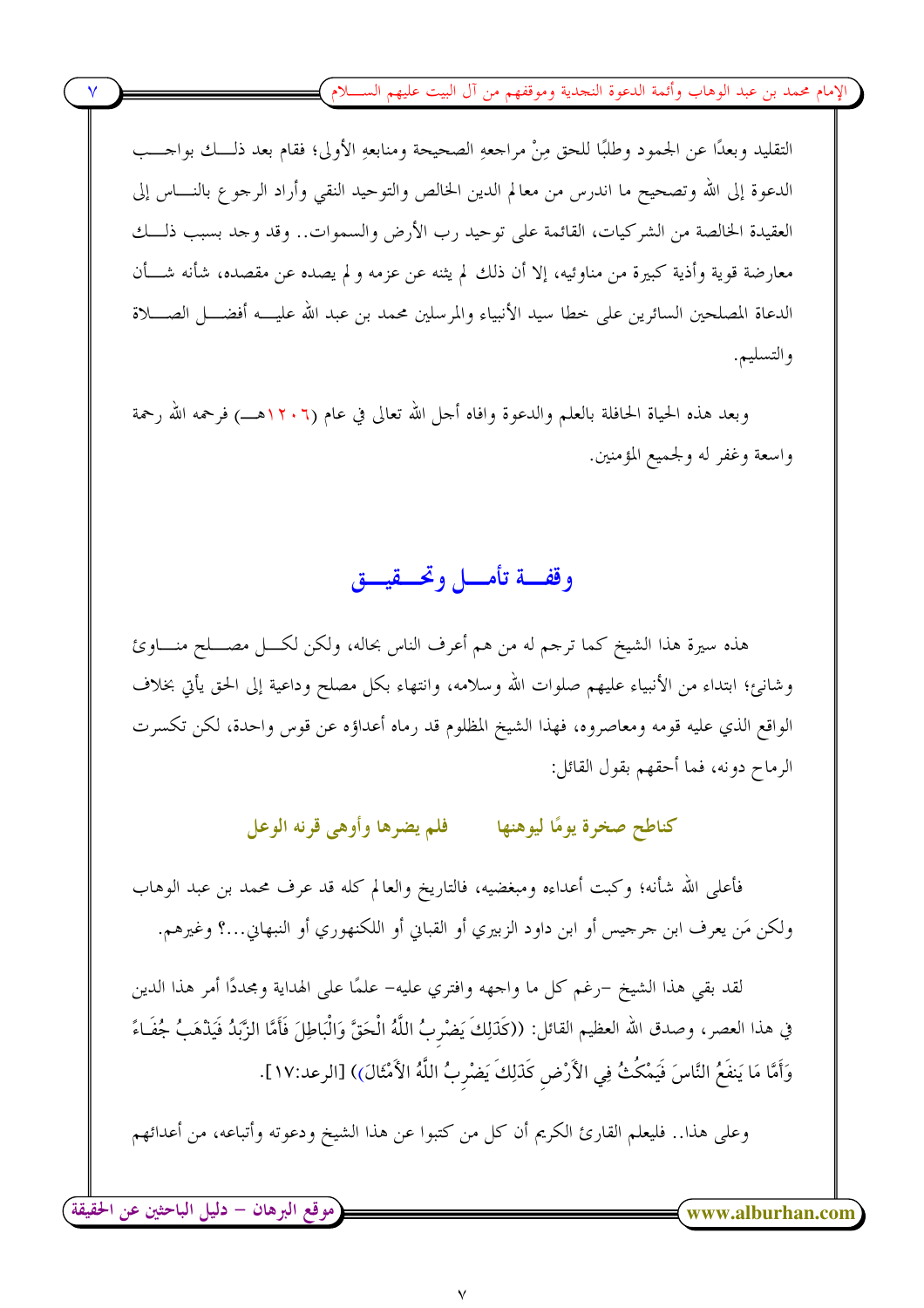الإمام محمد بن عبد الوهاب وأئمة الدعوة النجدية وموقفهم من آل البيت عليهم الســـــلام )

دعاة الضلالة أصحاب المصالح الذاتية والمناصب الدنيوية اتفقوا في الكذب عليهم والبسهتان، وإشـــاعة الدعايات المنفرة عنهم وعن دعوقمم، ثم تتابع مَنْ بعدهم على النقل عمن قبلهم بدون تمحيص أو رجوع على الأقل إلى كتاباقمم وكتبهم وأقوالهم ورسائلهم ليقفوا على الحق المبين الذي ينســف كـــل هــــذه الأكاذيب والدعايات التي ألصقت بمذا المصلح المفترى عليه ودعوته وأتباعه؛ فإن هذا هو المنهج العلمي الحق لمن أراد معرفة معتقد وأقوال الآخرين.

وقبل الشروع في نقل أقوالهم رحمهم الله في آل البيت عليهم السلام نذكر أمرًا ربمـــا استشـــكله البعض، وهو: لماذا لم يكن للشيخ مصنفٌ مفردٌ في آل البيت وفضلهم ومكانتهم؟ وللجواب على هـــذا نقول وبالله التوفيق:

أولًا: الشيخ رحمه الله كان يغلب على عصره الأمور الشركية من دعاء غير الله واستغاثة بالأولياء والصالحين وعبادة للقبور، وذلك لفشو الجهل بكتاب الله تعالى وسنة رسوله صلى الله عليه وسلم وعدم فهمهما الفهم الصحيح. و لم يكن النصب ومعاداة أهل البيت السائد في زمنه رحمه الله فكتب وصـــنف فيما يعانيه أهل زمانه من بعدٍ عن حقيقة التوحيد وعدم معرفة بالشرك.

**ثانيًا:** الشيخ رحمه الله من أهل السنة والجماعة الذين يعرفون حقوق آل بيت النبي صلى الله عليه وسلم وينشرون فضائلهم في كتبهم، ففي الصحيحين فضائل آل البيت وفي بقيـــة الســــنن والمســــانيد كذلك، وفي كتب فضائل الصحابة كذلك؛ وهذه الكتب هي معتمد الشيخ رحمه الله في بيان اعتقـــاده فيما صح منها عن رسول الله صلى الله عليه وسلم.

ثالثًا: لا يلزم كل عالم أنْ يؤلف في فضائل آل البيت عليهم السلام حتى يُعد موافقًا لأهل الســــنة والجماعة في ذلك! فهذا النووي وابن حجر رحمهما الله وغيرهما كثير لم يؤلف أحدٌ منهم مُؤلفًا مُستقلًا في آل البيت عليهم السلام؛ بل و لم يؤلف أحدٌ من الأئمة الأربعة –أبي حنيفة ومالك والشافعي وأحمــــد رحمهم الله– كتابًا مستقلًا عن آل البيت عليهم السلام.

وبعد هذا البيان لنشرع في المقصود، وهو نقل نصوص من أقوال الشيخ وأبنائه وأحفاده وأتباعــــه رحمهم الله، فيها بيان محبتهم وتعظيمهم لأهل بيت رسول الله صلى الله عليه وسلم، وقد حعلتها تحـــت عناوين ليسهل على القارئ فهم النصوص وترتيب الأفكار .. فأقول:

(موقع البرهان – دليل الباحثين عن الحقيقة)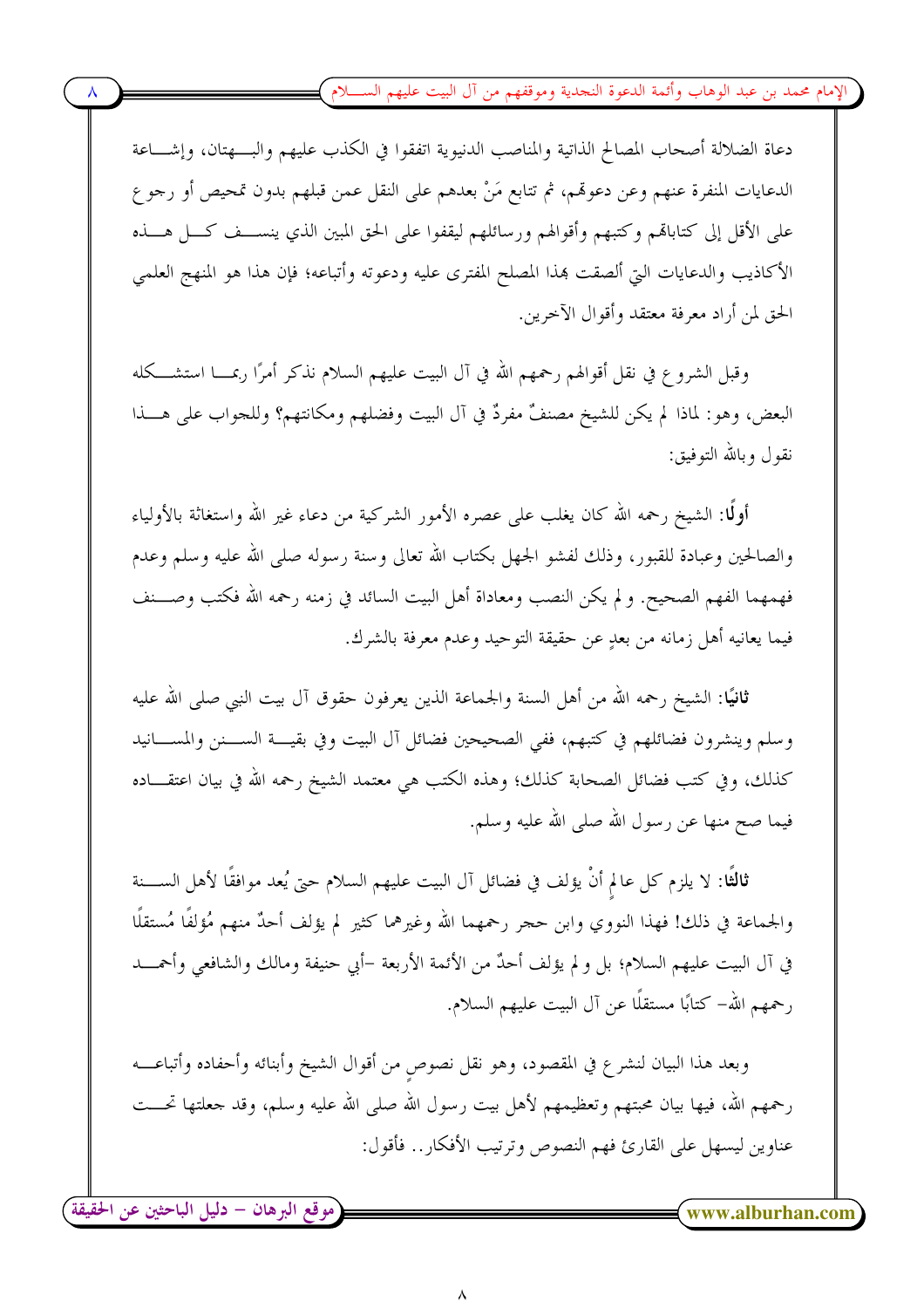لاشك أن كل عاقل لا يسمى أبناءه إلا بأسماء من يحبهم، وأظهر من ذلك أنه لا يســـميهم بمــــن يبغضهم (١)

ومن هنا فقد سمَّى الشيخ محمد بن عبد الوهاب ثلاثة من أبنائه (عليًا وحسنًا وحسينًا) وسمى ابنة له (فاطمة). وانظر في ذلك كتاب: (الدرر السنية الطبعة الأولى دار الإفتاء: ١٩/١٢) وكذلك كتاب: (علماء نجد للبسام: ١٥٥/١).. فَنعْمَ الاسم والمسمى؛ فهم آل بيت النبي رضوان الله عليهم أجمعين.

كما أن كل عاقل لا يكني إلا بما يحب، وكنية الإمام محمد ابن عبد الوهاب: (أبو حسين).

فعلى ماذا يدل هذا؟!!

إنه يدل دلالة واضحة على محبة الشيخ لآل البيت عليهم السلام.

فهل سيطل علينا بعد هذا من يقول: إن محمد بن عبد الوهـــاب يـــبغض آل البيـــت علـــيهم السلام؟!!

نقله أحاديث الوصية بكتاب الله وأهل بيت رسوله عليه الصلاة والسلام

#### والاستشهاد بها

قال رحمه الله في كتابه (فضل الإسلام: ١/٦٥٦): «بابُ الوصيّة بكتاب الله عز وحل».

وقوله تعالى: ((اتَّبعُوا مَا أُنْزِلَ إلَيْكُمْ مِنْ رَبِّكُمْ وَلا تَتَّبعُوا مِنْ دُونهِ أَوْلِيَاءَ قَلِيلًا مَــا تَـــذَكَّرُونَ))

(١) ولا بأس هنا أن نبين حال أهل البيت رضي الله عنهم في تسمية أبنائهم ولو بالإشارة فقط: هذا على رضي الله عنه يسمى من أبنائه ثلاثة بأسماء الحلفاء قبله (أبو بكر وعمر وعثمان) ولا عحب؛ فإلهم إخوة وأصهار ورحماء بينهم كمـــا وصـــفهم الله تعالى. فأبو بكر صهر رسول الله وكذا عمر، وبعد وفاة أبي بكر تزوج عليٌّ من أرملته (أسماء بنت عميس)، وزوَّج عليٌّ ابنتـــه (أم كلثوم) عمر رضي الله عنهم أجمعين، وعثمان زوجه النبي بابنتيه اللاتي هنَّ أخوات فاطمة الزهراء. ثم هذا الحسين رضي الله عنه سيد شباب أهل الجنة يُسمى ابنه (عمر) ولا غرابة! أليس هو زوج أحته؟!

ِّ موقع البرهان – دليل الباحثين عن الحقيقة ِ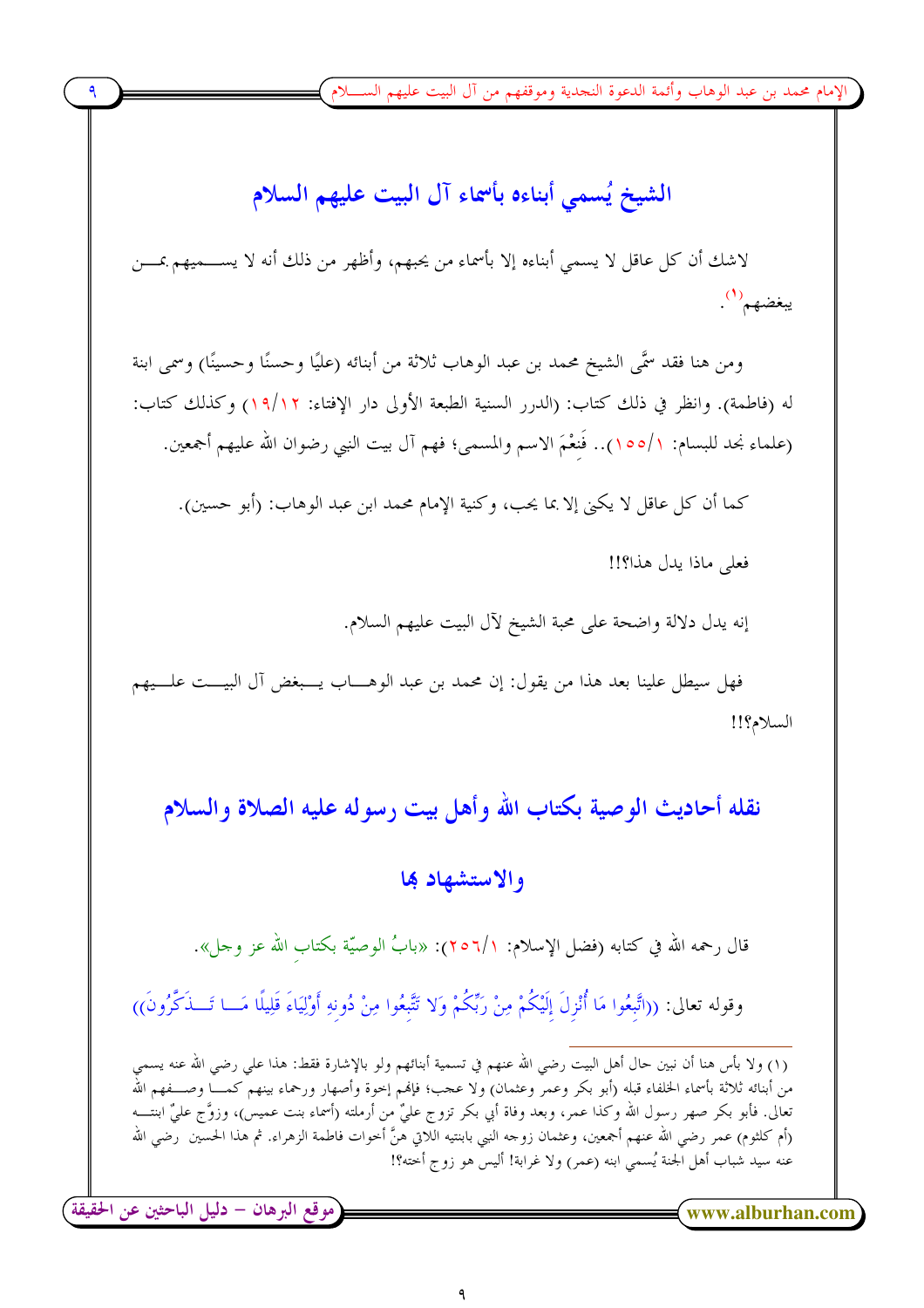الإمام محمد بن عبد الوهاب وأئمة الدعوة النجدية وموقفهم من آل البيت عليهم الســـــلام ً

[الأعراف:٣].

عن زيد بن أرقم رضي الله عنه أن رسول الله صلى الله عليه وسلم حطب فحمد الله وأثنى عليــــه ثم قال: (أما بعد: ألا أيها الناس فإنما أنا بشر يوشك أن يأتيني رسول ربي فأحيب، وأنا تــــارك فـــيكم ثقلين: أَولهما: كتاب الله فيه الهدى والنور؛ فخذوا بكتاب الله وتمسكوا به. فحثَّ علـــى كتــــاب الله ورغَّب فيه، ثم قال: وأهل بيتي) وفي لفظ: (كتاب الله هو حبل الله المتين، من اتبعه كان علــــى الهــــدى ومن تركه كان على الضلالة) رواه مسلم» اهـ.

وقال كذلك في كتاب (فضائل القرآن: ٢٢/١): «باب من ابتغي الهدي من غير القرآن».

وقوله عــز وجــل: ((وَمَـنْ يَعْـشْ عَـنْ ذِكْـر الـرَّحْمَن نُقَـيِّضْ لَـهُ شَـيْطَاناً فَهُـوَ لَـهُ قَـرينٌ)) [الزخرف:٣٦].. الآيتين وقوله تعالى: ((وَنَزَّلْنَا عَلَيْكَ الْكِتَابَ تِبْيَاناً لِكُلِّ شَيْءٍ)) [النحل:٨٩].

وعن زيد بن أرقم قال: قام فينا رسول الله صلى الله عليه وسلم حطيبًا بماء يدعى حمًّا، فحمد الله وأثني عليه ووعظ وذكَّر ثم قال: (أما بعد: أيها الناس إنما أنا بشر مثلكم يوشك أن يأتيني رسول من ربي فأجيب، وأنا تارك فيكم ثقلين: أولهما: كتاب الله فيه الهدى والنور؛ فخذوا بكتاب الله واستمسكوا به. فحثَّ على كتاب الله ورغَّب فيه ثم قال: وأهل بيتي، أذكركم الله في أهل بيتي)» اهــــ.

وهكذا الشيخ رحمه الله يحفظ وصية رسول الله صلى الله عليه وسلم بالقرآن الكريم ويوردها مع وصيته صلى الله عليه وسلم بأهل بيته عليهم السلام، وما ذاك إلا لفهم الشيخ رحمه الله أن الاستمساك بهدي أهل البيت الأخيار الأطهار وما صح عنهم غير مخالف ولا مضاد للقرآن الكريم، بل هم رحمهــــم الله من أكمل الناس امتثالًا للقرآن الكريم.

### من الغلو إسقاط حقوق آل البيت عليهم السلام

عاتب الشيخ رحمه الله بعض أتباعه لمًّا علم ألهم أنكروا على أحد الأشراف المنتسبين لآل البيـــت تقبيل الناس يده ولبسه اللون الأحضر في ذلك الزمان، فقال كما في (الرسائل الشخصـــية: ٢٨٤/١):

موقع البرهان – دليل الباحثين عن الحقيقة <u>ً</u>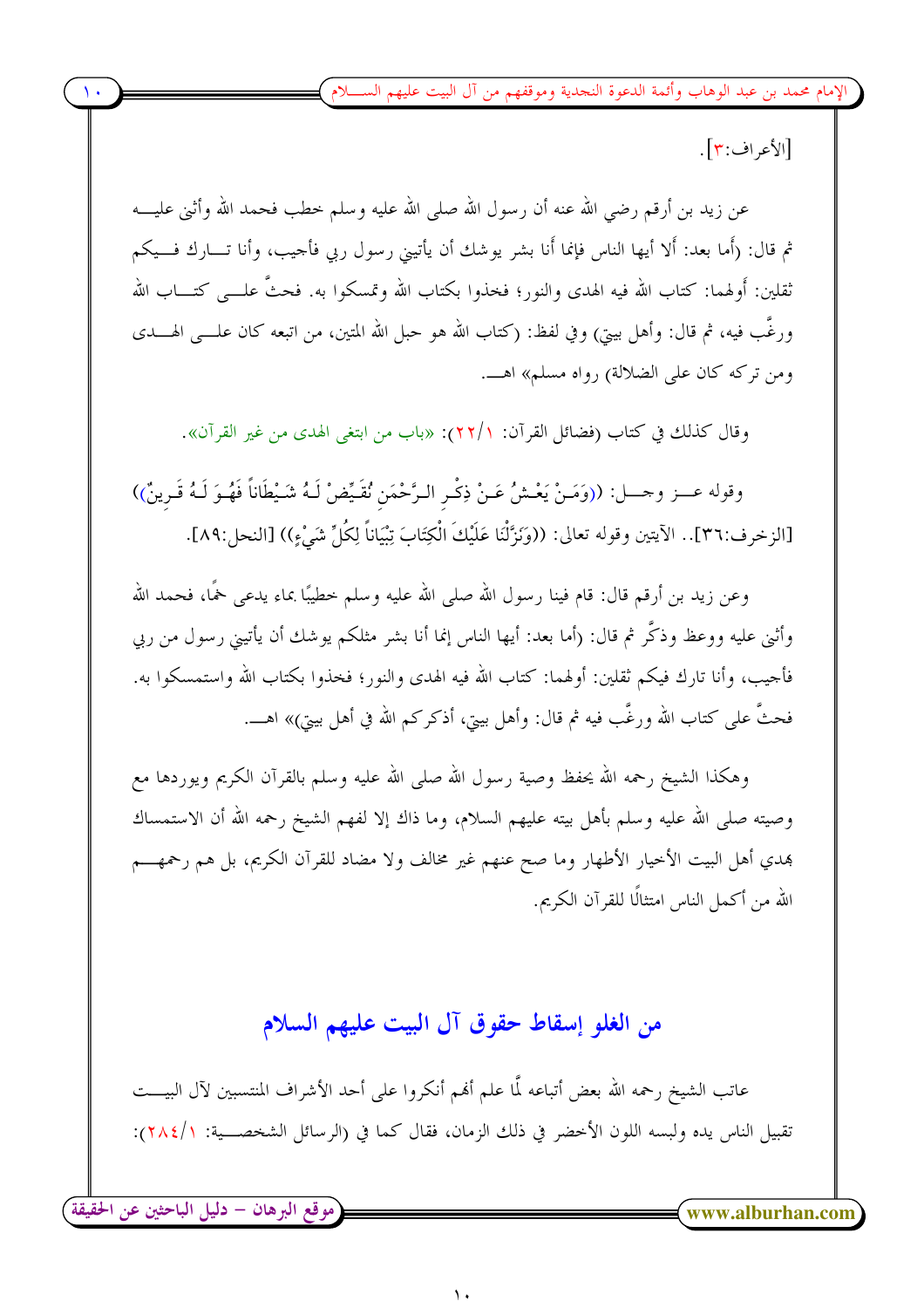الإمام محمد بن عبد الوهاب وأئمة الدعوة النحدية وموقفهم من آل البيت عليهم الســــلام )

«فقد ذكر لي عنكم أن بعض الإخوان تكلم في عبد المحسن الشريف يقول: إن أهل الحسا يحبون علــــى يدك وأنك لابس عمامة خضراء. والإنسان لا يجوز له الإنكار إلا بعد المعرفة، فأول درجات الإنكـــار معرفتك أن هذا مخالف لأمر الله، وأما تقبيل اليد فلا يجوز إنكار مثله، وهي مسألة فيها احتلاف بـــين أهل العلم، وقد قبَّل زيد بن ثابت يد ابن عباس وقال: (هكذا أمرنا أن نفعل بأهل بيت نبينا) وعلى كل حال فلا يجوز لهم إنكار كل مسألة لا يعرفون حكم الله فيها، وأما لبس الأخضر فإنها أحــــدثت قـــــدمًا تمييزًا لأهل البيت؛ لئلا يظلمهم أحد أو يقصّر في حقهم من لا يعرفهم، وقد أوجب الله لأهــــل بيــــت رسول الله صلى الله عليه وسلم على الناس حقوقًا فلا يجوز لمسلم أن يسقط حقهم ويظـــن أنــــه مــــن التوحيد، بل هو من الغلو…».

سبق أهل البيت بكل فضل لطيب معدهم

وكون النبي عليه الصلاة والسلام منهم

يقول رحمه الله في (الرسائل الشخصية: ٣١٢/١) (الرسالة: ٤٨): «والواحب على الكسل منـــا ومنكم أنه يقصد بعلمه وحه الله ونصر رسوله كما قال تعالى: ((وَإِذْ أَخَذَ اللَّهُ مِيثَاقَ النَّبِيِّينَ لَمَا آتَيْتُكُمْ مِنْ كِتَابٍ وَحِكْمَةٍ ثُمَّ جَاءَكُمْ رَسُولٌ مُصَدِّقٌ لِمَا مَعَكُمْ لَتُؤْمِنُنَّ بِهِ وَلَتَنْصُرُنَّهُ)) [آل عمـران:٨١] فــإذا كان سبحانه قد أحذ الميثاق على الأنبياء إن أدركوا محمدًا صلى الله عليه وسلم على الإيمان به ونصرته فكيف بنا يا أمته؟ فلا بد من الإيمان به ولا بد من نصرته لا يكفي أحدهما عن الآخر، وأحـــق النــــاس بذلك وأولاهم به أهل البيت الذي بعثه الله منهم وشرَّفهم على أهل الأرض، وأحق أهل البيت بـــذلك من كان من ذريته صلى الله عليه وسلم. والسلام».

فهو هنا رحمه الله يبين أن الله بعث رسوله صلى الله عليه وسلم الذي هو أساس أهل البيت منهم، وأنه شرَّف أهل بيته على أهل الأرض أجمعين. وفيه أنه رحمه الله يُثبت وجود فئة من أهل بيت النبوة في عصره حيث يخاطبهم في هذه الرسالة، لا كما يزعم خصومه أنه يُنكر وجودهم، ويقول بانقطاع نسبه صلى الله عليه و سلم.

www.alburhan.com

موقع البرهان – دليل الباحثين عن الحقيقة ً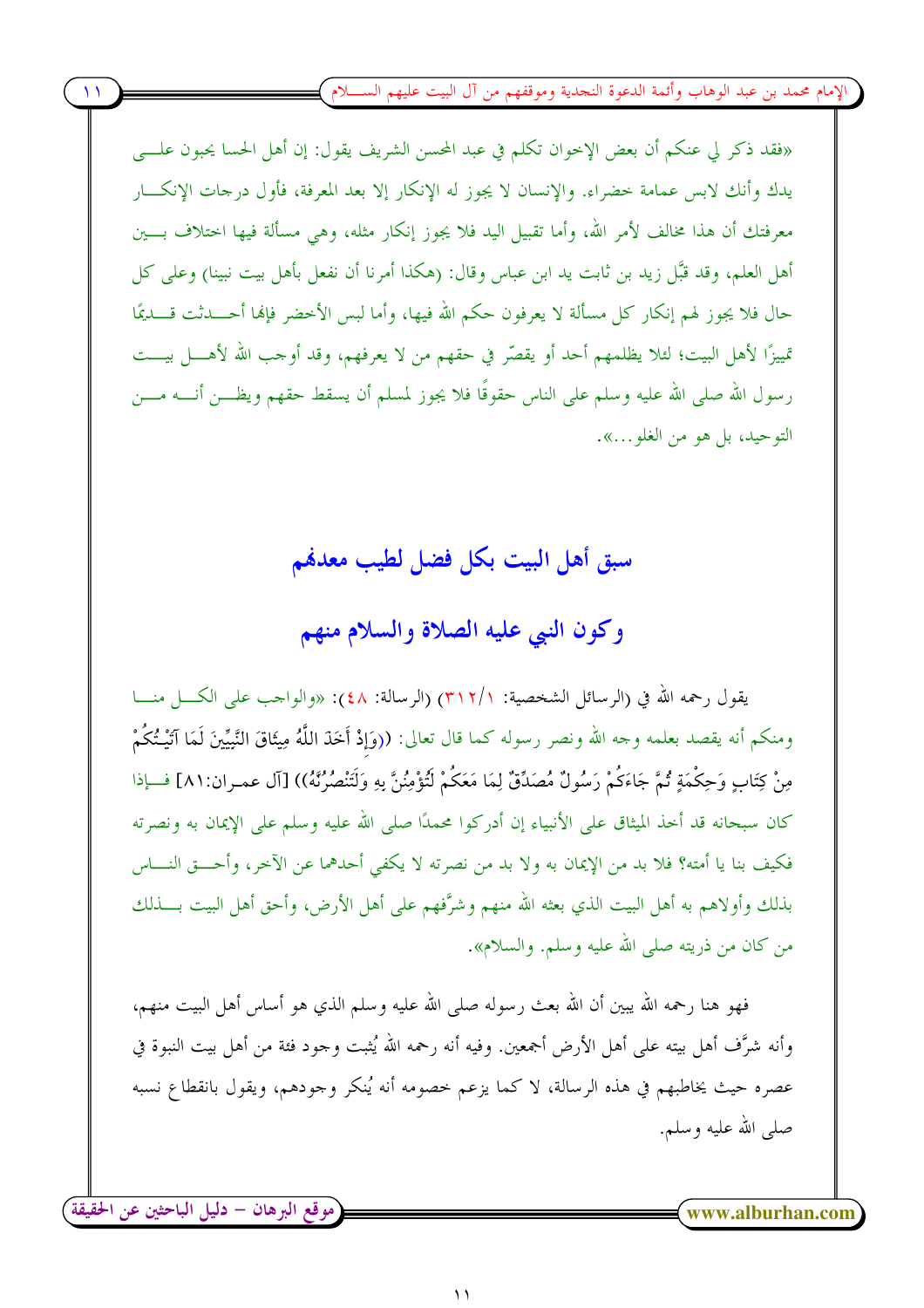## وجوب الصلاة على النبي عليه الصلاة والسلام

وعلى آل بيته في كل صلاة

جاء في رسالته (شروط الصلاة وأركالها وواجبالها: ١١/١) وكذا في عامة رسائله رحمه الله عند ذكر صفة الصلاة الإبراهيمية ما يلي:

« (اللَّهُمَّ صَلِّ على محمدٍ وعلى آل محمدٍ كما صلَّيْتَ على إبراهيم إنَّك حميدٌ مجيدٍ) الصَّلاةُ مــــن الله ثناؤهُ على عبده في الملإ الأعلى، كما حكى البخاريُّ في صحيحه عن أبي العالية قــــال: (صـــــلاةُ الله ثناؤهُ على عبده في الملا الأعلى)».

وجاء في رسالته (آداب المشي إلى الصلاة) (صفة الصلاة: ١٠/١) قوله رحمه الله: «فيقول: اللهم صل على محمد وعلى آل محمد كما صليت على آل إبراهيم إنك حميد مجيد، وبارك على محمد وعلسى آل محمد كما باركت على آل إبراهيم إنك حميد مجيد، ويجوز أن يصلي على النبي صلى الله عليه وسلم مما ورد. وآل محمد أهل بيته».

وهذا الدعاء كما يعلم كل مسلم ركن من أركان الصلاة؛ لا تصح صلاة مسلم إلا به، وهذا هو مذهب الشيخ محمد بن عبد الوهاب رحمه الله، وهو الذي دلَّ عليه الدليل.

لآل النبي عليه الصلاة والسلام على الأمة حق لا يشركهم فيه غيرهم وهم يستحقون من زيادة المحبة والموالاة ما لا يستحق غيرهم

للشيخ محمد بن عبد الوهاب رحمه الله ملخص لطيف لكلام شيخ الإسلام ابن تيمية رحمــــه الله؛ انتقى منه جملًا وعبارات وجمعها في كتاب واحد طبع فيما بعد بعنوان: (مسائل لخصها الإمام محمد ابن

(موقع البرهان – دليل الباحثين عن الحقيقة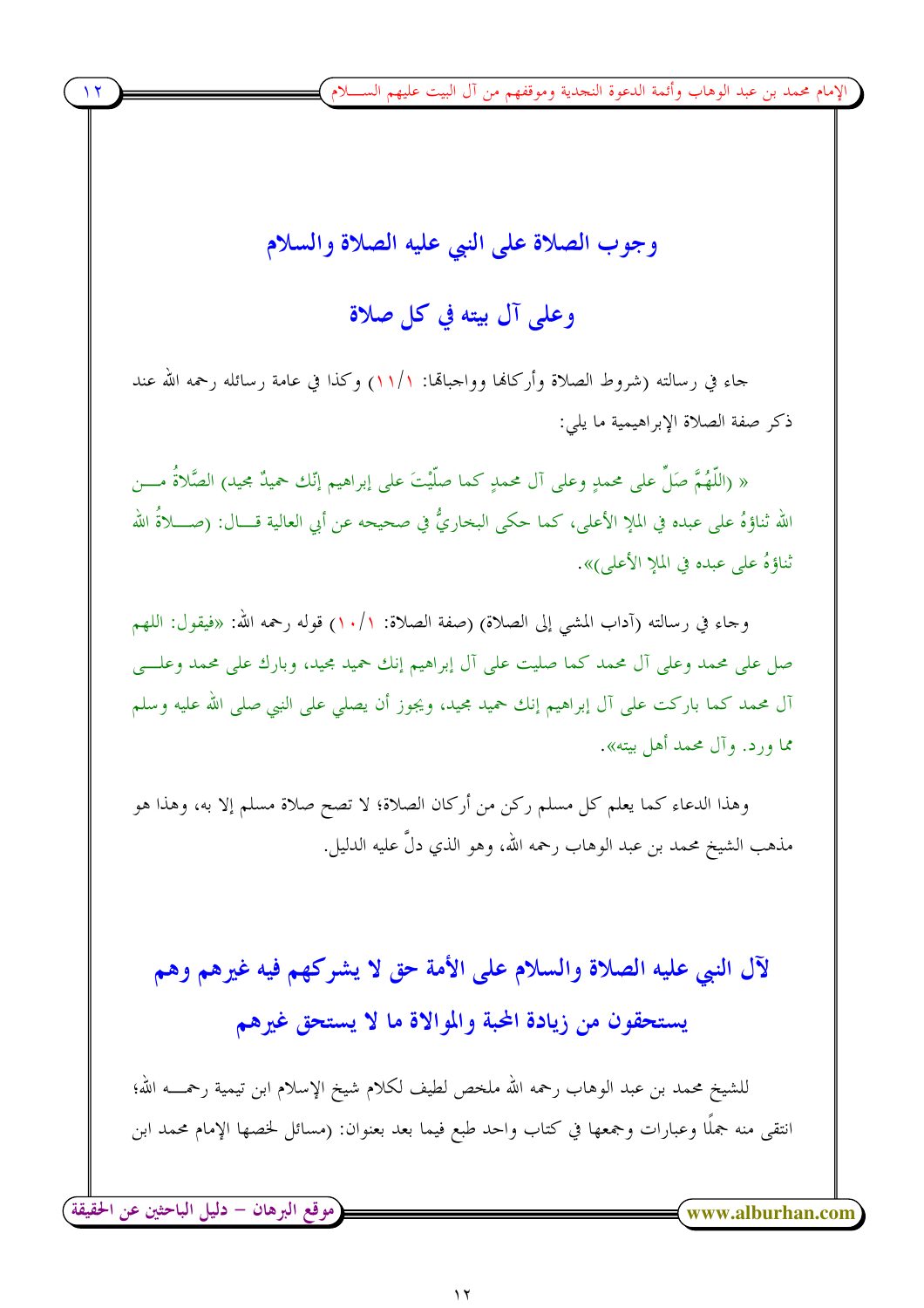الإمام محمد بن عبد الوهاب وأئمة الدعوة النجدية وموقفهم من آل البيت عليهم الســـــلام ً

عبد الوهاب من كلام شيخ الإسلام ابن تيمية) جاء فيها (ص:٥١): «لآله صلى الله عليه وسلم علـــى الأمة حق لا يشركهم فيه غيرهم، ويستحقون من زيادة المحبة والموالاة ما لا يســـتحق ســـائر قــــريش، وقريش يستحقون ما لا يستحق غيرهم من القبائل، كما أن حنس العرب يستحقون من ذلـــك مــــا لا يستحقه سائر أجناس بني آدم...» إلى أن قال: «ولهذا كان في بني هاشم النبي صلى الله عليـــه وســــلم الذي لا يماثله أحد في قريش، وفي قريش الخلفاء وغيرهم ما لا نظير له في العـــــرب، وفي العــــــرب مـــــن السابقين الأولين ما لا نظير له في سائر الأجناس».

فهذه عقيدة الشيخ في آل بيت النبي صلى الله عليه وسلم وأهله وقرابته يوافق فيها شيخ الإسلام ابن تيمية رحمه الله: أنَّ لهم على الأمة حقًّا وواجبًا لا يشركهم فيه غيرهم مــــن بقيــــة النـــــاس، وأفمــــم يستحقون رضي الله عنهم من زيادة المحبة والموالاة ما لا يستحقه غيرهم من الناس. وهذا فضل الله يُؤتيه من يشاء.

تلقيبه عليًا رضي الله عنه بالمرتضى واعتقاده أنه من أفضل صحابة رسول الله صلى الله عليه وآله وسلم

قال , حمه الله في (الرسائل الشخصية الرسالة الأولى: ١٠/١٠):

www.alburhan.com

«وأومن بأن نبينا محمدًا صلى الله عليه وسلم خاتم النبيين والمرسلين، ولا يصح إيمان عبــــد حـــــيّ يؤمن برسالته ويشهد بنبوته؛ وأن أفضل أمته أبو بكر الصديق؛ ثم عمر الفاروق، ثم عثمان ذو النورين، ثم على المرتضى، ثم بقية العشرة... إلخ».

فالشيخ محمد بن عبد الوهاب يعتبر الإمام عليًا رضي الله عنه رابع الخلفاء الراشــــدين المهــــديين ويلقبه بالمرتضى، ويعتقد أنه من أفضل صحابة النبي صلى الله عليه وسلم.

ِّ موقع البرهان – دليل الباحثين عن الحقيقة ِ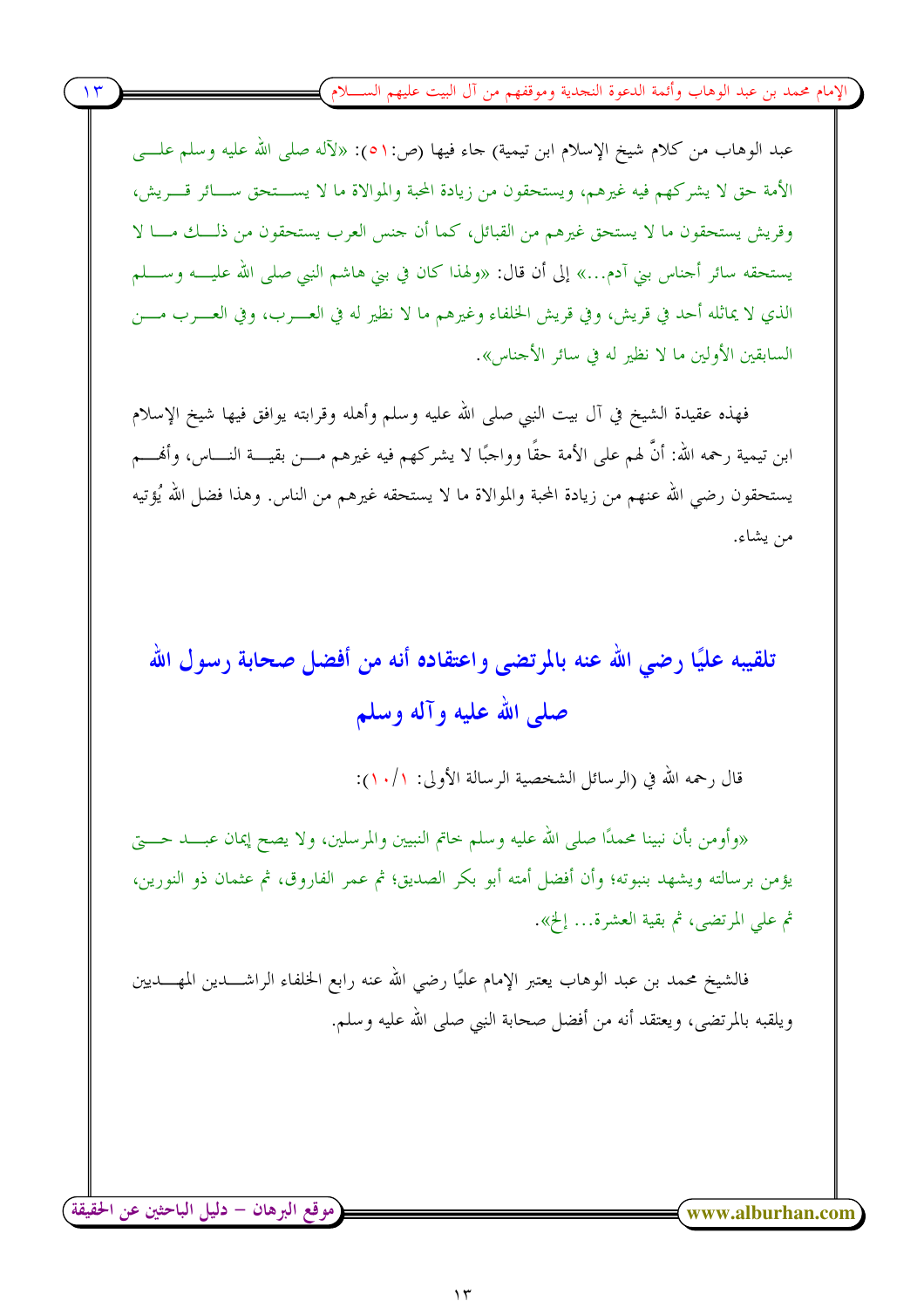ما أصيب به الحسين رضي الله عنه من الشهادة في يوم عاشوراء إنما كان كرامة من الله عز وجل أكرمه ها ومزيد حظوة ورفع درجة عند ربه وإلحاقًا له بدرجات أهل بيته الطاهرين

ينقل رحمه الله في رسالة (الرد على الرافضة: ٤٨/١) كلامًا جميلًا لشيخ الإســــلام ابــــن تيميــــة وتلميذه ابن القيم رحمهما الله — موافقًا لهما – حول مُصاب الأمة في الحسين وقتلته الشنيعة؛ فيه حـــث على الصبر وعدم الجز ع. فيقول رحمه الله: «قال الشيخ ابن تيمية الحنبلي الحراني رحمه الله: اعلم وفقني الله وإياك أن ما أصيب به الحسين رضي الله عنه من الشهادة في يوم عاشوراء إنما كان كرامة من الله عز وجل أكرمه ها ومزيد حظوة ورفع درجة عند ربه وإلحاقًا له بدرجات أهل بيته الطاهرين، وليهينن من ظلمه واعتدى عليه، وقد قال النبي صلى الله عليه وسلم لما سئل: أي الناس أشد بلاء؟ قال: (الأنبيـــاء ثم الصالحون ثم الأمثل فالأمثل، يبتلي الرحل حسب دينه؛ فإن كان في دينه صلابة زيْد في بلائه، وإن كان في دينه رقة خُفِّف عنه، ولا يزال البلاء بالمؤمن حتى يمشى على الأرض وليس عليه خطيئة) فـــالمؤمن إذا حضر يوم عاشوراء وذكر ما أصيب به الحسين يشتغل بالاسترجاع ليس إلا، كما أمره المولى عز وحل عند المصيبة ليحوزَ الأحر الموعود في قوله: ((أُوْلَئِكَ عَلَيْهِمْ صَـلَوَاتٌ مِـنْ رَبِّهِـمْ وَرَحْمَـةٌ وَأُوْلَئِكَ هُـمْ الْمُهْتَدُونَ)) [البقرة:١٥٧] ويلاحظَ ثمرة البلوي وما أعده الله للصابرين، حيـــث قـــال: ((إِئَمَـا يُـوَفَّى الصَّابِرُونَ أَجْرَهُمْ بِغَيْرِ حِسَابٍ)) [الزمـر:١٠] ويشهدَ أن ذلك البلاء من المبلي فيغيب برؤية وحــــدان مرارة البلاء وصعوبته، قال تعالى: ((وَاصْبِرْ لِحُكْم رَبِّكَ فَإِنَّكَ بِأَعْيُنِنَـا)) [الطـور:٤٨] وقيـــل لـــبعض الشطار : متى يهون عليك الضرب والقطع؟ فقال: إذا كنا بعين من فمواه، فنعد البلاء رحاء والجفاء وفاء والمحنة منحة. فالعاقل يستحضر مثل هذا في ذلك الوقت ويستصغر ما يرد عليه مـــن مصـــائب الــــدنيا وشدائدها وبلائها ويتسلى ويتعزى بما يصيبه من ذلك، ويشتغل يومه ذلك بما استطاع مسن الطاعــات والأعمال الصالحات؛ لحثه صلى الله عليه وسلم على صوم يوم عاشوراء، فبكل ذلك يصرف زمانــــه في أنواع القربات عسى أن يكتب من مجي أهل القربي. ولا يتخذه للندب والنياحة والحزن كفعل الجهلـــة؛ إذ ليس ذلك من أحلاق أهل البيت النبوي ولا من طريقهم، ولو كان ذلك من طرائقهم لاتخذت الأمة

موقع البرهان – دليل الباحثين عن الحقيقة

 $\sqrt{2}$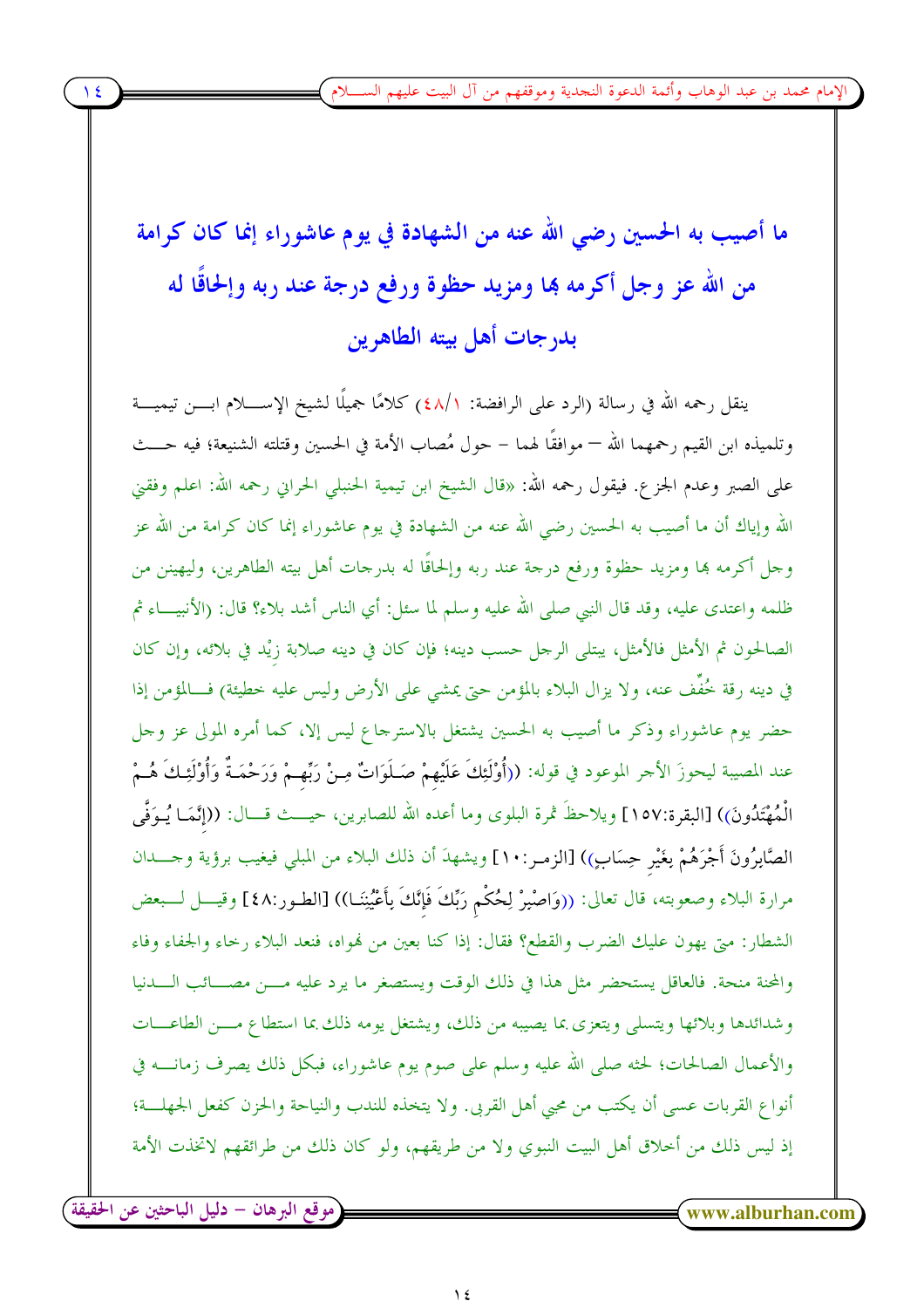الإمام محمد بن عبد الوهاب وأئمة الدعوة النجدية وموقفهم من آل البيت عليهم الســــلام ً

يوم وفاة نبيهم صلى الله عليه وسلم مأمَّا في كل عام؛ فما هذا إلا من تزيين الشيطان وإغوائه.

قال الشيخ<sup>(١)</sup> عقب ذكر ذلك: وهذا كما زين لقوم آخرين معارضة هؤلاء في فعلهم فاتخــــذوا هذا اليوم عيدًا وأخذوا في إظهار الفرح والسرور إما لكوفمم من النواصب المتعصبين على الحسين رضي الله عنه وأهل بيته، وإما من الجهال المقابلين للفساد بالفساد والشر بالشر والبدعة بالبدعـــة، فـــأظهروا الزينة كالخضاب ولبس الجديد من الثياب والاكتحال وتوزيع النفقات وطبخ الأطعمة والحبوب الخارجة عن العادات، ويفعلون فيه ما يفعل في الأعياد ويزعمون أن ذلك من السنة، والمعتاد والسنة ترك ذلـــك كله؛ فإنه لم يرد في ذلك شيء يعتمد عليه ولا أثر صحيح يرجع إليه.. إلى أن قال: فصار هؤلاء لجهلهم يتخذون يوم عاشوراء موسمًا كموسم الأعياد والأفراح وأولئك يتخذون مأتمًا يقيمون فيـــه الأحـــزان والأتراح، وكلا الطائفتين مخطئة حارجة عن السنة متعرضة للجرم والجناح. انتهى.

وقال ابن القيم: وأما أحاديث الاكتحال والادهان والتطيب يوم عاشوراء فمن وضع الكذابين، وقابلهم الآخرون فاتخذوه يوم تألم وحزن، والطائفتان مبتدعتان حارجتان عن السنة» اهـــ.

فهنا الشيخ رحمه الله ينقل ويقرر كلام أهل العلم قبله رحمهم الله في بيان الموقف الصحيح مــــن مصاب أهل البيت رضي الله عنهم، معتمدًا على كتاب الله وصحيح سنة رسوله صلى الله عليه وسلم.

وأترك التعليق هنا لكل من يريد الحق في موقف هؤلاء الأئمة من آل البيت عليهم السلام، فقــــد افترى وكذب عليهم بعض الطوائف.. فنسبوا إليهم بغض آل البيت وسموهم نواصب!!

# حديثٌ فيه فضيلة عظيمة لعلى رضي الله عنه وأرضاه

أورد رحمه الله في كتابه (التوحيد: ٢١/١) خبر فتح خيبر في العام السابع من الهجرة فقال:

«ولهما –البخاري ومسلم– عن سَهْل بن سَعْدِ رضي الله عنه: أن رسول الله صلى الله عليه وسلم قال يومَ خَيْبَر: (لأُعْطِيَنَّ الراية غدًا رحلًا يُحبُّ الله ورسولَه، ويُحبُّه اللهُ ورسولُه يَفْتَحُ الله علـــى يديــــه،

(١) يعني ابن تيمية رحمه الله.

موقع البرهان – دليل الباحثين عن الحقيقة ً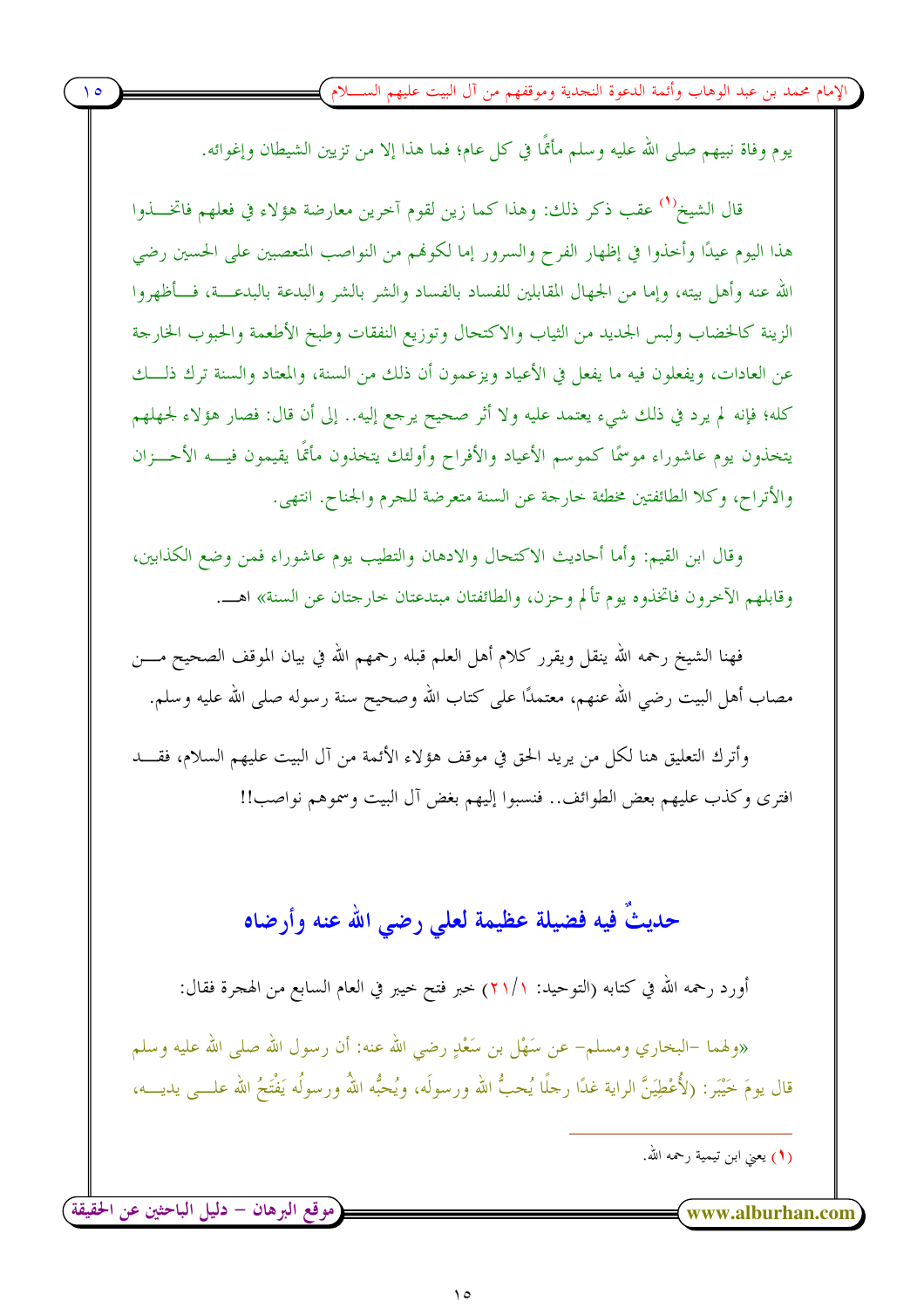الإمام محمد بن عبد الوهاب وأئمة الدعوة النجدية وموقفهم من آل البيت عليهم الســــلام ﴾

فباتَ الناسُ يَدُوكون ليلتهم: أَيُّهُمْ يُعطاها؟ فلما أصبحوا غَدَوْا عَلى رسول الله صلى الله عليه وســـلم، كلهم يرحو أن يُعطاها. فقال: أين عليَّ بن أبي طالب؟ فقيل: هو يشتكي عينيه، فأرسلوا إليه، فأَتَىَ به، فَبَصَق في عينيه ودعا له، فبرَأ كأن لم يكن به وجَع، فأعطاه الراية فقال: انْفَذْ عَلى رسْلِكَ، حيّ تَنْـــزلَ بساحتهم، ثم ادْعُهُمْ إلى الإسلام، وأحبرهم بما يجب عليهم من حَقٍّ الله تعالى فيه، فوالله لأنْ يَهْـــديَ الله بك رجلًا واحدًا، حيرٌ لك من حُمْرِ النَّعَمِ» (يدوكون: أي: يخوضون).

ثم قال في فوائد هذا الحديث ومسائله: «الحادية والعشرون: فضيلة عليّ رضي الله عنه ».

وقال رحمه الله في (مسائل لخصها: ١٥٣/١): «وكذلك قوله: لأعطين الراية...إلخ. هو أصـــح حديث يروي في فضله» يعني: على بن أبي طالب رضي الله عنه.

# حديثٌ آخرٍ فيه فضيلة عظيمة لعلى رضي الله عنه وأرضاه

قال رحمه الله في كتابه (مختصر زاد المعاد: ٢٧٦/١) عند كلامه على أحـــداث غـــزوة تبــــوك: «واستخلف على بن أبي طالب على أهله، فقال: تخلَّفني مع النساء والصبيان؟ فقال: أمـــا ترضـــي أن تکون مبي بمترلة هارون من موسى غير أنه لا نبي بعدي؟».

وهِذا الكلام لا يُتصوَّر أن يُقال عن الشيخ رحمه الله: إنه يبغض عليًا وآل بيته عليهم السلام، وهو يبرز فضائله في أكثر كتبه ورسائله.

فضيلة عظيمة لبضعة النبي عليه الصلاة والسلام فاطمة الزهراء رضي الله عنها

قال رحمه الله في كتابه (مختصر زاد المعاد: ٢٩٦/١): «وقد كان صلى الله عليه وســــلم يقــــوم لفاطمة رضي الله عنها سرورًا ها، وتقوم له كرامة».

www.alburhan.com

(موقع البرهان – دليل الباحثين عن الحقيقة)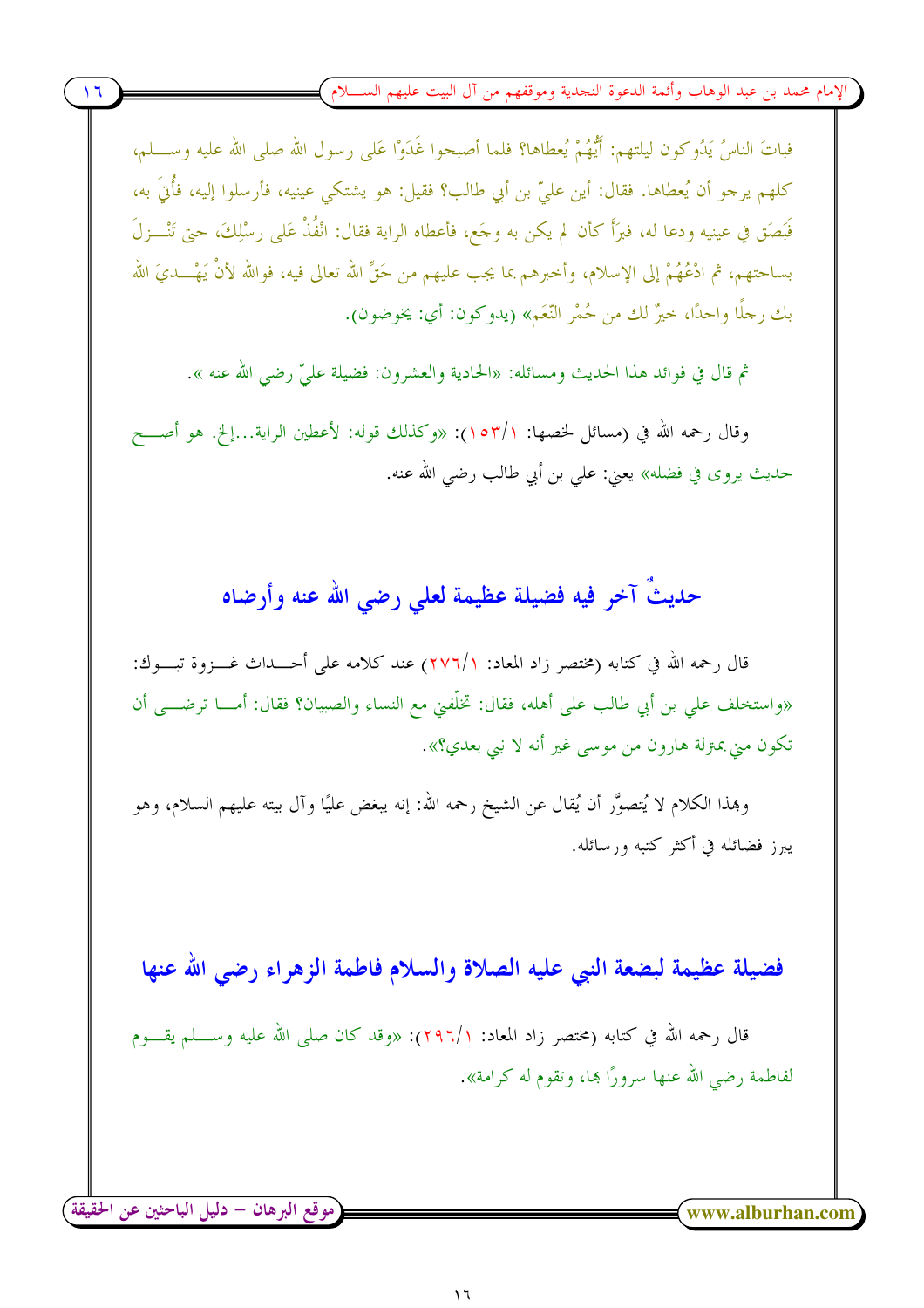الإمام محمد بن عبد الوهاب وأئمة الدعوة النجدية وموقفهم من آل البيت عليهم الســـــلام ً

فاطمة الزهراء رضى الله عنها سيدة نساء العالمين

قال رحمه الله في كتاب (التوحيد: ٤٧/١): «الثالثة عشرة: قوله للأبعد والأقرب: (لا أُغييٰ عنك من الله شيئًا) حتى قال: (يا فاطمة بنت محمد لا أغني عنكِ من الله شيئًا) فإذا صرح وهو سيد المرســـــلين بأنه لا يغني شيئًا عن سيدة نساء العالمين، وآمن الإنسان أنه صلى الله عليه وسلم لا يقول إلا الحــــق، ثم نظر فيما وقع في قلوب خواص الناس اليوم، تبين له التوحيد وغربة الدين».

هذه هي عقيدة الشيخ رحمه الله في بضعة النبي صلى الله عليه وسلم فاطمة الزهـــراء رضــــي الله عنها: ألها ذات المقام الرضي عند أبيها أفضل البشر عليه الصلاة والسلام، وألها رضي الله عنها ســـيدة نساء العالمين

ذم من أنكر نسب آل البيت من جهة الحسن رضي الله عنه ووصفُهُم بأهْم أعداء لآل البيت عليهم السلام

قال رحمه الله في رسالة (الرد على الرافضة: ٢٩/١): «ومنها قولهم: إن الحسن بن علي لم يعقب وأن عقبه انقرض وأنه لم يبق من نسله الذكور أحد، وهذا القول شائع فيهم، وهم مجمعون عليـــه ولا يحتاج إلى إثباته كذا قيل، ومنهم من يدعى أن الجاج –هكذا– مثلهم كلهم وتوصــــلوا بــــذلك إلى أن يحصروا الإمامة في أولاد الحسين، ومنهم في اثني عشر وأن يبطلوا إمامة من قام بالدعوة من آل الحســــن مع فضلهم وجلالتهم واتفاقهم بشروط الإمامة، ومبايعة الناس لهم وصحة نسبتهم ووفور علمهم بحيث أنهم كلهم بلغوا درجة الاجتهاد المطلق.. فقاتلهم الله أني يؤفكون! انظر إلى هؤلاء الأعداء لآل البيـــت المؤذين رسول الله صلى الله عليه وسلم وفاطمة بإنكار نسب من يثبت نسبه قطعًا أنه من ذرية الحســــن رضي الله عنه. وثبوت نسب ذريته متواتر لا يخفي على ذي بصيرة، وقد عدَّ صلى الله عليه وسلم الطعن في الأنساب من أفعال الجاهلية، وقد ورد ما يدل على أن المهدي من ذرية الحسن رضي الله عنه كمـــا رواه أبو داو د وغيره».

هكذا يعتقد رحمه الله خطأ من أنكر عقب الحسن رضي الله عنه ونفي الإمامــــة في ولــــده، وأن

<mark>(موقع البرهان – دليل</mark> الباحثين عن الحقيقة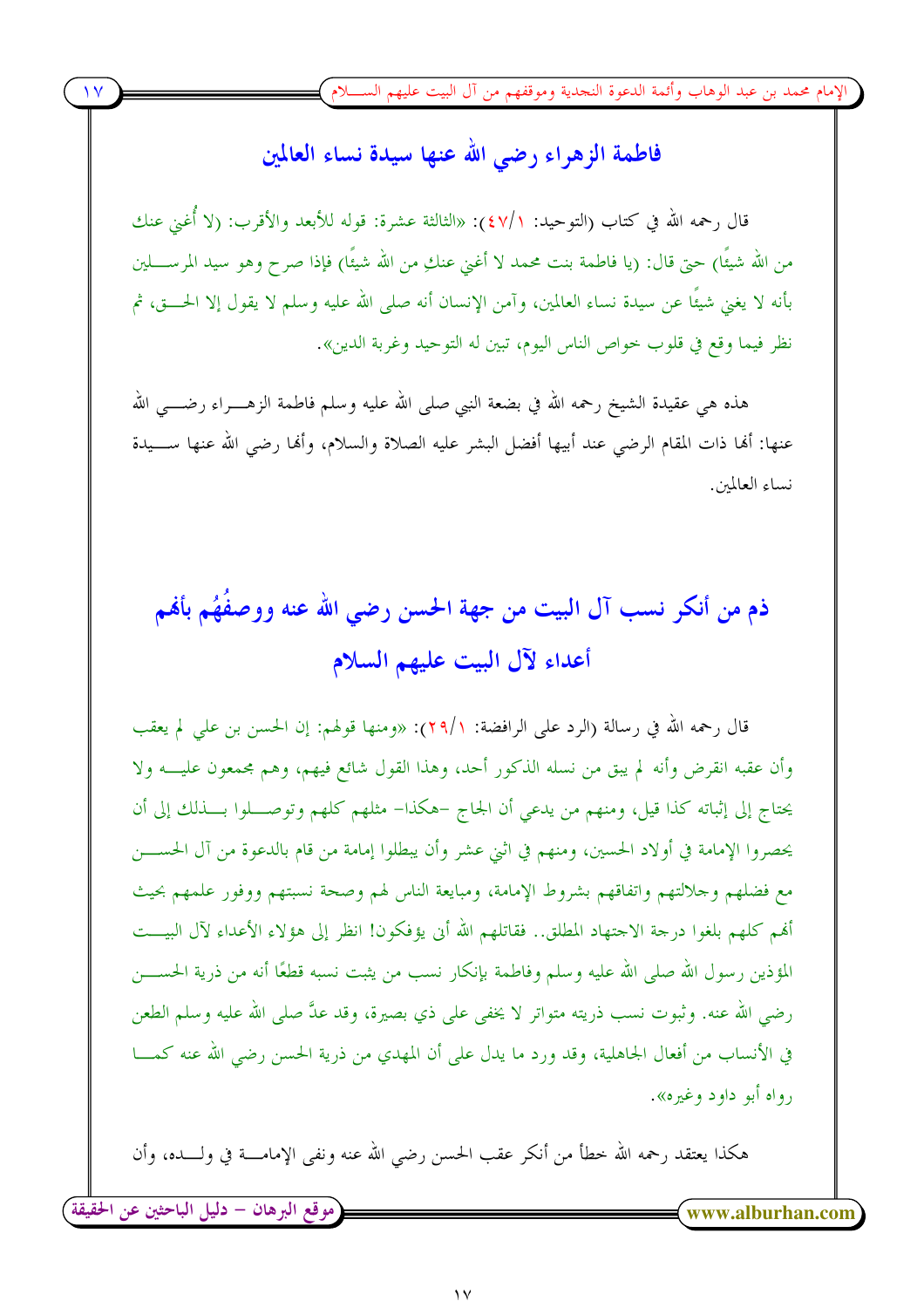الإمام محمد بن عبد الوهاب وأئمة الدعوة النحدية وموقفهم من آل البيت عليهم الســــلام )

القائل هِذا القول يبطل إمامة من قام بالدعوة من آل الحسن رضي الله عنهم مع فضـــــلهم وحلالتـــــهم وتحليهم بشروط الإمامة ومبايعة الناس لهم وصحة نسبهم ووفور علمهم.. وهذا الإنكار لنسب أبنـــاء الحسن رضي الله عنه فيه إيذاء لرسول الله صلى الله عليه وسلم وعلى وفاطمة رضي الله عنهما.

# وصف الحسن بن على رضي الله عنه بأنه سيد وأن الله سيصلح به بين فئتين عظيمتين من المسلمين

قال رحمه الله في كتابه (مختصر السيرة: ٣٢١/١) حوادث السنة الثامنة والثلاثين: «فبايع النــــاس ابنه الحسن، فبقى خليفة نحو سبعة أشهر، ثم سار إلى معاوية، فلما التقى الجمعان، علم الحسن: أن لــــن تَغْلِب إحدى الفتتين حتى يذهب أكثر الأخرى. فصالح معاوية، وترك الأمر له، وبايعــــه علــــى أشــــياء اشترطها، فأعطاه معاوية إيّاها وأضعافها، وحرى مصداق ما صح عن رسول الله صلى الله عليه وســــلم أنه قال في الحسن: (إن ابني هذا سيد، ولعل الله أن يصلح به بين فثتين عظيمتين من المسلمين)».

هكذا يعتقد رحمه الله أن بشارة النبي صلى الله عليه وسلم بالصلح بين المسلمين تحققت على يــــد سيدِ من سادات آل البيت وهو الحسن رضي الله عنه؛ حيث صالح معاوية رضي الله عنه في هذه الســـنة وتنازل عن الخلافة له، وحقن الله به دماء المسلمين.

# تـَّ تو يه أهل البيت رضي الله عنهم من القبائح حاشاهم

قال رحمه الله في رسالة (الرد على الرافضة: ١٥/١): «ومنها: إيجاهِم سب الصـــحابة لا ســــيما الخلفاء الثلاثة نعوذ بالله: رووا في كتبهم المعتبرة عندهم عن رحل من أتباع هشام الأحول أنــــه قــــال: كنت يومًا عند أبي عبد الله جعفر بن محمد فجاءه رجل حياط من شيعته وبيده قميصان فقال: يا ابــــن رسول الله خِطت أحدهما وبكل غرزة إبرة وحَّدتُ الله الأكبر، وخِطت الآخر وبكل غرزة إبرة [لعنتُ أبا] بكر وعمر... ثم نذرت لك ما أحببته لك منهما، فما تحبه حذه وما لا تحبه رده. فقال الصــادق:

موقع البرهان – دليل الباحثين عن الحقيقة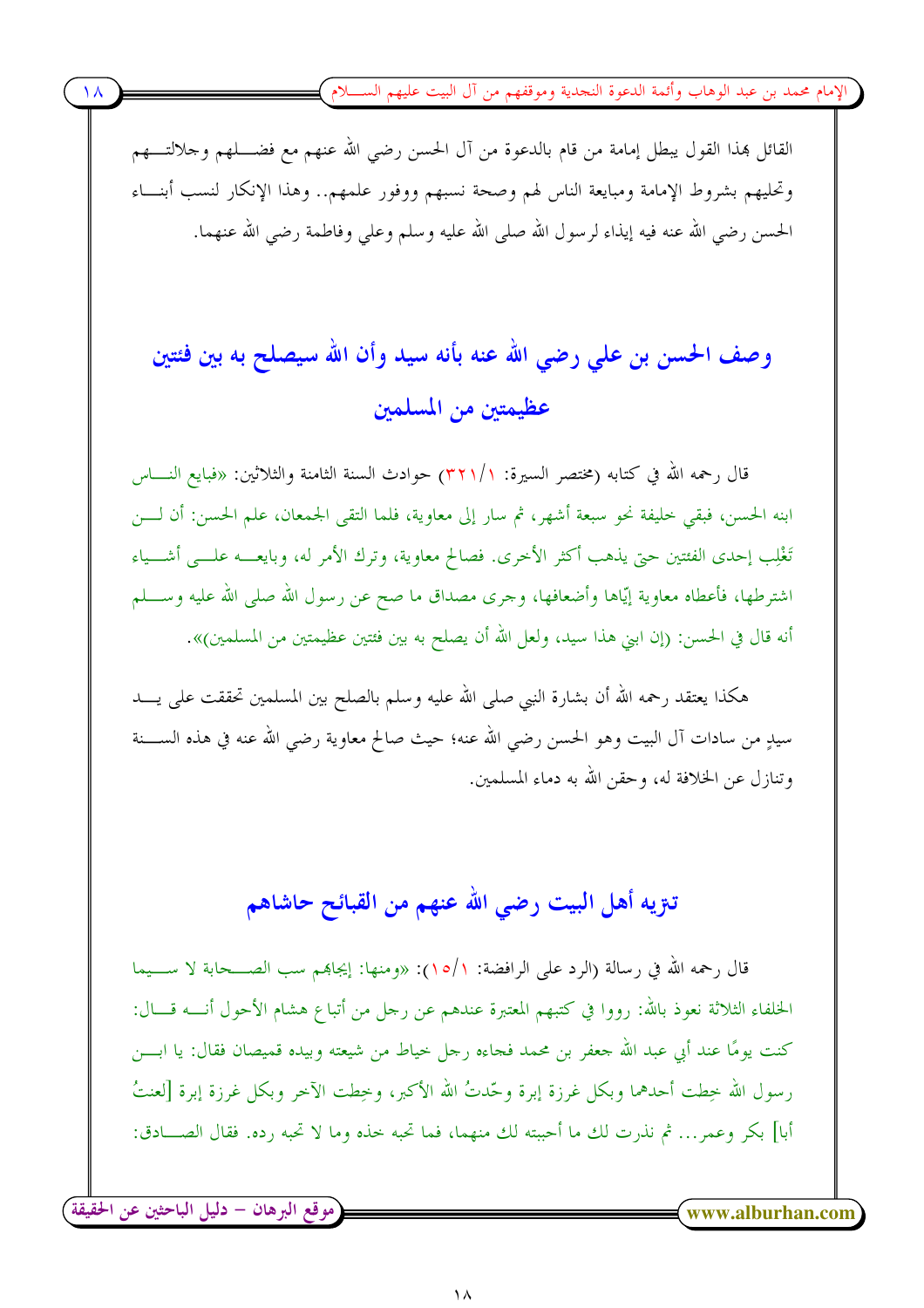الإمام محمد بن عبد الوهاب وأئمة الدعوة النجدية وموقفهم من آل البيت عليهم الســ

أحب ما تم بلعن أبي بكر وعمر، وأرْدُدُ إليك الذي حِيط بذكر الله الأكبر .

فانظر إلى هؤلاء الكذبة الفسقة ماذا ينسبون إلى أهل البيت من القبائح حاشاهم!».

هكذا هو رحمه الله ينزه أهل بيت النبي صلى الله عليه وسلم من كذب الكاذبين ونسبة القبــــائح إليهم حاشاهم ورضى الله عنهم. كيف والإمام جعفر الصادق كان يقول عن جده أبي بكر الصــــديق رضي الله عنه: (ولدني أبو بكر مرتين)<sup>(١</sup>) أتعرف لماذا؟

لأن أمَّه أمٌّ فروة بنت القاسم بن محمد بن أبي بكرٍ، وأمها هي أسماء بنت عبد الرحمن بن أبي بكرٍ ، فكان عليه السلام يقول: (ولدني أبو بكر مرتين)!

الإمام على بن أبي طالب وأصحابه أقرب إلى الحق من معاوية وأصحابه رضي الله عنهم أجمعين

قال رحمه الله في كتابه (مختصر السيرة: ٣٢١/١) في حوادث السنة الثامنة والثلاثين: «وأن علــــي بن أبي طالب وأصحابه: أقرب إلى الحق من معاوية وأصحابه. وأن الفريقين كلـــهم لم يخرجـــوا مـــن الايمان».

هذه عقيدة الشيخ في أحداث الفتنة الدائرة بين الصحابة رضي الله عنهم وهــــي أن الأقــــرب إلى الحق والصواب في تلك الفتنة هو الإمام على رضي الله عنه وأن كلا الفريقين لم يخرجوا من الإيمان.

وهذا لفهمه الثاقب رحمه الله لآيات الكتاب الحكيم؛ فإن الله يقول في محكـــم كتابــــه: ((وَإِنْ طَائِفَتَانٍ مِنْ الْمُؤْمِنِينَ اقْتَتَلُوا فَأَصْلِحُوا بَيْنَهُمَـا)) [الحجـرات:٩]؛ فسماهم مؤمنين مع إثبات اقتتـــالهم. وكذلك على رضي الله عنه قال لمن سأله عمن قاتله: (إخواننا بغوا علينا)<sup>(٢)</sup> فسماهم إخوانًا له رضـــي الله عنه.

> (١) تمذيب الكمال (٥/٥/٥)، وسير أعلام النبلاء (٦/٥٥/٦). (٢) السنن الكبرى للبيهقي (١٧٣/٨)، المصنف لابن أبي شيبة (٥٣٥/٧).

> > www.alburhan.com

موقع البرهان – دليل الباحثين عن الحقيقة ً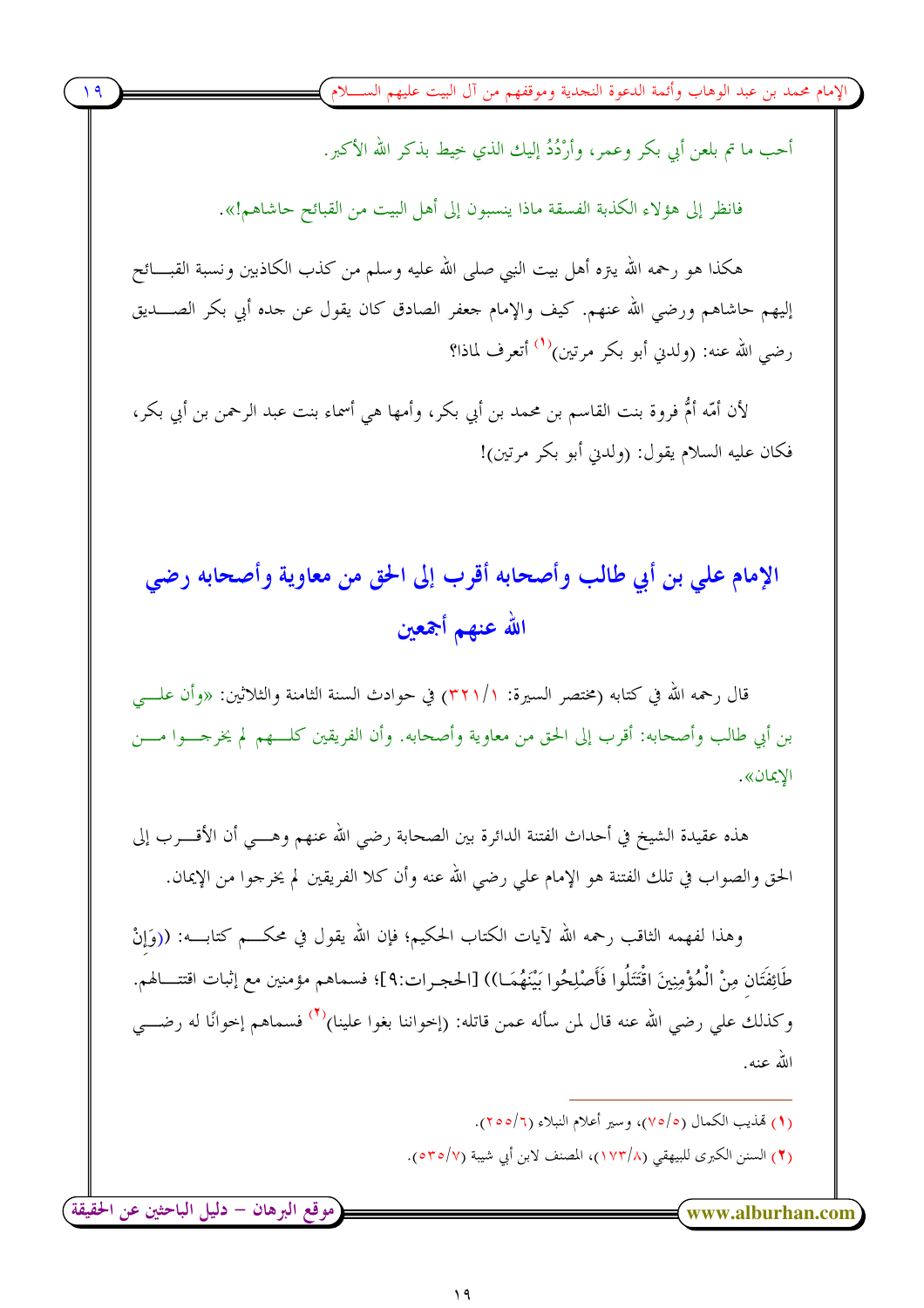إشارته رحمه الله إلى حرص الصحابة على مصاهرة النبي عليه الصلاة والسلام

قال رحمه الله في كتابه (مختصر السيرة: ٣٠٦/١) في حوادث السنة السابعة عشــــرة: «وفيهــــا: تزوج عمر أم كلثوم بنت على بن أبي طالب رضي الله عنهم؛ طلبًا لصهر رسول الله صـــــلى الله عليـــــه وسلم ».

يذكر رحمه الله هذا الزواج الميمون في كتابه مبينًا أن عمر رضي الله عنه إنما كان طالبًا القرب من نسب رسول الله صلى الله عليه وسلم الذي بقى في أبناء على وفاطمة رضى الله عنهم؛ لشـــرف هــــذا النسب النبوي الكريم وعلو مكانته.

### النواصب.. أهل شر وجهل وظلم

قال رحمه الله في (مسائل لخصها: ٢٥/١) (مسألة: ٢٧) في سياق نقل كلام لابن تيمية رحمه الله رحمه الله حول تزيين الشيطان الضلالة لبعض الناس قال: «كما أعانوا المشركين من الترك على ما فعلوه ببغداد وغيرها بأهل البيت من ولد العباس وغيرهم فعارضهم قوم إما من النواصــب المتعصـــبين علــــي الحسين، وإما من الجهال الذين قابلوا الفاسد بالفاسد، فوضعوا آثارًا في توسيع النفقة على العيال وغسير ذلك، وإن كان أولئك أشر قصدًا، وأعظم جهلًا وأظهر ظلمًا، لكن الله يأمر بالعدل والإحسان».

فأنت ترى هنا الشيخ وهو يُزرى بكل من عادى أهل البيت رحمهم الله وآذاهم من النواصـــب الجهال الظلمة، وهذا الإزراء يبين بكل وضوح موقف الإمام محمد بن عبد الوهاب رحمه الله ممن نصب العداء لأهل بيت رسول الله صلى الله عليه وسلم.

### موقف أئمة الدعوة السلفية من أهل البيت عليهم السلام

سوف نورد هنا بعض أقوال أبناء الشيخ وأتباعه ليظهر بوضوح منهج هذه الدعوة المباركة تجاه أهل بيت , سول الله صلى الله عليه و سلم.

www.alburhan.com

(موقع البرهان – دليل الباحثين عن الحقيقة)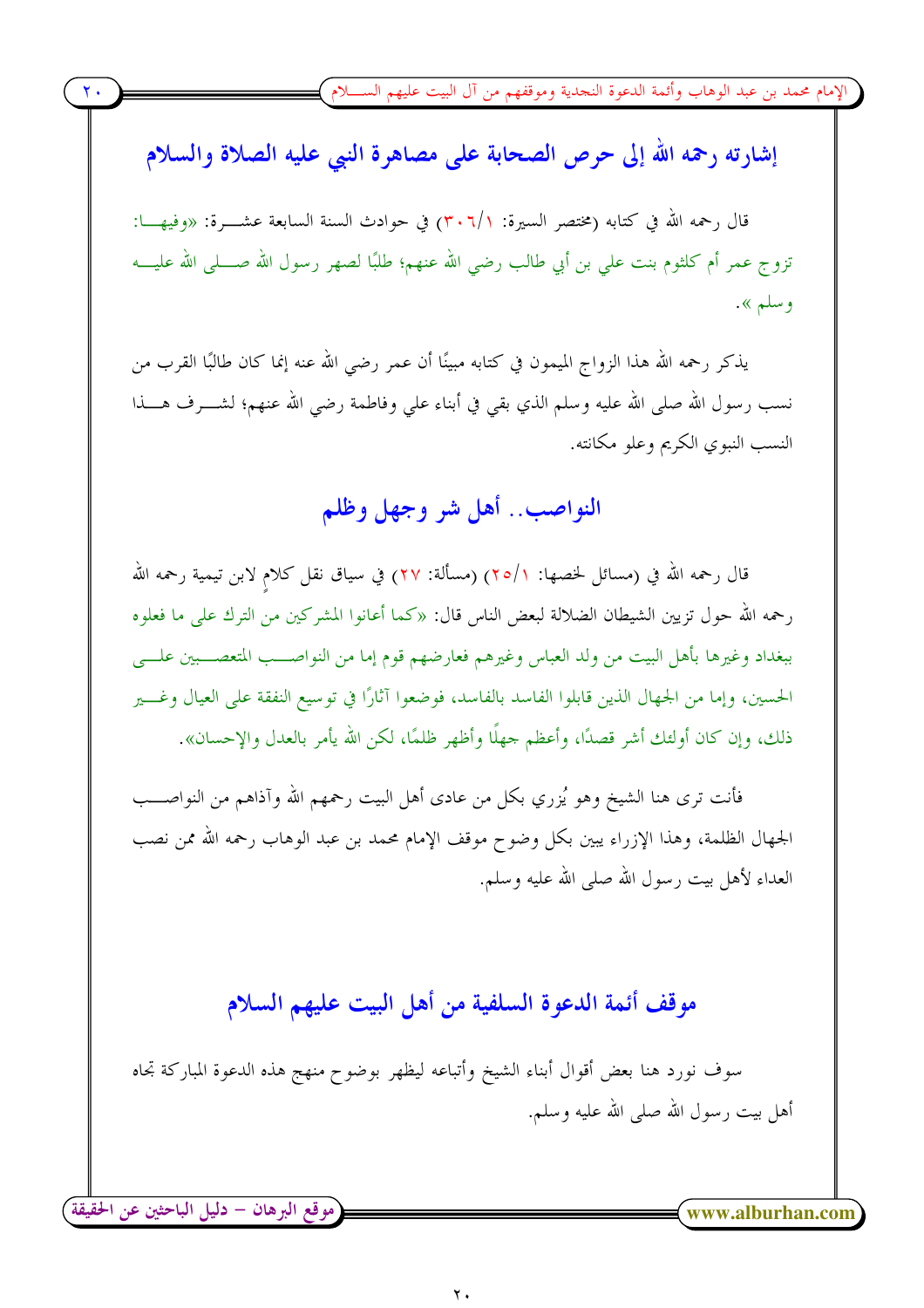الإمام محمد بن عبد الوهاب وأئمة الدعوة النحدية وموقفهم من آل البيت عليهم الســ

# المتمسك بكتاب الله وسنة رسوله صلى الله عليه وآله وسلم وما عليه أهل

### البيت الشريف لا يضل في الدنيا ولا يشقى في الآخرة

قال الإمام عبد العزيز بن سعود بن محمد رحمه الله: «من عبد العزيز ابن سعود: إلى حناب أحمد بن علي القاسمي، هداه الله لما يحبه ويرضاه. أما بعد: فقد وصل إلينا كتابك، وفهمنا ما تضــــمنه مــــن خطابك، وما ذكرت من أنه قد بلغكم: أن جماعة من أصحابنا، صاروا ينقمون على من هو متمســـك بكتاب الله، وسنة رسول الله صلى الله عليه وسلم ممن مذهبه مذهب أهل البيت الشريف. فليكن لديك معلومًا أن المتمسك بكتاب الله وسنة رسوله صلى الله عليه وسلم وما عليه أهل البيت الشريف فهــــو لا يضل في الدنيا ولا يشقى في الآخرة. ولكن الشأن: في تحقيق الدعوى بالعمل».

ثم قال رحمه الله: «…أصل دين رسول الله صلى الله عليه وسلم، وأهلبيته عليهم السلام، هـــو: توحيد الله بجميع أنواع العبادة، لا يدعى إلا هو، ولا ينذر إلا له، ولا يذبح إلا له، ولا يخاف خـــوف السر إلا منه، ولا يتوكل إلا عليه؛ كما دل على ذلك الكتاب العزيز. فقال تعالى: ((وَأَنَّ الْمَسَـاجِدَ لِلَّـهِ فَلا تَدْعُوا مَعَ اللَّهِ أَحَداً)) [الجـن:١٨] وقال تعالى: ((لَـهُ دَعْـوَةُ الْحَـقِّ وَالَّـذِينَ يَـدْعُونَ مِـنْ دُونِـهِ لا يَسْتَحِيبُونَ لَهُمْ بِشَيْءٍ)) [الرعد:١٤]، وقال تعالى: ((وَلَقَدْ بَعَثْنَا فِي كُلِّ أُمَّـةٍ رَسُـولاً أَنْ أُعْبُـدُوا اللَّـهَ وَاجْتَنِبُوا الطَّاغُوتَ)) [النحل:٣٦] وقال تعالى: ((وَمَا أَرْسَلْنَا مِنْ قَبْلِكَ مِنْ رَسُول إلاّ نُوحِي إلَيْهِ أَنَّهُ لا إِلَهَ إِلاَّ أَنَا فَاعْبُدُونِ)) [الأنبياء:٢٥].

فهذا التوحيد، هو: أصل دين أهل البيت عليهم السلام، من لم يأت به فالنبي صــــلى الله عليــــه وسلم وأهل بيته براء منه، قال تعالى: ((وَأَذَانٌ مِنْ اللَّهِ وَرَسُولِهِ إلَى النَّاس يَـوْمَ الْحَـجِّ الأكْبَـر أَنَّ اللَّـهَ بَرِيءٌ مِنْ الْمُشْرِكِينَ وَرَسُولُهُ)) [التوبة:٣].

ومن مذهب أهل البيت: إقامة الفرائض؛ كالصلاة، والزكاة، والصيام، والحج. ومن مذهب أهل البيت: الأمر بالمعروف، والنهي عن المنكر، وإزالة المحرمات. ومن مذهب أهل البيت: محبَّــة الســــابقين الأولين، من المهاجرين والأنصار، والتابعين لهم بإحسان؛ وأفضل السابقين الأولين: الخلفاء الراشـــدون،

مُوقع البرهان – دليل الباحثين عن الحقيقة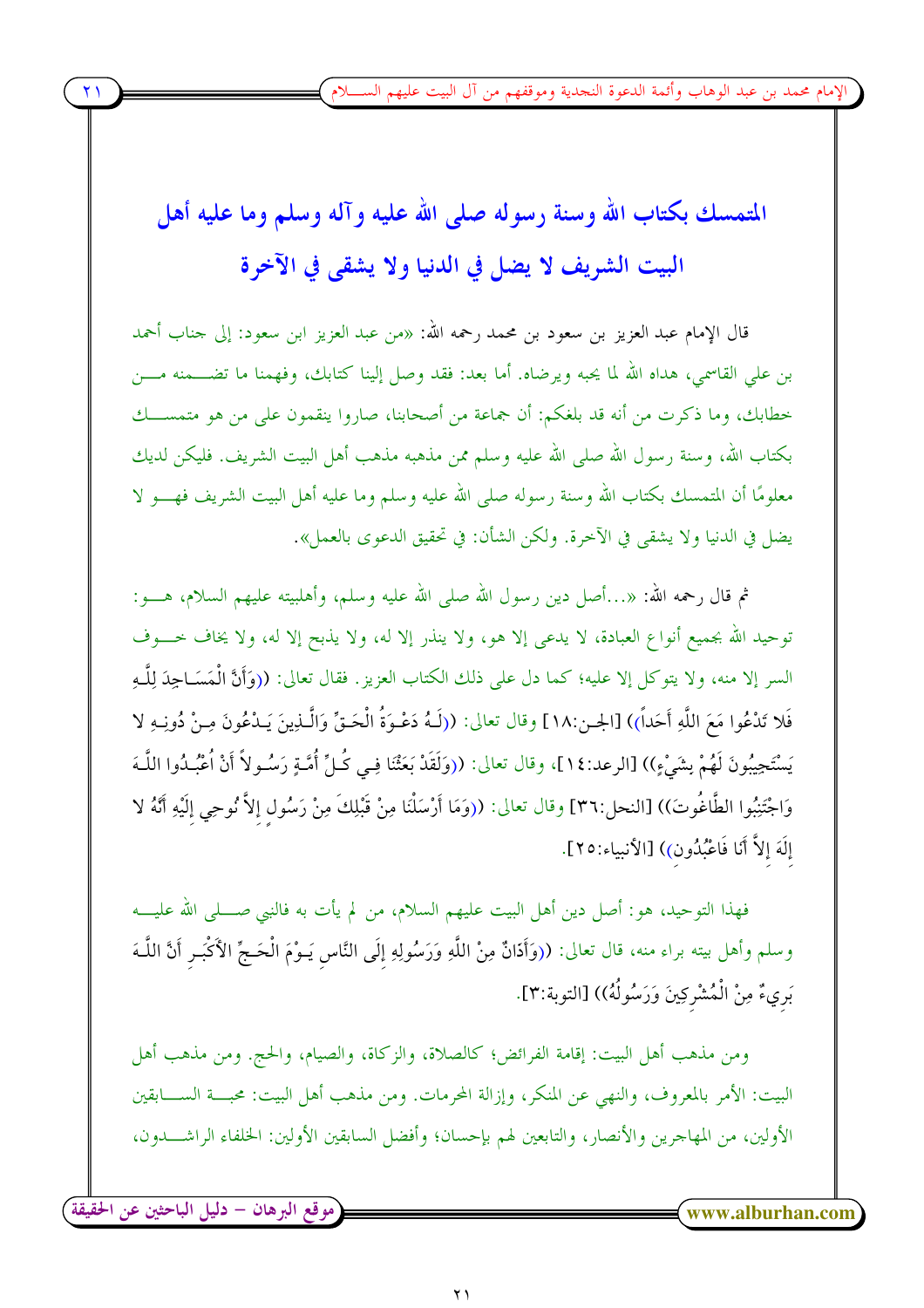الإمام محمد بن عبد الوهاب وأئمة الدعوة النجدية وموقفهم من آل البيت عليهم الســـــلام )

كما ثبت ذلك عن على من رواية ابنه محمد بن الحنفية، وغيره من الصحابة، أنه قال: (حير هذه الأمـــة بعد نبيها: أبو بكر، ثم عمر) والأدلة الدالة على فضيلة الخلفاء الراشدين أكثر من أن تحصر.

فإذا كان مذهب أهل البيت ما أشرنا إليه، وأنتم تدَّعون أنكم متمسكون بما عليه أهل البيت، مع كونكم على حلاف ما هم عليه؛ بل أنتم مخالفون لأهل البيت، وأهل البيت براء مما أنتم عليه؛ فكيــف يدِّعي اتباع أهل البيت من يدعو الموتي، ويستغيث هم في قضاء حاجاته، وتفريج كرباتــه، والشـــرك ظاهر في بلدهم، فيبنون القباب على الأموات، ويدعوهُم مع الله، والشرك بالله هو أصل دينهم، مع مــــا يتبع ذلك من ترك الفرائض، وفعل المحرمات، التي فمي الله عنها في كتابه، وعلى لسان رسوله صـــــلي الله عليه وسلم، وسب أفاضل الصحابة: أبو بكر، وعمر، وغيرهما مــــن الصــــحابة؟!» (الــــدرر الســــنية:  $(117 - 779)$ 

ففي هذه الكلمات النيرة يبين هذا الإمام رحمه الله أن عقيدة أهل السنة والجماعة هي عقيدة أهل البيت الصحيحة المبنية على كتاب الله وسنة رسوله صلى الله عليه وسلم، مستفتحًا هذا البيان بكلمات ملؤها الحب والإجلال لآل بيت النبوة عليهم من الله أتم الرضوان، حيث قال رحمه الله: «فليكن لديك معلومًا أن المتمسك بكتاب الله وسنة رسوله صلى الله عليه وسلم وما عليه أهل البيت الشريف فهــــو لا يضل في الدنيا ولا يشقى في الآخرة».

أهل البيت رضوان الله عليهم لا شك في طلب حبهم ومودقم لما ورد فيه من كتاب وسنة

يقول الشيخ عبد الله بن محمد بن عبد الوهاب رحمه الله: «وأما أهل البيت: فقد ورد سؤال على علماء الدرعية في مثل ذلك، وعن جواز نكاح الفاطمية غير الفاطمي، وكان الجواب عليه ما نصه: أهل البيت –رضوان الله عليهم– لا شك في طلب حبهم ومودقمم، لما ورد فيه من كتاب وســـنة، فيجـــب حبهم ومودقمم، إلا أن الإسلام ساوى بين الخلق، فلا فضل لأحد إلا بالتقوى، ولهم مع ذلك التــــوقير والتكريم، والإجلال، ولسائر العلماء مثل ذلك، كالجلوس في صدور المحالس، والبداءة بمم في التكسريم،

موقع البرهان – دليل الباحثين عن الحقيقة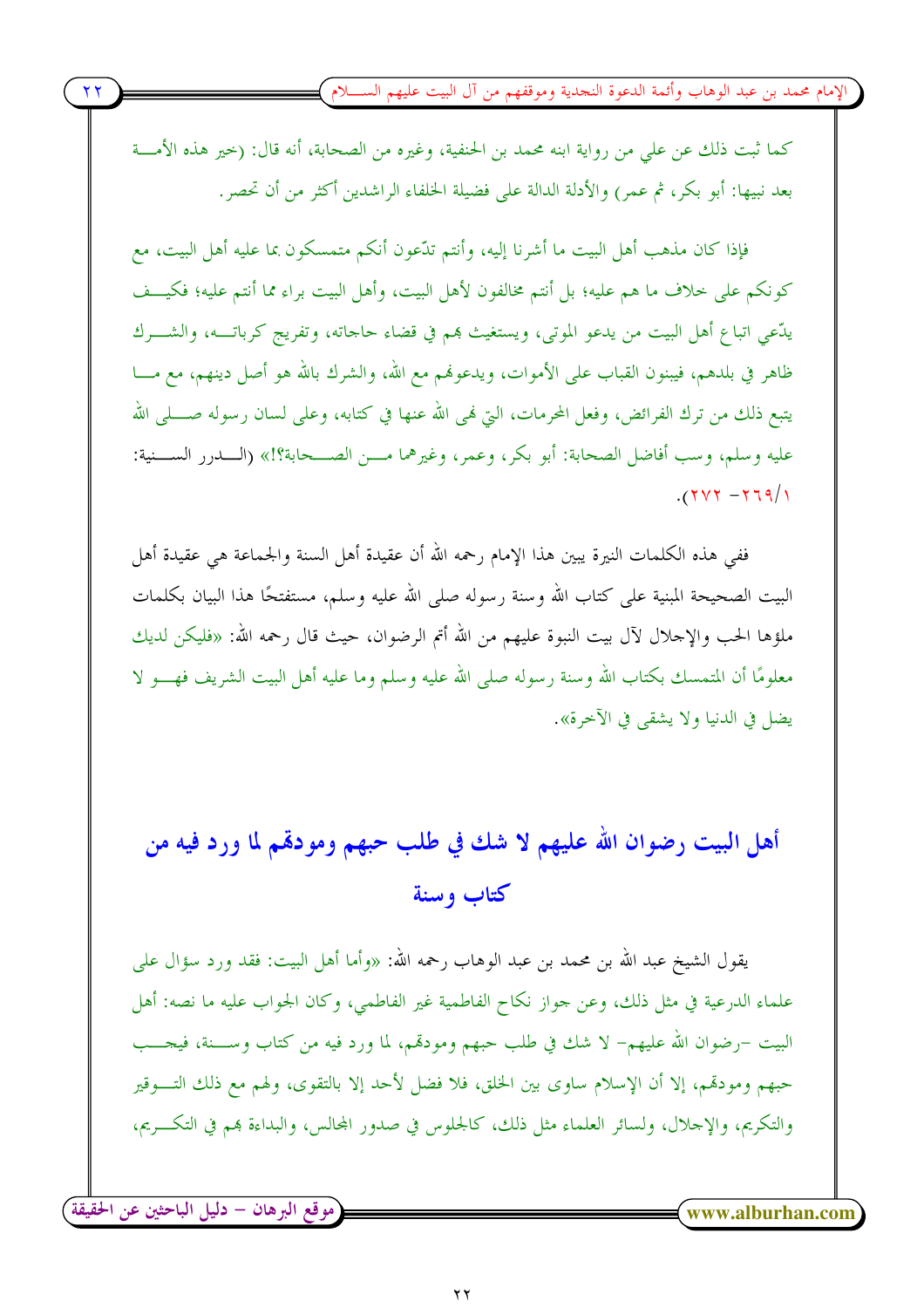الإمام محمد بن عبد الوهاب وأئمة الدعوة النحدية وموقفهم من آل البيت عليهم الســــلام )

والتقديم في الطريق إلى موضع التكريم، ونحو ذلك، إذا تقارب أحدهم مع غيره في السن والعلم» (الدرر السنية: ٢/٢٣٦-٢٣٣).

ويقول أيضًا (الدرر: ٢٤٦/١): «ونحن نعتقد أن على بن أبي طالب رضي الله عنه أولى بالخلافة من معاوية فضلًا عن بني أمية، وبني العباس. والحسن والحسين سيدا شباب أهل الجنة، صح عن حــــدهما صلوات الله و سلامه عليه أفمما: (سيدا شباب أهل الجنة) وهم أولى من يزيد بالخلافة، وبني أمية، وبـــــي العباس الذين تولوا الخلافة».

كلمات كثيرة في الثناء على آل البيت عليهم السلام وأن مذهب أهل السنة والجماعة قاطبة – وعلمـــاء نجد خاصة – توليهم وحبهم وتقديمهم ووضعهم في مكانمم اللائق بمم، وتبرئتهم مما افتراه عليهم أهــــل البدع.. ومن أقواله في ذلك على سبيل الإيجاز والاختصار ما يلي:

قال رحمه الله (ص:٤٥) [من طبعة مجموعة الرسائل والمسائل النجديـــة المجلــــد الرابــــع. ط دار العاصمة — الرياض]: «إن أسعد الناس باتباعهم ومحبتهم [آل البيت] أهل السنة والجماعة القائلون بمســا دل عليه الكتاب والسنة».

وقال (ص:٥٩): «... بل جميع أهل السنة يتولون عليًا وأهل البيت، ويقدمونه على معاوية، بل وعلى من هو أفضل من معاوية… إلخ».

وقال (ص: ٦١–٢٢): «وأما سائر أهل السنة والجماعة فكلهم يتولـــون عليَّـــا وأهــــل البيــــت ويحبوهم، وينكرون على بني أمية الذين يسبون عليًا، وكتبهم مشحونة بالثناء عليه ومحبتـــه وموالاتــــه، وجميع كتب الحديث مذكور فيها فضل على وأهل البيت... إلخ».

> وقال (ص: ٦٢): «وأما قوله [يعني المعترض]: ولذلك قال الشافعي لما رأى التبديع لأهل الحق:

فليشهد الثقلان أبي رافضي إن كان , فضاً حب آل محمد

www.alburhan.com

 $\mathbf{r}$ 

(موقع البرهان – دليل الباحثين عن الحقيقة)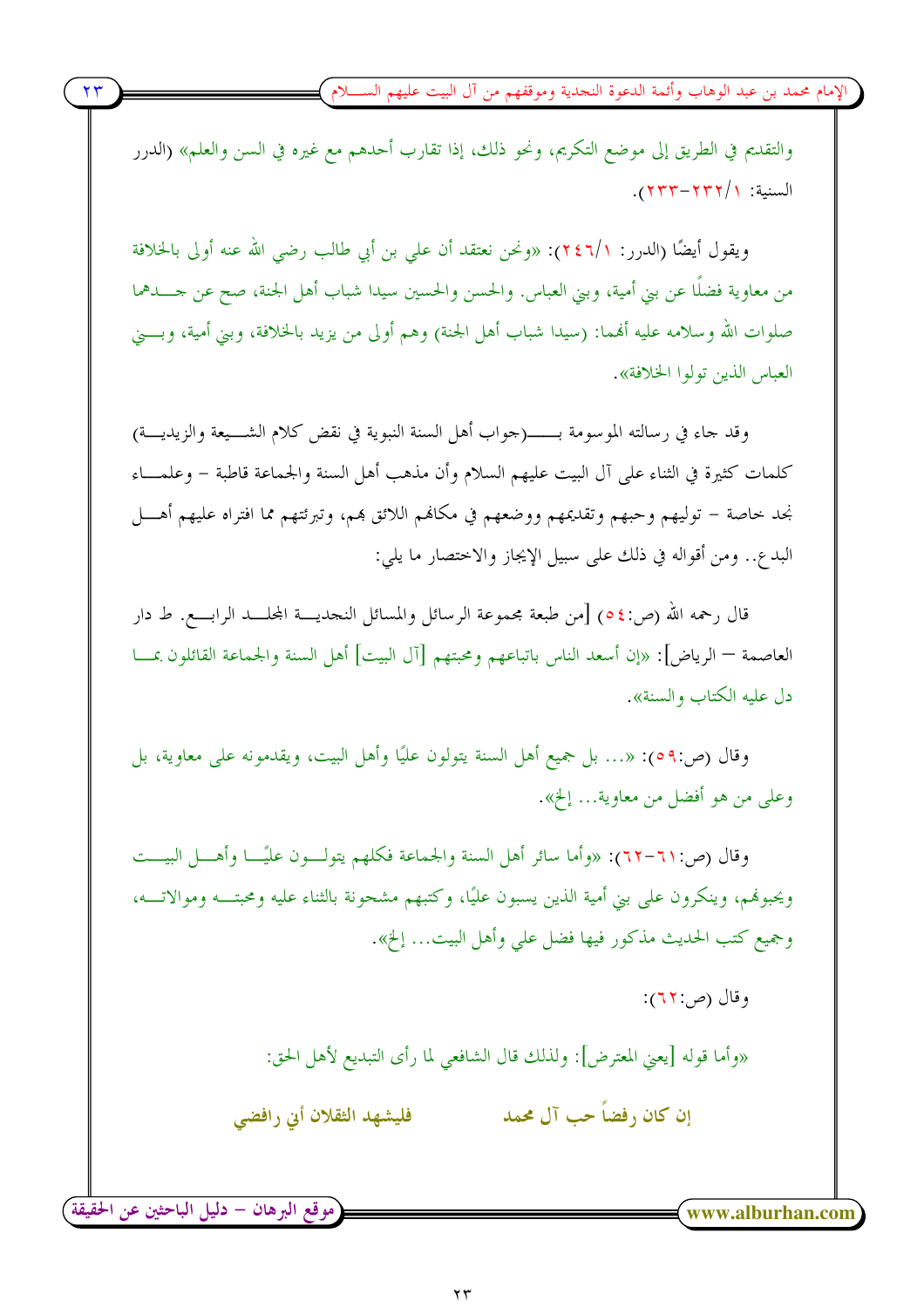الإمام محمد بن عبد الوهاب وأئمة الدعوة النحدية وموقفهم من آل البيت عليهم الســــلام )

 $Y \xi$ 

فجميع أهل السنة وأكثر أهل البدع من المعتزلة والمرجئة وغيرهم يقولون كما قـــال الشـــافعي، ويقولون أيضًا كما قال بعض العلماء:

> إن كان نصباً حب صحب محمد فليشهد الثقلان أيي ناصبي

فالبيت الأول: إرغام للخوارج وطائفة من بني أمية الذين يبغضون عليًا رضي الله عنه وأهل بيته، ومنهم من يكفره.

والبيت الثاني: إرغام للروافض والزيدية الذين يبغضون بعض أصحاب السنبي صسلى الله عليسه وسلم... إلخ».

وقال رحمه الله (ص:٦٥): «…أما لعن على رضي الله عنه فإنما فعله طائفة قليلة من بني أميــــة، وهم عند أهل السنة ظلمة فسقة، وأهل السنة ينكرون عليهم ذلك بألســـنتهم ويـــروون الأحاديـــث الصحيحة في فضائل على.

وذلك أفمم أرادوا وضعه عند الناس، وحطَّ رتبته ومحبته من قلوهِم فجازاهم الله بنقيض قصدهم، ورفعه الله، وأظهر أهل السنة والجماعة فضائله، وحدثوا هِا الناس، فاشتهرت عند العامة فضـــلًا عـــن الخاصة، وجميع أهل السنة يحبونه ويوالونه رضي الله عنه... إلخ».

وقال (ص:٦٩): «...كثير من أهل السنة يرون أن عليًا مصيب في قتاله لمعاويـــة ومـــن معـــه، وكلهم متفقون على أنه أقرب إلى الحق وأولى به من معاوية ومن معه... إلخ».

وقال في الصفحة نفسها: «... فإن أهل السنة والحديث أولى باتباع أهل البيت منـــهم، وهــــم شيعتهم على الحقيقة؛ لأفمم سلكوا طريقتهم واتبعوا هديهم... إلخ».

وقال رحمه الله (ص:٧٣): «وما جرى للحسين رضي الله عنه وعلى أهل بيته مما يعظم الله بـــه أحورهم ويرفع به درجاقمم رضي الله عنهم ».

وقال رحمه الله (ص:٧٩) في رده قول المعترض أن أهل السنة والجماعة منحرفون عن آل البيت: «… إن هذا كذب على أهل السنة والجماعة لا يمترى فيه أحد عرف مذهبهم، وطالع كتبهم؛ فإلهم لم

موقع البرهان – دليل الباحثين عن الحقيقة <u>ً</u>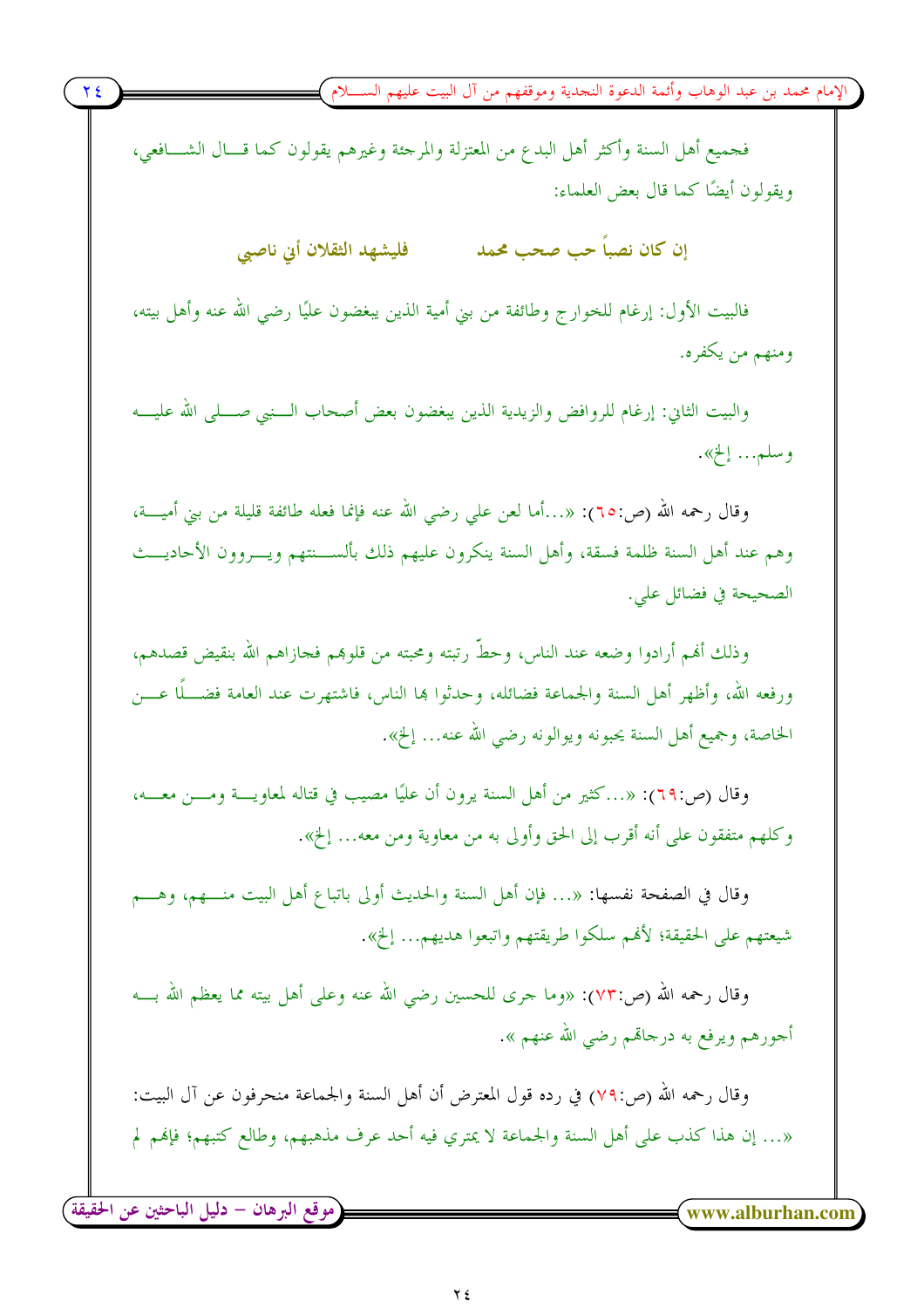الإمام محمد بن عبد الوهاب وأئمة الدعوة النجدية وموقفهم من آل البيت عليهم الســـــلام )

ينحرفوا عن أهل البيت، بل من أصول الدين عندهم محبة أهل البيت النبوي وموالاقمم والصلاة عليهم في الصلاة وغيرها، ولو ذهبنا نذكر نصوصهم في ذلك لطال الكلام جدًا».

وقال رحمه الله (ص:٨٧): «... الذين ظلموا أهل البيت وقتلوهم أو واحدًا منهم، هم عند أهل السنة والجماعة أئمة جور وظلم لا يحبولهم ولا يوالوفم، بل يبغضوفم ويعادوفم، ويلعنون من ظلمهم. وهذه كتبهم محشوة بالثناء على أهل البيت والدعاء لهم، والترضي عنهم، وذمّ من ظلمهم... إلخ».

وقال رحمه الله (ص:٩١) بعد أن ذكر بعض الأحاديث في فضل أهل البيت: «… وإنما تدل علمي أن إجماع أهل البيت حجة، وأُلهم لا يجمعون على باطل؛ لأن الله عصمهم من ذلك كما عصم الأمة أن تحتمع على ضلالة... إلخ».

وقال (ص:٥٠٥): «... وأهل السنة كلهم يحبون آل محمد مع إثباهم لصفات الله التي نطق هِـــا القرآن... إلى أن قال: لأن أهل البيت لا يفارقون كتاب الله ولا يخالفونه كما ورد في الحديث أنه قال: (ولن يفترقا حتى يردا علىّ الحوض)...».

وقال (ص:٢٠٦): «...وأما دعواه أن أهل السنة قد رضوا بسب على رضي الله عنـــه فكـــذب عليهم لا يمتري فيه أحد، بل هم ينكرون سب على رضي الله عنه أشــــد الإنكــــار في قــــديم الزمـــــان و حديثه...».

وقال (ص:٢٢١): «…فقد تقرر وظهر ولله الحمد والمنة؛ أن أسعد الناس باتباع أهــــل البيــــت ومحبتهم هم أهل السنة والجماعة، القائلون بما دل عليه كتـــاب الله وســـنة , ســـوله صـــلى الله عليـــه وسلم…».

وجاء في كلام له رحمه الله حول مسألة الاستسقاء (مجموعة الرسائل والمسائل النجدية: ٥/١٦): «...وقالوا [فقهاء أهل السنة] يستحب أن يستسقى بالصالحين، وإذا كانوا من أقارب رسول الله صلى الله عليه و سلم فهو أفضل».

وجاء كذلك في (الدرر السنية من الأجوبة النجدية: ٢٤٩/١) وما بعدها:

www.alburhan.com

(موقع البرهان – دليل الباحثين عن الحقيقة)

 $\mathbf{y}$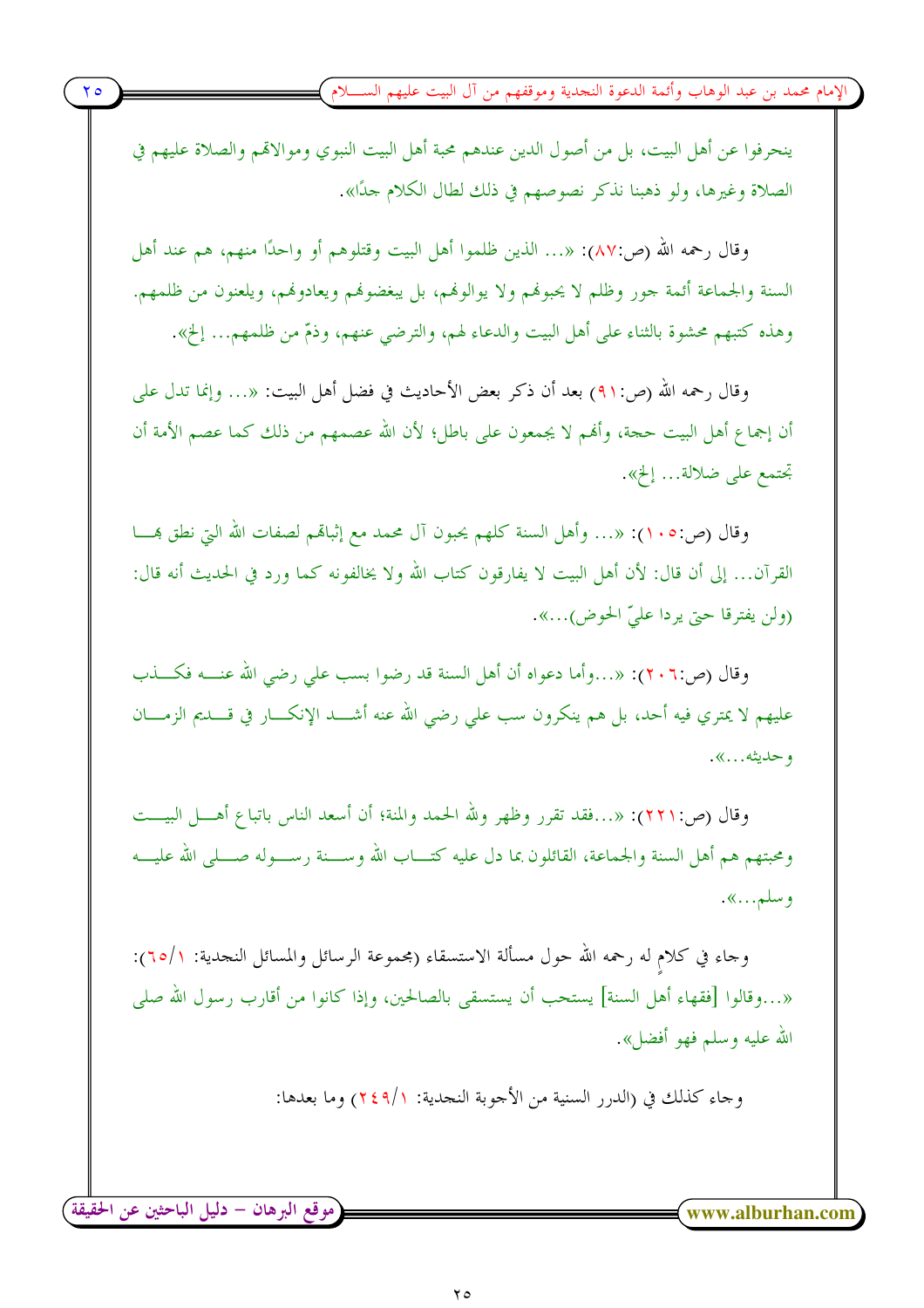«وسئل –الشيخ عبد الله بن محمد رحمه الله – أيضًا عن قوله تعالى: ((وَمَنْ يُشَـاقِقْ الرَّسُـولَ مِـنْ بَعْدِ مَا تَبَيَّنَ لَهُ الْهُدَى وَيَتَّبِعْ غَيْرَ سَبِيلِ الْمُؤْمِنِينَ)) [النسـاء:١١٥] الآية، من هم المؤمنون الذين أمر الله باتباع سبيلهم؟ فإن قلتم: هم أصحاب رسول الله صلى الله عليه وسلم ومن سار سيرتمم، فنســـألكم: هل كان على بن أبي طالب، والحسن والحسين، والصادق، والباقر، والنفس الزكية، وحسن بن الحسن، وأمثالهم من ذرية على وفاطمة رضي الله عنهم هم من المؤمنين الذين أنكر الله على من حالف ســــبيلهم أم لا؟

فأجاب: على بن أبي طالب، والحسن، والحسين رضي الله عنهم، من ساداقمه، وكذلك طلحة، والزبير رضي الله عنهما، ومن معهما من أهل بدر، وكذلك معاوية بن أبي سفيان، ومن معه من أهــــل الشام، من أصحاب رسول الله صلى الله عليه وسلم ورضى الله عنهم أجمعين؛ فنتولى الجميع، ونكــف عما شجر بينهم، وندعو لهم بالمغفرة، كما أمرنا الله بذلك بقوله: ((وَالَّذِينَ جَاءُوا مِنْ بَعْـٰدِهِمْ يَقُولُـونَ رَبَّنَا اغْفِرْ لَنَا وَلاِخْوَانِنَا الَّذِينَ سَبَقُونَا بِالإِيمَانِ)) [الحشر:١٠] ونقول كما قال بعض العلماء:

> فليشهد الثقلان أبي ناصبي ان کان نصباً جب صحب محمد

ونقول لمن أمر بمعاداة أهل البيت، وبغضهم، والتبري منهم، ما قاله بعض العلماء:

فليشهد الثقلان أبي رافضي إن كان , فضاً حب آل محمد

وأما قولكم: إنا ننكر علم أهل البيت، وأقوالهم، ومذاهبهم، ومذهب الزيدي: زيد بن علي بـــن الحسين بن علي بن أبي طالب رضي الله عنهم، علي علم حده رضي الله عنه، فهذا كذب وهِتان علينــــا بل زيد بن على عندنا، من علماء هذه الأمة، فما وافق من أقواله الكتاب والسنة قبلناه، ومـــا خـــالف ذلك رددناه، كما نفعل ذلك مع أقوال غيره من الأئمة، هذا إذا صح النقل عنه بذلك» انتهى.

فيا أيها القارئ الكريم رعاك الله:

بقلب ممتلئ بحب الحق.. وأذن تأبي سماع البهتان والزور.. وعين ترى بنور البرهان والدليل؛ انظر و تأمل:

موقع البرهان – دليل الباحثين عن الحقيقة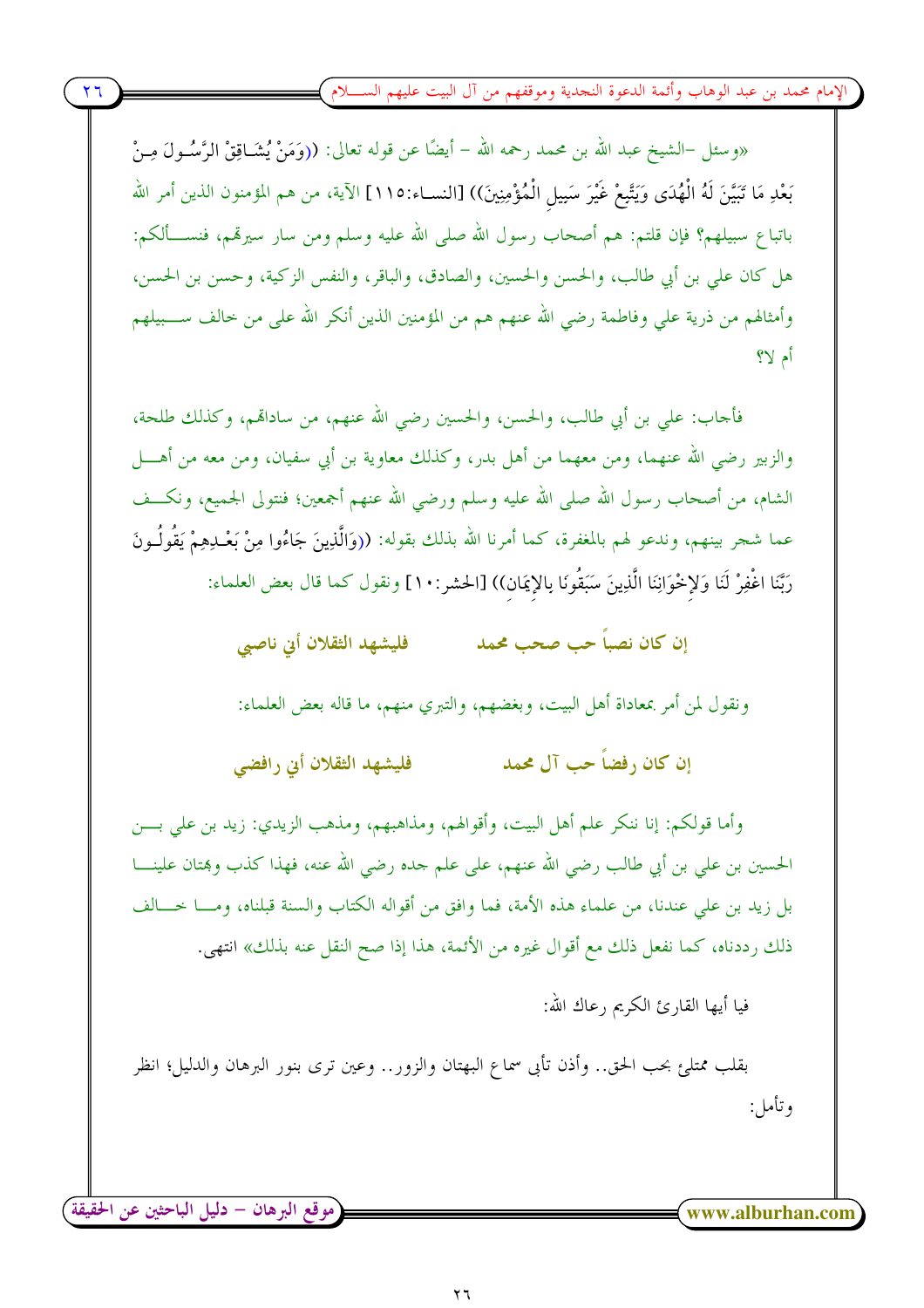الإمام محمد بن عبد الوهاب وأئمة الدعوة النجدية وموقفهم من آل البيت عليهم الســـــلام ِ

– من يرى وجوب محبة آل البيت وموالاقمم هل من الممكن أن يبغضهم؟! – هل من المعقول أن يعادي أهل البيت من يعتبر أن محبتهم وموالاقمم والصلاة عليهم من أصول الدين؟

– هل يمكن أن يخالف أهل البيت من يعتقد أن إجماعهم حجة وألهم لا يجتمعون على ضلالة؟

### حب على رضي الله عنه علامة الإيمان وبغضه علامة النفاق

قال الشيخ سليمان بن عبد الله بن محمد بن عبد الوهاب رحمه الله في كتابه (تيسير العزيز الحميد: ٠/١٠٧/١): «"قوله: يحب الله ورسوله ويحبه الله ورسوله" فيه فضيلة عظيمة لعلبي رضـــي الله عنــــه؛ لأن النبي صلى الله عليه وسلم شهد له بذلك... وفيه إشارة إلى أن عليًا تام الاتباع لرسول الله صلى الله عليه وسلم حتى أحبه الله؛ ولهذا كانت محبته علامة الإيمان وبغضه علامة النفاق. ذكره الحافظ بمعناه».

وقال رحمه الله أيضًا (١/٥٧): «... وعلى بن أبي طالب هو الإمام أبو الحسن الهاشمي ابن عم النبي صلى الله عليه وسلم وزوج ابنته فاطمة الزهراء، واسم أبي طالب عبد مناف ابن عبد المطلب ابسن هاشم القرشي، كان من السابقين الأولين إلى الإسلام ومن أهل بدر وبيعة الرضـــوان وأحـــد العشـــرة المشهود لهم بالجنة ورابع الخلفاء الراشدين، ومناقبه كثيرة رضي الله عنه، قتله ابن ملحــــم الخــــارجي في رمضان سنة أربعين للهجرة».

وجاء فيه أيضًا (٣٠٩/١): «قوله: «عن علي بن الحسين» أي: ابن علي بن أبي طالب المعروف بزين العابدين رضي الله عنه، وهو أفضل التابعين من أهل بيته وأعلمهم. قال الزهري: ما رأيت قرشـــيًا أفضل منه. مات سنة ثلاث وتسعين على الصحيح. وأبوه الحسين سبط النبي صلى الله عليـــه وســــلم وريحانته، حفظ عن النبي صلى الله عليه وسلم واستشهد يوم عاشوراء سنة إحدى وستين، ولـــه ســـت و خمسون سنة».

هذه هي العقيدة التي ربي الإمام محمد بن عبد الوهاب أبناءه وأحفاده عليها، وهي حب آل بيت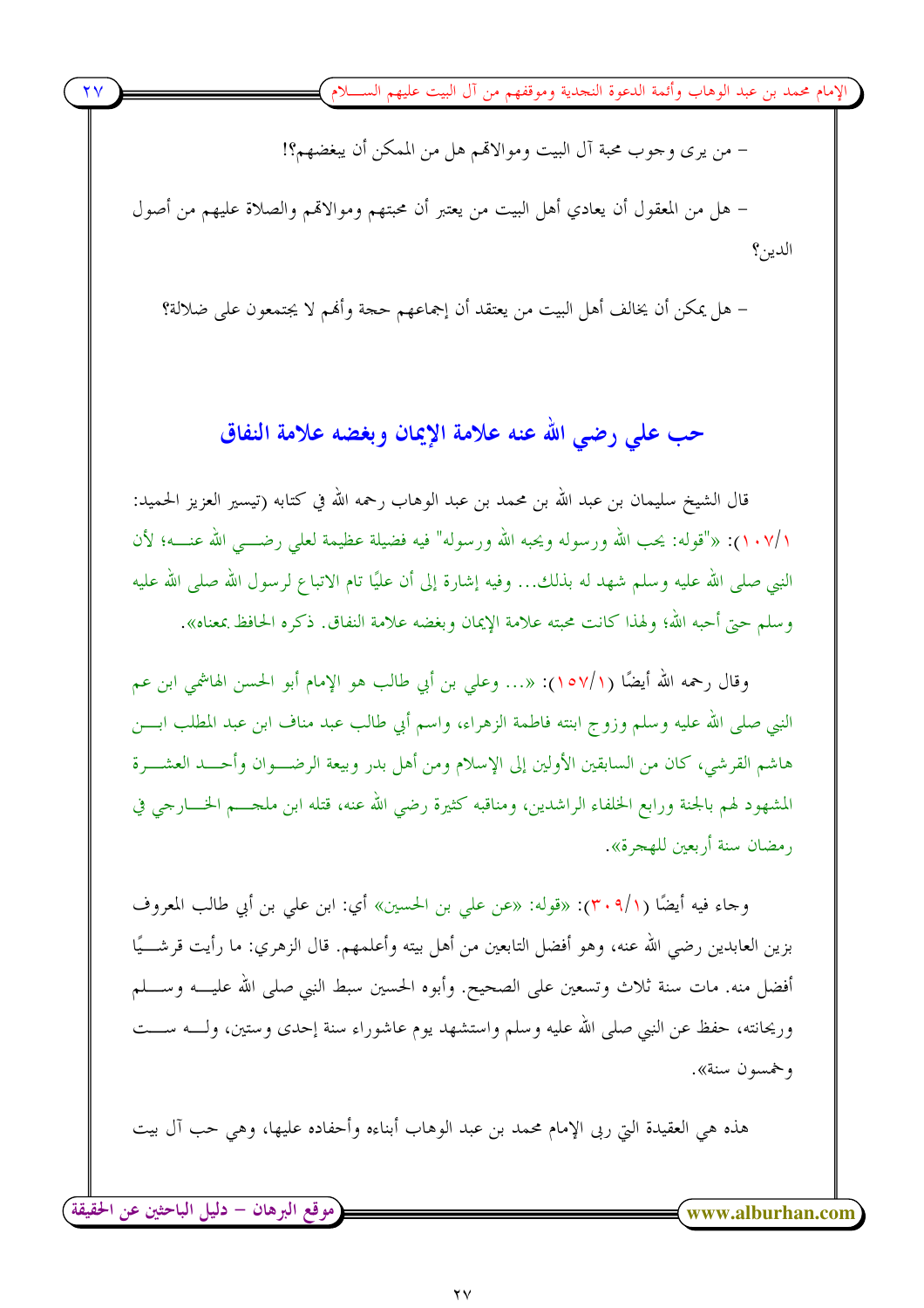الإمام محمد بن عبد الوهاب وأئمة الدعوة النحدية وموقفهم من آل البيت عليهم الســـــلام ِ

 $\mathbf{Y}$ 

رسول الله صلى الله عليه وسلم ومعرفة حقهم، وإنزالهم منازلهم التي أنزلهم الله ورسوله إياها.

### السنة. . مخرجها أهل المدينة وأهل البيت عليهم السلام

ينقل الشيخ عبد الرحمن بن حسن آل الشيخ رحمه الله في فتح المحيد [تحقيق: د. الوليد بن عبــــد الله عليه وسلم حناب التوحيد وسده كل طريق يوصل إلى الشرك) كلامًا لشيخ الإسلام ابن تيمية مقرًا له فيقول: «قال شيخ الإسلام رحمه الله: فانظر هذه السنة كيف مخرجها من أهل المدينة وأهــــل البيــــت الذين لهم من رسول الله صلى الله عليه وسلم قرب النسب وقرب الدار؛ لألهم إلى ذلك أحــــوج مــــن غيرهم، فكانوا له أضبط.اهــ».

وقال في باب من ححد شيئًا من الأسماء والصفات (٢/٤/٢): «علي: هو أمير المـــؤمنين أبــــو الحسن على بن أبي طالب، وأحد الخلفاء الراشدين».

فهاهو أحد أحفاد الشيخ محمد بن عبد الوهاب، ينقل عن شيخ الإسلام مقرًا له أن أهل البيـــت بقرهم من النبي صلى الله عليه وسلم نسبًا ودارًا، هم مخرج السنة، وهم لها أضبط، ويرى أن على بن أبي طالب؛ أحد الحلفاء الراشدين المهديين، ويرى أنه من أسبق السابقين، وما ذلك إلا لمعرفته بحق آل بيت رسول الله صلى الله عليه وسلم، وتعظيم قدرهم؛ واتباعه لما أمر الله به في كتابه، ورسوله صلى الله عليه وسلم في سنته.

### صح في فضائل أهل البيت أحاديث كثيرة

قال أبناء الإمام محمد بن عبد الوهاب والشيخ حمد بن ناصر المعمر: «وأما السؤال عمــــا ورد في فضائل أهل بيت النبي صلى الله عليه وسلم؟ فنقول: قد صح في فضائل أهل البيت أحاديث كثيرة؛ وأما كثيرٍ من الأحاديث التي يرويها من صنَّف في فضائل أهل البيت، فأكثرها لا يصححه الحفاظ، وفيمـــا

موقع البرهان – دليل الباحثين عن الحقيقة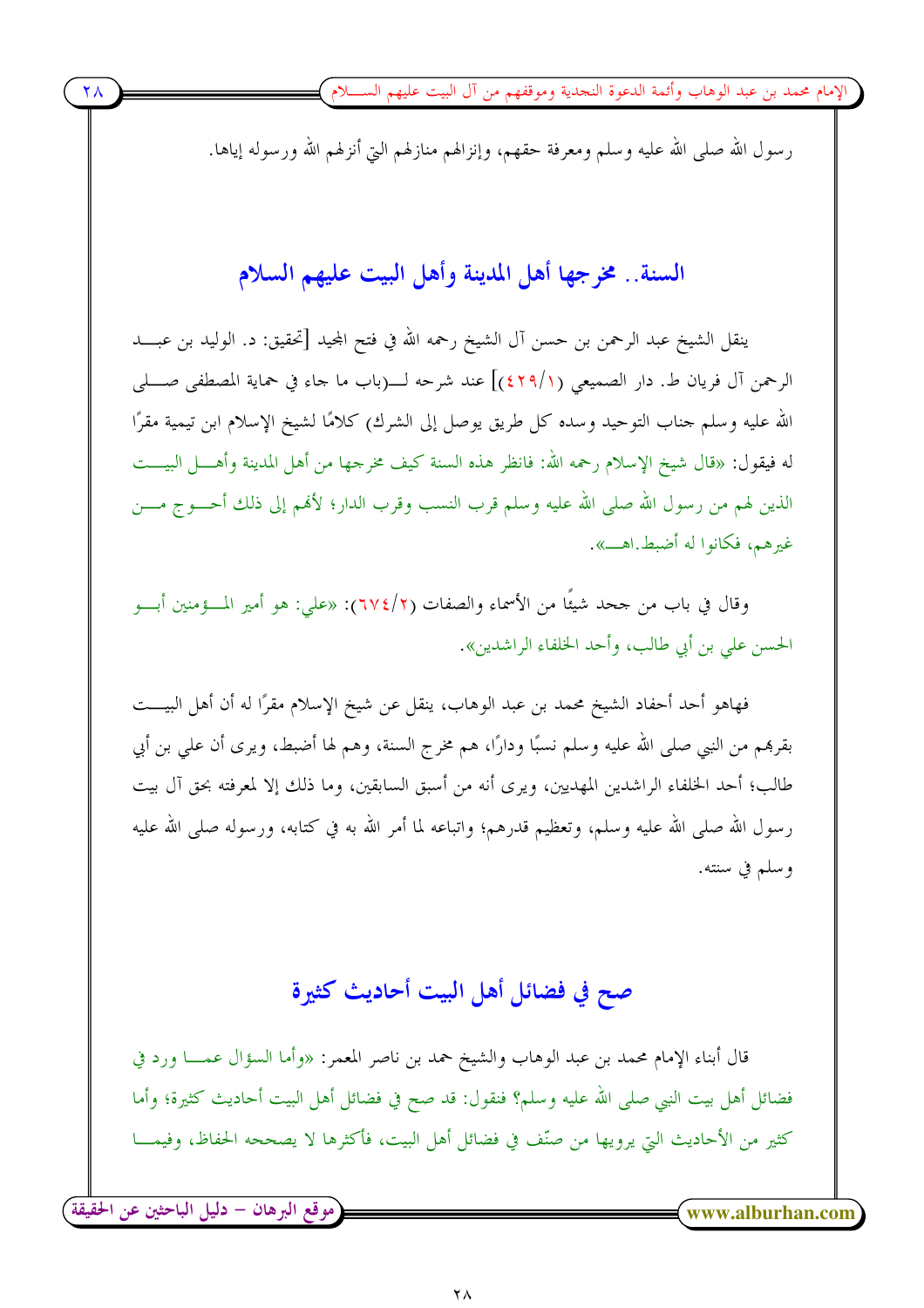الإمام محمد بن عبد الوهاب وأئمة الدعوة النحدية وموقفهم من آل البيت عليهم الســـ

صح في ذلك كفاية». (الدرر السنية: ٢٠٨/١)

على رضى الله عنه رابع الخلفاء الراشدين المهديين

سئل الشيخ سليمان بن سحمان<sup>(١)</sup> مسألة حول الهجرة فكان من جوابه: «…ومن عاب ذلك أو أنكره، فقد عاب على أصحاب رسول الله صلى الله عليه وسلم، خصوصًا أمير المؤمنين علــــى بــــن أبي طالب رضي الله عنه، وقد قال صلى الله عليه وسلم: (عليكم بسنتي وسنة الخلفاء الراشدين المهديين من بعدي، تمسكوا ها وعضوا عليها بالنواحذ، وإياكم ومحدثات الأمور؛ فإن كل محدثة بدعة، وكل بدعـــة ضلالة) وعلى رضي الله عنه رابع الخلفاء الراشدين المهديين، الذين أمرنا رسول الله صلى الله عليه وسلم أن نتمسك بسنتهم وهديهم، فمن أنكر ما ذكرناه وعابه، فقد أخطأ وأضاع نصيبه من العلم، وتكلَّف ما لا علم له به» (الدرر السنية: ٥٩/١).

وجاء في كتابه الضياء الشارق [تحقيق: عبد السلام آل عبد الكريم ط: دار العاصمة ١٤١٢هـ] (ص:٥٥٢) تحت حديث استسقاء عمر رضي الله عنه بدعاء العباس رضي الله عنه عم النبي صـــــلي الله عليه وسلم قوله: «…ولما مات النبي صلى الله عليه وسلم توسلوا بدعاء العباس، واستسقوا به، ولهـــذا قال الفقهاء: يستحب الاستسقاء بأهل الخير والدين، والأفضل أن يكونوا من أهل بيت النبي صــــلي الله عليه و سلم ».

وجاء في كتابه الحجج الواضحة الإسلامية [تحقيق: محمد الفوزان ط: مكتبة الرشد ١٤٢٠هـ] (ص:٣١٢) عند كلامه على حديث (أذكركم الله في أهل بيتي) الذي رواه مسلم (٢٤٠٨) قوله رحمه الله: «…فيه الحض على محبتهم [يعني أهل البيت] وموالاقمم، ومعرفة حقوقهم… إلخ».

ففي هذه النصوص المباركة يبين هذا العَلَم مدى حب أتباع هذه الدعوة المباركة –والــــتي هـــــي امتداد لمنهج السلف الصالح أهل السنة والجماعة– لأهل البيت عليهم السلام، فهو يستنكر ويشنع على من ينكر سنة الحليفة الراشد المهدي على بن أبي طالب، ويبين خطر هذا الصنيع بقوله: (فقـــد أخطـــأ

(١) هو العلامة الفهامة شاعر الدعوة، من بلاد عسير حنوب الجزيرة العربية، توفي عام (١٣٤٩هـ).

موقع البرهان – دليل الباحثين عن الحقيقة www.alburhan.com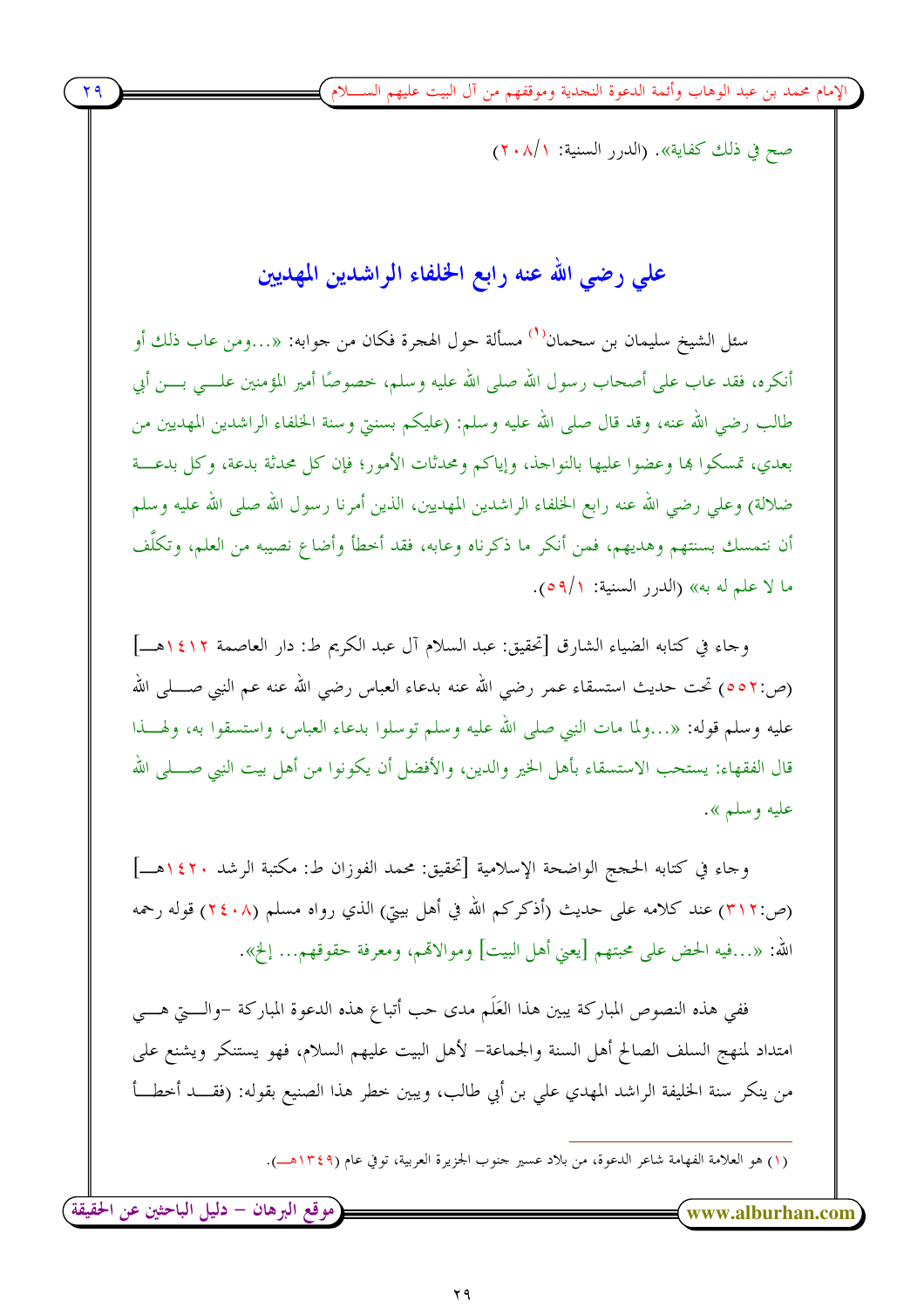الإمام محمد بن عبد الوهاب وأئمة الدعوة النحدية وموقفهم من آل البيت عليهم الســــلام )

وأضاع نصيبه من العلم، وتكلَّف ما لا علم له)، كذلك ما تضمنه كلامه حول مسألة الاستسقاء مـــن تعظيم لآل البيت عليهم السلام ومعرفة فضلهم..

### محبة أهل البيت عليهم السلام واجبة من وجوه

قال الشيخ الفهامة علامة القصيم /عبد الرحمن بن ناصر ابن سعدي رحمه الله في كتابه التنبيهات اللطيفة فيما احتوت عليه العقيدة الواسطية من المباحث المنيفة (ص:١٢١) عند شرحه لكـــلام شـــيخ الإسلام ابن تيمية في موقف أهل السنة والجماعة من آل بيت النبي صلى الله عليه وسلم، قال:

«…فمحبة أهل بيت النبي صلى الله عليه وسلم واجبة من وجوه، منها: لإسلامهم، وفضـــلهم، وسوابقهم. ومنها: لما تميزوا به من قرب النبي صلى الله عليه وسلم، واتصال نسبه. ومنها: لما حث عليه، ورغَّب فيه، ولما في ذلك من علامة محبة الرسول صلى الله عليه وسلم ».

فانظر إلى كلام هذا العلامة المحقق، والذي بيّن فيه أن محبة أهل بيت النبي صلى الله عليه وســــلم واجبة من وجوه، وليس من وجه واحد، وهذا يدل على عظم المحبة ورسوحها.

# يجب أن يُحب أهل البيت زيادة على غيرهم من المسلمين

قال الشيخ العلامة محمد بن إبراهيم رحمه الله في الجزء الأول من فتاواه (ص:٢٥٤): « (فضــــل أهل البيت، والاعتدال في محبتهم).

– فضيلة أهل البيت معلومة، والأدلة على ما لهم من الميزة على من سواهم من أحل أُهْــــم مــــن البيت وقرابة النبي معلومة، فيجب أن يحبوا زيادة على غيرهم من المسلمين».

هذه هي عقيدة أحد أحفاد الشيخ محمد بن عبد الوهاب المعاصرين رحمهم الله أجمعين، وهي أنه: «يجب أن يُحبوا زيادة على غيرهم من المسلمين».

موقع البرهان – دليل الباحثين عن الحقيقة ً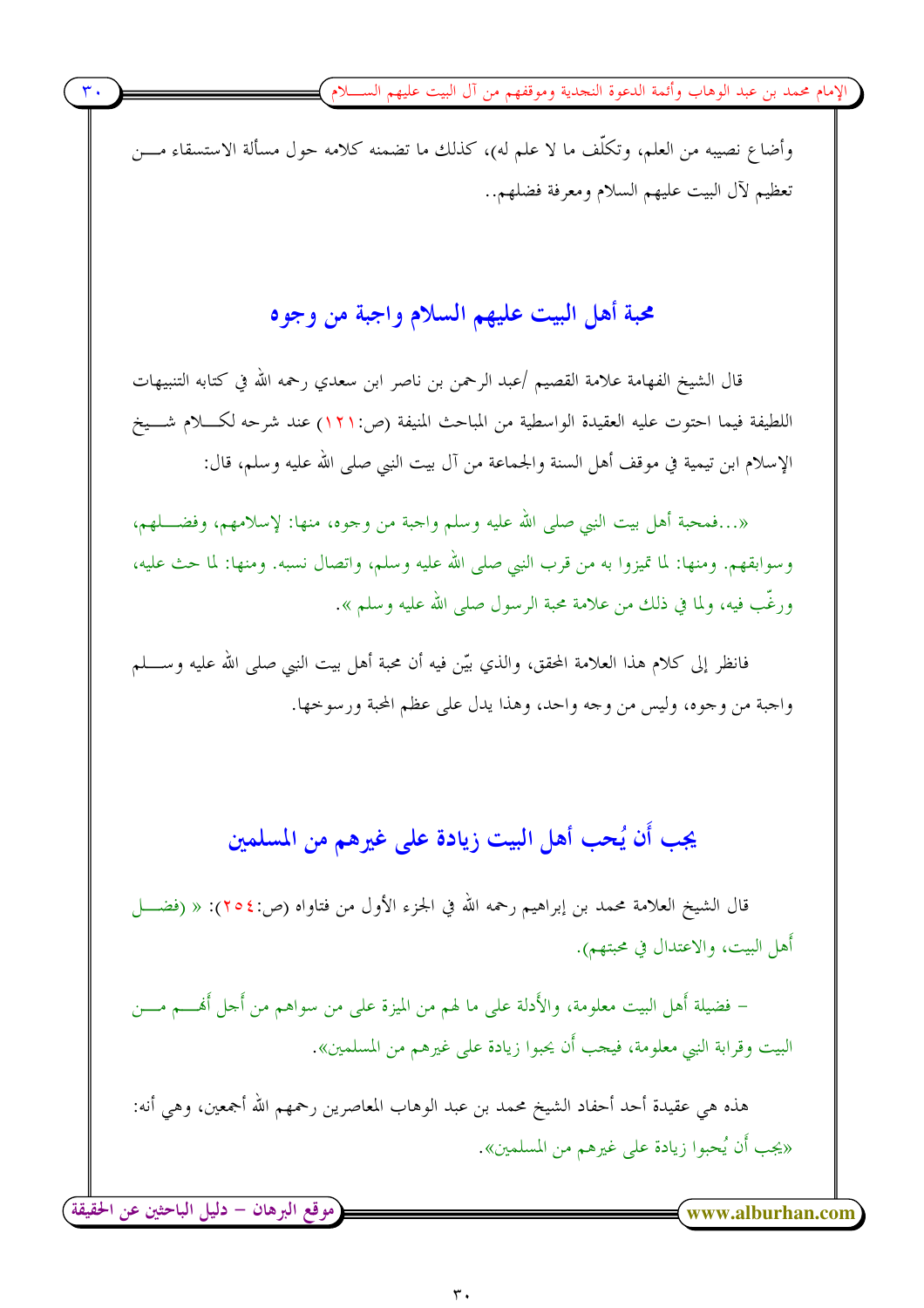الإمام محمد بن عبد الوهاب وأئمة الدعوة النجدية وموقفهم من آل البيت عليهم الســـــلام ً

يكثر وينتشر في كلام الإمام العلامة محمد بن إبراهيم آل الشيخ تسمية من ينتسب إلى آل بيـــت النبوة بـــــ(السيد) أو (الشريف) وقد نقلت بعضًا من هذه المواضع التي أطلق فيها هذين الوصفين مـــــن كتابه محموع الفتاوى؛ وهي تبين عظيمَ إحلال هذا الإمام لأهل البيت عليهم السلام، ووافرَ محبته لهم:

قال رحمه الله: «الحمد لله والصلاة والسلام على من لا نبي بعده:

وبعد: فقد سألني الشريف ناصر بن صامل عن السماح بإقامة الجمعة في مســــجدهم الواقــــع في محلتهم الحزم من قرايا رنية...». [مجموع فتاوى ورسائل الشيخ محمد بن إبراهيم (٣٢/٣)].

وقال أيضًا: «..والسيد فضيلة الشيخ عباس مالكي، وفضيلة الشيخ محمد الحركان رئيس المحكمة الكبرى بجدة، بمشاركة محمد بن لادن مدير الإنشاءات الحكومية، ومحمد صالح القزاز، والمعلم حســـين عجاج، والمهندسين الفنيين طارق الشواف وطه قرملي، حول توسيع المطاف...».

[مجموع فتاوى ورسائل الشيخ محمد بن إبراهيم (١٣/٥)]

وقال: «من محمد بن إبراهيم إلى حضرات أصحاب الفضيلة المشايخ الكرام: الشيخ عبدالله بــــن جاسر رئيس هيئة التمييز بمكة، الشيخ سليمان بن عبيد رئيس المحكمة الكبرى بمكة، الشيخ السيد علوي عباس مالكي المدرس بالمسحد الحرام، الشيخ عبدالعزيز بن فوزان عضو هيئة التمييز بمكـــة المكرمــــة.. المحترمين:

السلام عليكم ورحمة الله وبركاته.. وبعد:...». [محموع فتاوى ورسائل الشيخ محمد بن إبراهيم (١٧٢/٥)] وقال عليه رحمة الله: «من محمد بن إبراهيم إلى المكرم الشريف مكرم بن عبد الكريم الراجحي.. سلّمه الله: السلام عليكم ورحمة الله وبركاته.. وبعد: (موقع البرهان – دليل الباحثين عن الحقيقة) www.alburhan.com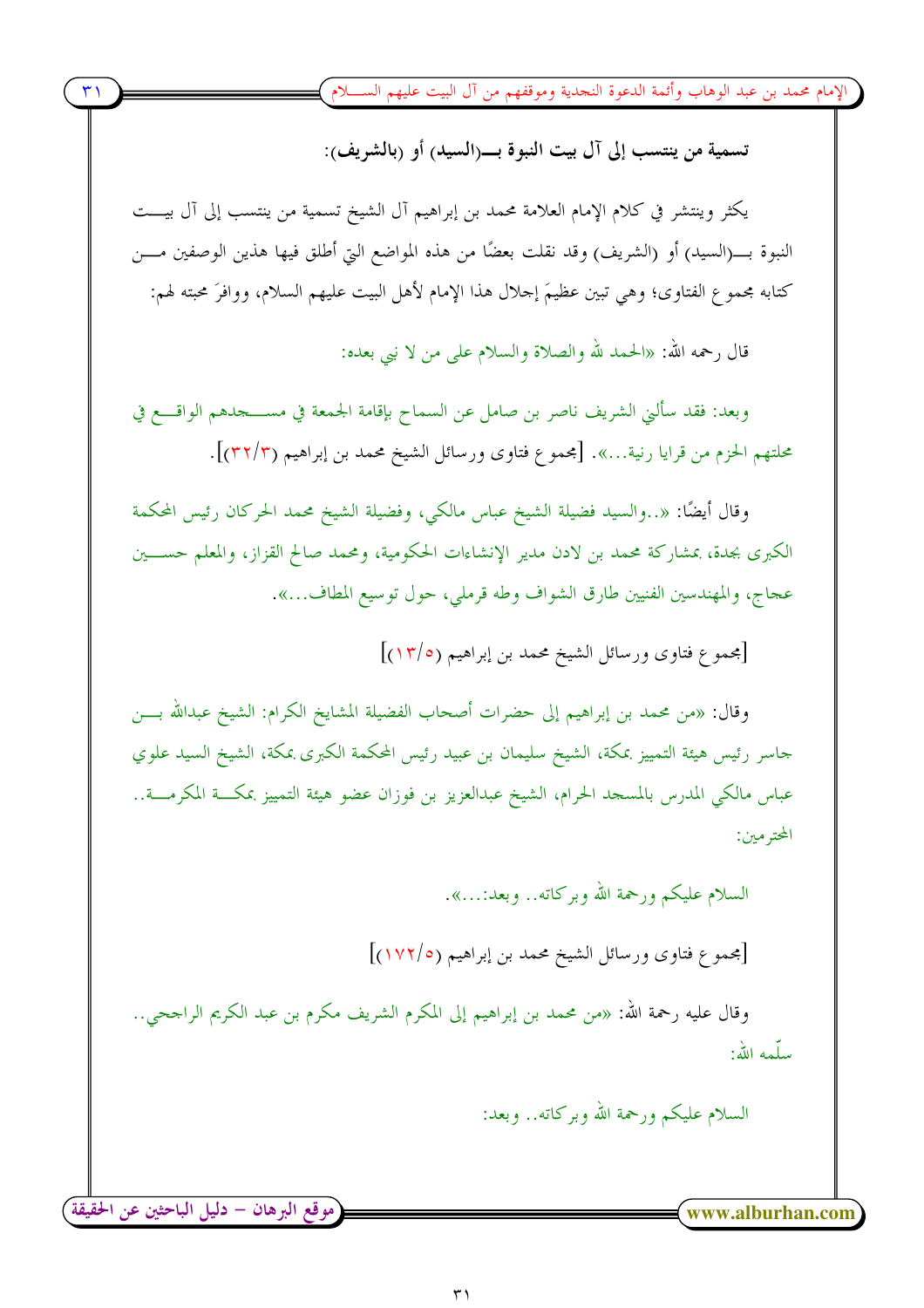الإمام محمد بن عبد الوهاب وأئمة الدعوة النجدية وموقفهم من آل البيت عليهم الســـــلام )

فقد جرى الاطلاع على استفتائك الموجه إلينا منك بخصوص ابنتك، وسؤالك عن زواجها مـــن غير الأشراف..». [محموع فتاوى ورسائل الشيخ محمد بن إبراهيم (١٢١/١٠)] وقال: «من محمد بن إبراهيم إلى حضرة المكرم السيد على البار المحترم: السلام عليكم ورحمة الله وبركاته.. وبعد: فقد وصل إلينا كتابك الذي تستفيَّ به عن الرباط الموقوف على السادة العلوية بموجب شـــرط الواقف المرفقة صورته...». [محموع فتاوى ورسائل الشيخ محمد بن إبراهيم (٧٤/٩)] وقال: «وبالاطلاع على صكَّى الوقفية الصادرين من المحكمة الكـــبرى بمكـــة بــــرقم (٣١) في (١٣٣١/١/٢٠) ورقم (١٢٨) في (١٢/١٢/١٩هـــ) المتضمن أولهما أن السيد عبدالله الدباغ ألهي بأن أحاه محمد توفى وكان ناظرًا على أوقاف الرباط وقف الشريفة لبابه بنت السلطان إسماعيل الكائنـــة بمكة بمحلة جياد، وكامل الدار الكائنة بمحلة الشامية بخط سويقة، وكامل الدار الكائنة بشعب عــــامر، أوقفهما سلطان المغرب الحسن، وذكر مصرف الوقف وشروطه، إلى آخر ما ذكر...». [محموع فتاوى ورسائل الشيخ محمد بن إبراهيم (٤٢/٩)] وقال: «من محمد بن إبراهيم إلى حضرة المكرم الأستاذ السيد علوي مالكي. المحترم: السلام عليكم ورحمة الله وبركاته.. وبعد: ثم إنه وصل إلي كتابكم الكريم المؤرخ في (٢٩/٢٩) وبرفقه النسخة من المحموع الــــذي ألفــــه فضيلتكم، وقد اطلعت عليه وقرأنا منه بحثكم المعنون بكلمة (التحــــذير مــــن التبشــــير) في صــــحيفة (١٧٣و٤٧و٧٥) وقد وجدناه أحسن شيء جزاكم الله خيرًا ووفقكم، وسنعود إن شاء الله إلى قــــراءة المحموع كله، وسنجده إن شاء الله أنفع شيء للمجموع، وفقنا الله وإياكم لما فيه مرضـــاته، وجعلنـــا

 $\mathsf{r}\mathsf{r}$ 

(موقع البرهان – دليل الباحثين عن الحقيقة)  $\leq$  www.alburhan.com

وإياكم هداة مهتدين، والسلام عليكم ورحمة الله.(ص/م ١٤١١ في ١٣٧٥/٢/١هــ)».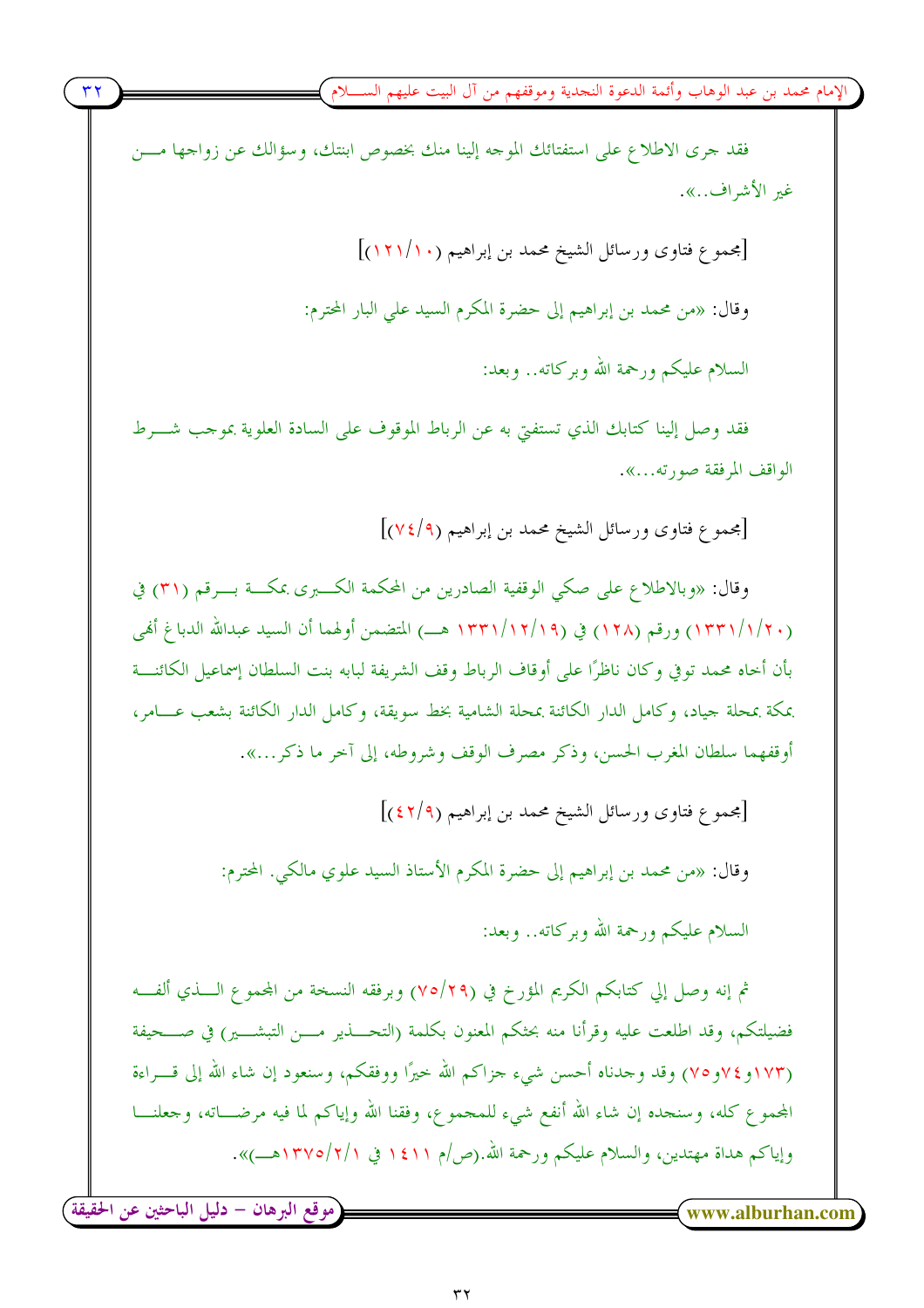الإمام محمد بن عبد الوهاب وأئمة الدعوة النجدية وموقفهم من آل البيت عليهم الســـــلام ۖ

[مجموع فتاوى ورسائل الشيخ محمد بن إبراهيم (١٢٠/١٢٠)]. فهل يستطيع منصف بعد هذا أن يقول: إن الشيخ محمد بن عبد الوهاب وأتباعــــه يبغضـــــون آل البيت عليهم السلام.

## فضيلة على رضي الله عنه وزيادة منقبته

قال العلامة عبد الرحمن بن قاسم النجدي رحمه الله في حاشيته على (الروض المربع: ٣٣٠/٣) في مسألة تحريم الزكاة على بني هاشم.. في الحاشية رقم (٤): «… وعلله صلى الله عليه وســــلم بكوفمــــا "أوساخ الناس" فحرمت عليه صلى الله عليه وسلم، وآل بني هاشم، ومواليهم فقط لشرفهم».

وقال رحمه الله في (حاشيته على كتاب التوحيد ص:٢١) تحت حديث: (لأعطين الرايسة غـــدًا رحلًا يحب الله ورسوله، ويحبه الله ورسوله، يفتح الله على يديه. فبات الناس يــــدوكون ليلتــــهم أيهــــم يعطاها. فلما أصبحوا غدوا على رسول الله صلى الله عليه وسلم كلهم يرجو أن يعطاها. فقـــال: أيــــن على بن أبي طالب؟)

قال رحمه الله: «.. وفيه فضيلة على رضي الله عنه، وزيادة منقبته؛ لشهادة رسول الله صلى الله عليه وسلم له بذلك بخصوصه... إلى أن قال: لكن هذا الحديث من أحسن ما يحتج به على النواصـــب، الذين لا يتولونه، أو يكفرونه، أو يفسقونه كالخوارج... إلخ».

هذه هي عقيدة الشيخ محمد بن عبد الوهاب وأتباعه من بعده والتي هي عقيـــدة أهــــل الســــنة والجماعة قاطبة، وهو أن كل من لم يتولُّ عليًا رضي الله عنه فهو ناصبي مبتدع.

فاطمة عليها السلام ممن كَمُل من النساء وهي سيدة نساء أهل الجنة

حاء في (فتاوى اللحنة الدائمة: ٢٣٥/٣) تبشير الرسول صلى الله عليه وسلم فاطمة رضــــي الله عنها بألها سيدة نساء أهل الجنة.

وفي (فتاوى ومقالات ابن باز: ٤٠٢/٧): «…الكامل من الرحال كثير، ولكن محمدًا صـــــلى الله

موقع البرهان – دليل الباحثين عن الحقيقة <u>ً</u>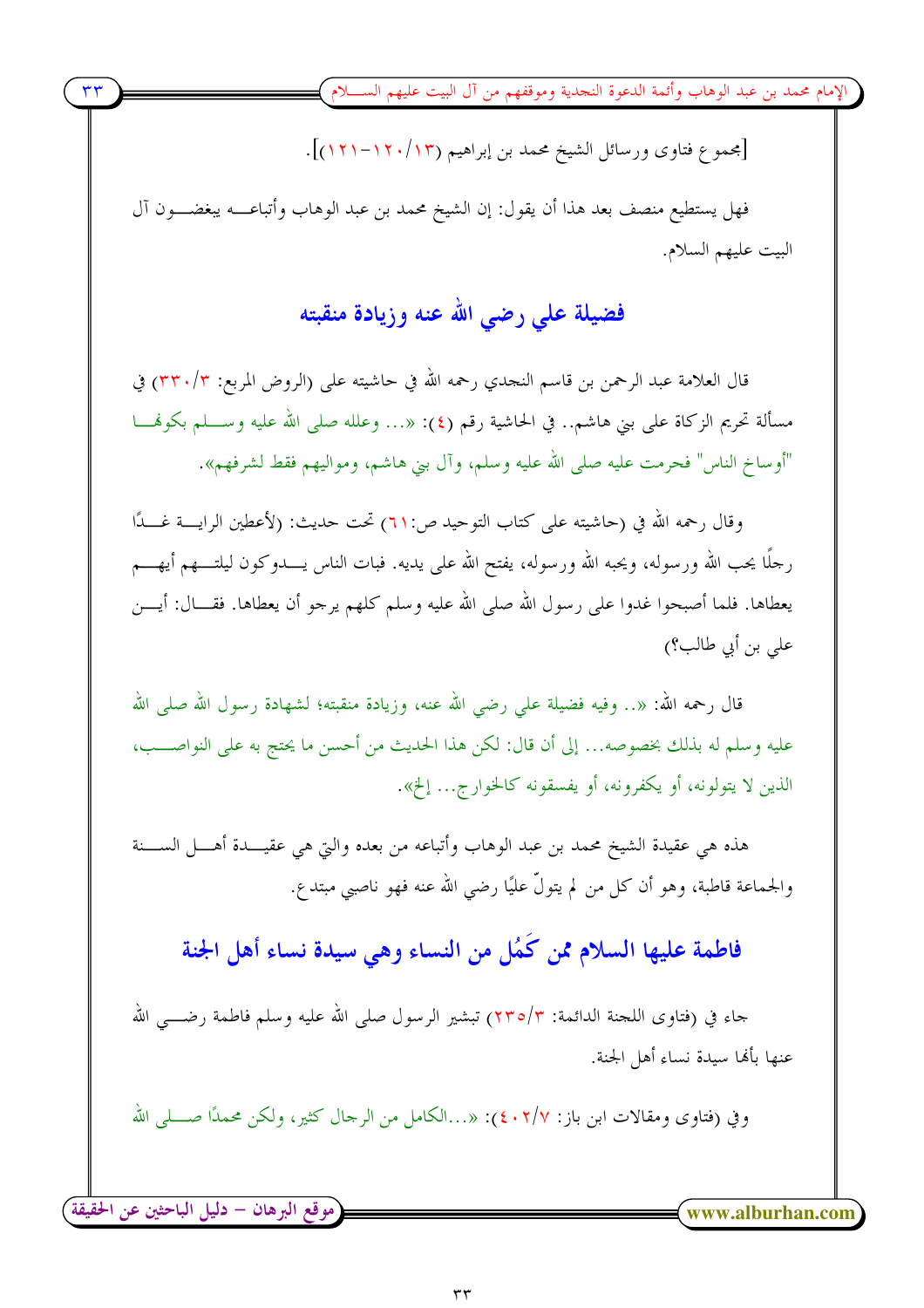الإمام محمد بن عبد الوهاب وأئمة الدعوة النحدية وموقفهم من آل البيت عليهم الســـــلام )

عليه وسلم هو أكملهم، وأفضلهم؛ لما ثبت عن النبي صلى الله عليه وسلم أنه قال: (كَمُل من الرحـــال كثير، ولم يكمل من النساء إلا مريم ابنة عمران وأسية ابنة مزاحم – يعني زوجة فرعـــون – وفضــــل عائشة على النساء كفضل الثريد على سائر الطعام) وثبت عنه صلى الله عليه وسلم ما يـــدل علـــي أن حديجة بنت خويلد رضي الله عنها أم أولاده صلى الله عليه وسلم ممن كمل من النساء، وهكذا فاطمــــة ابنته صلى الله عليه وسلم ثبت عنه صلى الله عليه وسلم ألها سيدة نساء أهل الجنة، فهؤلاء الخمس هــــنَّ الكاملات من النساء رضي الله عنهنَّ جميعًا».

هذه هي العقيدة التي يدين ها أتباع الإمام محمد بن عبد الوهاب والتي يصرح ها أكابر علمائهم، وهي أن فاطمة الزهراء عليها السلام ممن كمُل من النساء، وألها سيدة نساء العالمين في الجنة.

على بن أبي طالب رضي الله عنه من أفضل المهديين

قال الشيخ حمود بن عبد الله التويجري النجدي رحمه الله في كتابه (الاحتجاج بالأثر علــــي مــــن أنكر المهدي المنتظر: ص:١٧): «...وأما الإجماع: فهو إجماع أهل السنة والجماعة على تسمية أبي بكر وعمر وعثمان وعلى رضي الله عنهم بالخلفاء الراشدين المهديين... إلخ».

وقال (ص:١١٣): «وليعلم أن أفضل المهديين بعد رسول الله صلى الله عليه وسلم نبي الله عيسى ابن مريم، وأفضل المهديين بعده أبو بكر وعمر وعثمان وعلى رضي الله عنهم ».

وقال كذلك (ص:٧٠٩): « فأهل السنة.. يتولون جميع المؤمنين، ويعرفــون قـــدر الصـــحابة وفضلهم، ويرعون حقوقهم وحقوق أهل البيت، ولا يرضون بما فعله المختار بن أبي عبيد وغــــيره مــــن الكذابين، ولا ما فعله الحجاج وغيره من الظالمين».

الشيخ محمد بن عبد الوهاب وأتباعه كلهم يحبون آل رسول الله صلى الله عليه و آله وسلم ويتقربون إلى الله بمحبتهم

سئل سماحة الإمام عبد العزيز ابن باز رحمه الله:

هل صحيح أن الوهابية تناصب آل البيت العداء، وألها تنتقص من سيد الخلــــق؟ ومـــــا حقيقــــة

(موقع البرهان – دليل الباحثين عن الحقيقة)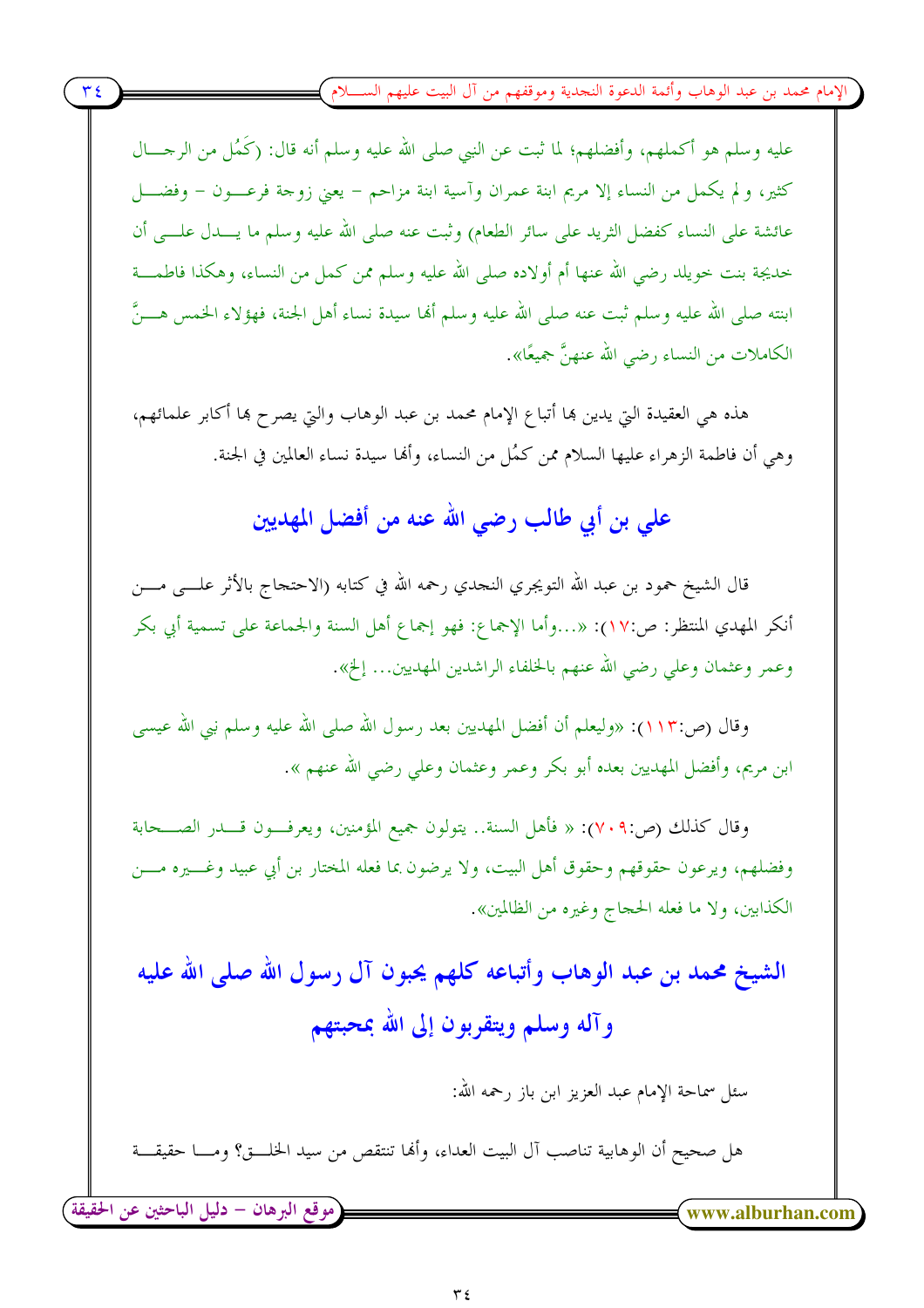الإمام محمد بن عبد الوهاب وأئمة الدعوة النجدية وموقفهم من آل البيت عليهم الســـــلام ً

 $r \circ$ 

الدعوة الوهابية؟ ولماذا تحارب هذا الشكل؟

فكان مما قال: «الشيخ محمد رحمه الله وأتباعه الذين ناصروا دعوته، كلهم يحبـــون أهــــل بيــــت رسول الله صلى الله عليه وسلم الذين ساروا على فمجه عليه الصلاة والســــلام، ويعرفـــون فضــــلهم، ويتقربون إلى الله سبحانه بمحبتهم والدعاء لهم بالمغفرة والرحمة والرضا، كالعباس بن عبد المطلب عــــم رسول الله صلى الله عليه وسلم وأبنائه، وكالخليفة الرابع الراشد على بن أبي طالب رضــــى الله عنــــه، وأبنائه الحسن والحسين ومحمد رضي الله عنهم، ومن سار على فمجهم من أهل البيـــت في توحيـــد الله وطاعته، وتعظيم شريعته». [من أسئلة صحيفة المسلمون، بإملاء سماحة الإمام عبد العزيز بـــن بـــاز في  $\frac{1}{2}$   $\frac{1}{2}$   $\frac{1}{2}$   $\frac{1}{2}$   $\frac{1}{2}$   $\frac{1}{2}$   $\frac{1}{2}$ 

وقال في رسالة له (مفهوم الأحاديث المتعلقة بالفتن: ٣٦٣/٧): «ومن هذا الباب ما جرى بسين على ومعاوية رضى الله عنهما، فإن المصيب عند أهل السنة هو على وهو مجتهد وله أجران، ومعاويـــة ومن معه مخطئون وبغاة عليه لكنهم مجتهدون طالبون للحق، فلهم أحر واحد رضي الله عن الجميع».

وقال رحمه الله في رسالة له بعنوان: (الوصية بكتاب الله القرآن الكريم: ٤/٩/١):

«…وقال النبي صلى الله عليه وسلم للناس يوم عرفة في حجة الوداع: (إي تارك فيكم مــــا لــــن تضلوا إن اعتصمتم به: كتاب الله) ويقول صلى الله عليه وسلم أيضًا: (إين تارك فيكم ثقلـــين: أولهمــــا كتاب الله فيه الهدى والنور فخذوا بكتاب الله واستمسكوا به. ثم قال: وأهل بيتي، أذكركم الله في أهل بيتي) يعني بمم زوجاته وقراباته من بني هاشم، يذكر الناس بالله في أهل بيته بأن يرفقوا بمم، وأن يحسنوا إليهم، ويكفوا الأذى عنهم، ويوصوهم بالحق، ويعطوهم حقوقهم ما داموا مستقيمين على دينه متبعين لشريعته عليه الصلاة والسلام».

وجاء في: (مجموع فتاوى ومقالات متنوعة: ٢٩٠/٩-٢٩١):

س: تكثـــر عنـــدنا المناداة بكلمـــة «سيـــد فلان» وذلك لكونه يرجـــع في النســـب إلى أســـــــــو معينة هـــــــــل يصـــــــح هــــــذا؟ ج: «إذا عرف هذا فلا بأس؛ لأن كلمة (السيد) تطلق على رئيس القوم، وعلى الفقيه، والعالم، موقع البرهان – دليل الباحثين عن الحقيقة  $\mathbf{w}$ ww.alburhan.com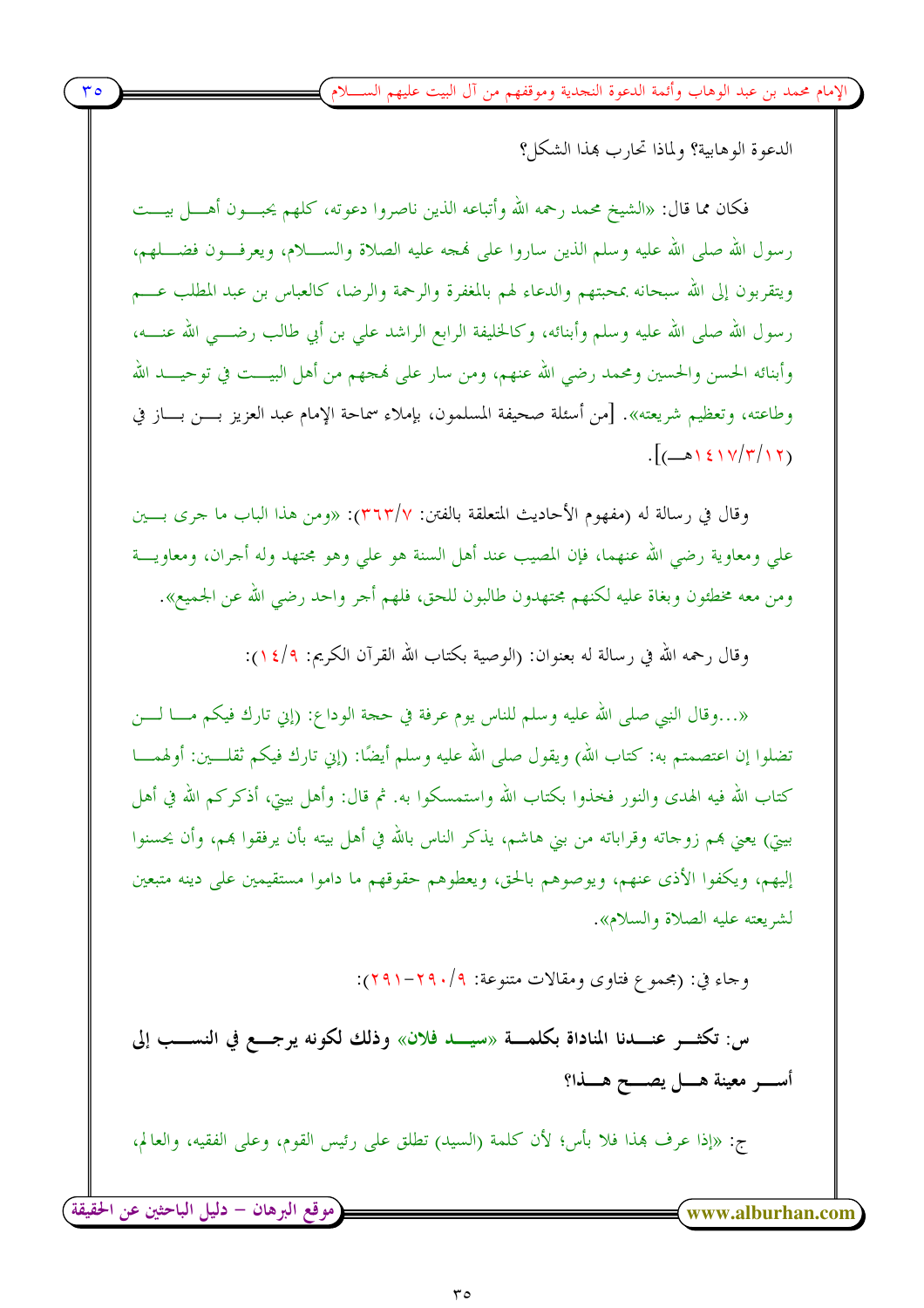الإمام محمد بن عبد الوهاب وأئمة الدعوة النجدية وموقفهم من آل البيت عليهم الســـــلام )

وعلى من كان من ذرية فاطمة من أولاد الحسن والحسين، كل هذا اصطلاح بسين النساس معسروف. وكانت العرب تسمى رؤساء القبائل والكبراء "سادة" "سيد بني فلان، فلان" ومثلما قال النبي صلى الله عليه وسلم لما سأل بعض العرب: من سيدكم يا بني فلان؟ من سيدكم يا بني فلان أي: من رئيسكم.

وقال صلى الله عليه وسلم في الحسن: (إن ابني هذا سيد، ولعل الله أن يصلح بــــه بــــين فئــــتين عظيمتين من المسلمين)... إلخ».

هذه هي عقيدة الشيخ محمد بن عبد الوهاب التي اعتقدها ونشرها في كتبه، والتي استقاها مـــن كتاب الله سبحانه، وسنة رسوله صلى الله عليه وسلم، وقد سار عليها جميع أتباعه ومحبيه من بعده، فها هو إمام هذا العصر يصرح هذه العقيدة بكل وضوح وبيان قائلًا: «الشيخ محمد رحمه الله وأتباعه الذين ناصروا دعوته، كلهم يحبون أهل بيت رسول الله صلى الله عليه وسلم الذين ساروا على فمجــــه عليــــه الصلاة والسلام، ويعرفون فضلهم، ويتقربون إلى الله سبحانه بمحبتهم والدعاء لهم بـــالمغفرة والرحمـــة والرضا».

من أصول أهل السنة والجماعة أفمم يحبون آل بيت رسول الله

صلى الله عليه وآله وسلم

قال العلامة الشيخ محمد بن عثيمين رحمه الله [في المجلد الثالث من الفتاوي سؤال (٤٦٩)]: «... فأما السيد في النسب فالظاهر أن المراد به من كان من نسل رسول الله صلى الله عليه وسلم، وهم أولاد فاطمة رضي الله عنها — أي: ذريتها من بنين وبنات – وكذلك الشريف، وربما يراد بالشريف من كان هاشميًا… ».

وقال رحمه الله (مجموع الفتاوى: ٣٠٧/٤): «آل بيت النبي صلى الله عليه وسلم: آل بيت النبي صلى الله عليه وسلم زوجاته وكل من تحرم عليه الزكاة من أقاربه المؤمنين كآل على وجعفر والعبـــاس ونحوهم، والواجب نحوهم المحبة والتوقير والاحترام؛ لإيماهم بالله ولقرابتهم من السنبي صــــلي الله عليــــه وسلم، ولتنفيذ الوصية التي عهد بما رسول الله صلى الله عليه وسلم حيث قال: (أذكركم الله في أهــــل بيتي) ولأن ذلك من كمال الإيمان؛ لقوله صلى الله عليه وسلم: (والله لا يؤمنـــون حــــتي يحبــــوكم لله

موقع البرهان – دليل الباحثين عن الحقيقة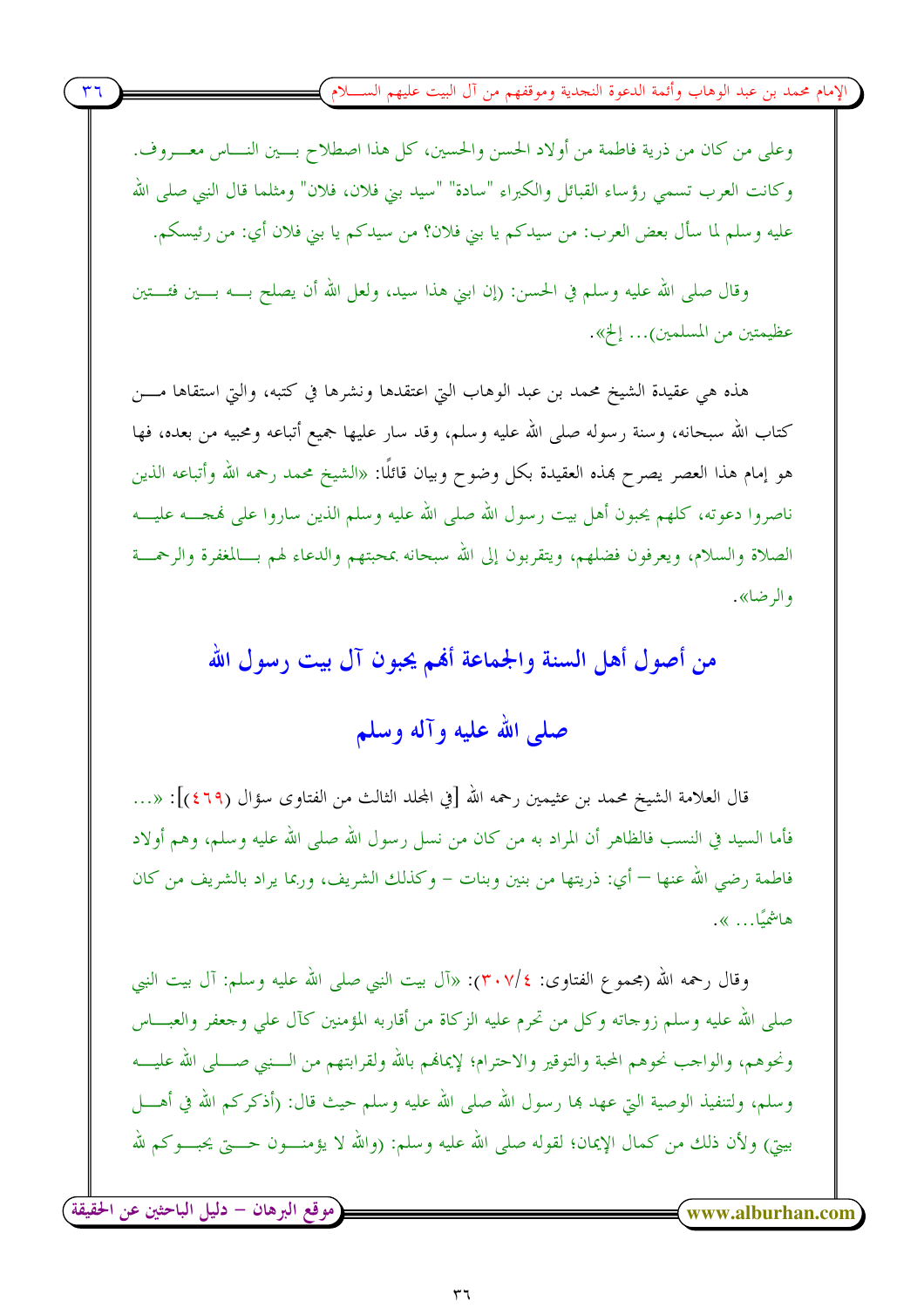الإمام محمد بن عبد الوهاب وأئمة الدعوة النجدية وموقفهم من آل البيت عليهم الســــلام ً

ولقرابتي).

وقال كذلك في شرح لمعة الاعتقاد (مجموع الفتاوى: ٧٨/٥-٧٩): «وهؤلاء الأربعة هم الخلفاء الراشدون المهديون الذين قال فيهم النبي صلى الله عليه وسلم: (عليكم بسنتي، وسنة الخلفاء الراشــــدين من بعدي، عضوا عليها بالنواجذ).

وقال فيها أيضًا (مجموع الفتاوي: ٨٠/٥-٨١): «وممن شهد له النبي صلى الله عليه وسلم بالجنة الحسن، والحسين، وثابت بن قيس.

قال النبي صلى الله عليه وسلم: (الحسن والحسين سيدا شباب أهل الجنة). رواه الترمذي، وقال: حسن صحيح.

وقال صلى الله عليه وسلم في ثابت بن قيس: (إنك لست من أهل النار ، ولكنك من أهل الجنة). , واه البخاري.

فالحسن سبط رسول الله صلى الله عليه وسلم، وريحانته، وهو أمير المؤمنين ابن أمير المؤمنين علي بن أبي طالب، ولد في (١٥رمضان سنة ٣ هـــ) ومات في المدينة ودفن في البقيع في ربيــــع الأول ســــنة  $(-80)$ 

والحسين سبط رسول الله صلى الله عليه وسلم وريحانته، وهو ابن علي بن أبي طالب رضــــي الله عنه، ولد في شعبان سنة (٤هــ) وقتل في كربلاء في (١٠ محرم سنة ٢١هــ)... ».

وقال في شرح الواسطية (ص:٨٨] [ط: الأولى. دار الثريا]: «فنحن نشهد الله عز وجل علـــي محبة هؤلاء الصحابة، ونثني عليهم بألسنتنا بما يستحقون، ونبرأ من طريقين ضالين: طريق الروافض الذين يسبون الصحابة ويغلون في آل البيت، ومن طريق النواصب الذين يبغضون آل البيت، ونـــرى أن لآل البيت إذا كانوا صحابة ثلاثة حقوق: حق الصحابة، وحق الإيمان، وحق القرابة من رسول الله صلى الله عليه وسلم».

وقال فيها عند شرحه لقول المصنف: "ويحبون أهل بيت رسول الله صلى الله عليه وســـلم …"

مُوقع البرهان – دليل الباحثين عن الحقيقة ً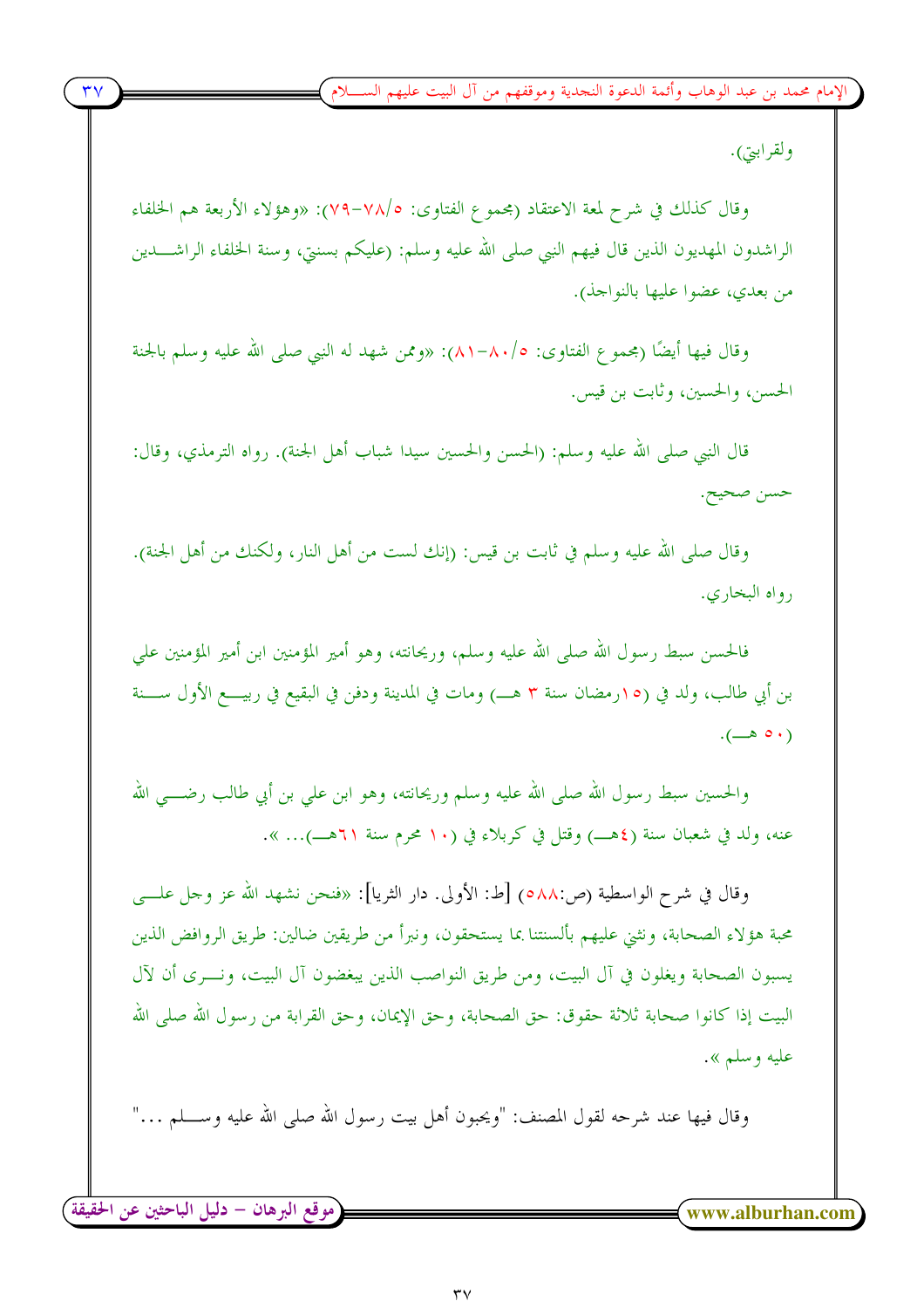الإمام محمد بن عبد الوهاب وأئمة الدعوة النجدية وموقفهم من آل البيت عليهم الســــلام )

 $\mathsf{r}_\Lambda$ 

(ص:٢٠٨-٢١٠): «أي: ومن أصول أهل السنة والجماعة ألهم يحبون آل بيت رسول الله صــــلى الله عليه وسلم، يحبوفمم لأمرين: للإيمان، وللقرابة من رسول الله صلى الله عليه وسلم، ولا يكرهوفمم أبدًا.

وعلى هذا فلا يمكن أن نحب عليًا حتى نبغض أبا بكر وعمر، وكأن أبا بكر وعمر أعداء لعلي بن أبي طالب، مع أنه تواتر النقل عن علي رضي الله عنه أنه كان يثني عليهما على المنبر.

فنحن نقول: إننا نُشهد الله على محبة آل بيت رسول الله صلى الله عليه وسلم وقرابته، نحبهم لمحبة الله ورسوله...

"وقال أيضًا للعباس عمه وقد اشتكى إليه أن بعض قريش يجفو بني هاشم فقال: (والذي نفســـي بيده لا يؤمنون حتى يحبوكم لله ولقرابتي)".

أقسم صلى الله عليه وسلم ألهم لا يؤمنون، أي: لا يتم إيمالهم، حتى يحبوكم لله، وهــــذه المحبــــة يشاركهم فيها غيرهم من المؤمنين؛ لأن الواحب على كل إنسان أن يحب كل مؤمن لله، لكــــن قــــال: "ولقرابيّ": فهذا حب زائد على المحبة لله، ويختص به آل البيت قرابة النبي عليه الصلاة والسلام...

فعقيدة أهل السنة والجماعة بالنسبة لآل البيت: أفمم يحبوفمم ويتولوفمم، ويحفظون فيهم وصـــية الرسول صلى الله عليه وسلم في التذكير بمم، ولا يتزلونمم فوق مترلتهم، بل يتبرؤون ممن يغلـــو فـــيهم، حتى يوصلوهم إلى حد الألوهية...".

وقال في منهاج أهل السنة والجماعة (مجموع الفتاوى: ٢٠٤/٥): «...كذلك أيضًا أهل الســـنة والجماعة يقولون: إن بعض الصحابة له مزية ليست لغيرهم فيجب أن نترلهم في منازلهم، فـــإذا كــــان الصحابي من آل بيت الرسول عليه الصلاة والسلام كعلي بن أبي طالب، وحمزة، والعباس، وابن عباس وغيرهم فإننا نحبه أكثر من غيره من حيث قربه من الرسول عليه الصلاة والســــلام، لا علــــي ســــبيل الإطلاق...

إلى أن قال: وأهل السنة والجماعة في آل البيت لا يغلون غلو الروافض، ولا ينصبون العداوة لهم نصب النواصب، ولكنهم وسط بين طرفين، يعرفون لهم حقهم بقرابتهم من الرســـول عليــــه الصـــــلاة والسلام، ولكنهم لا يتجاوزون بهم منزلتهم».

www.alburhan.com

موقع البرهان – دليل الباحثين عن الحقيقة ً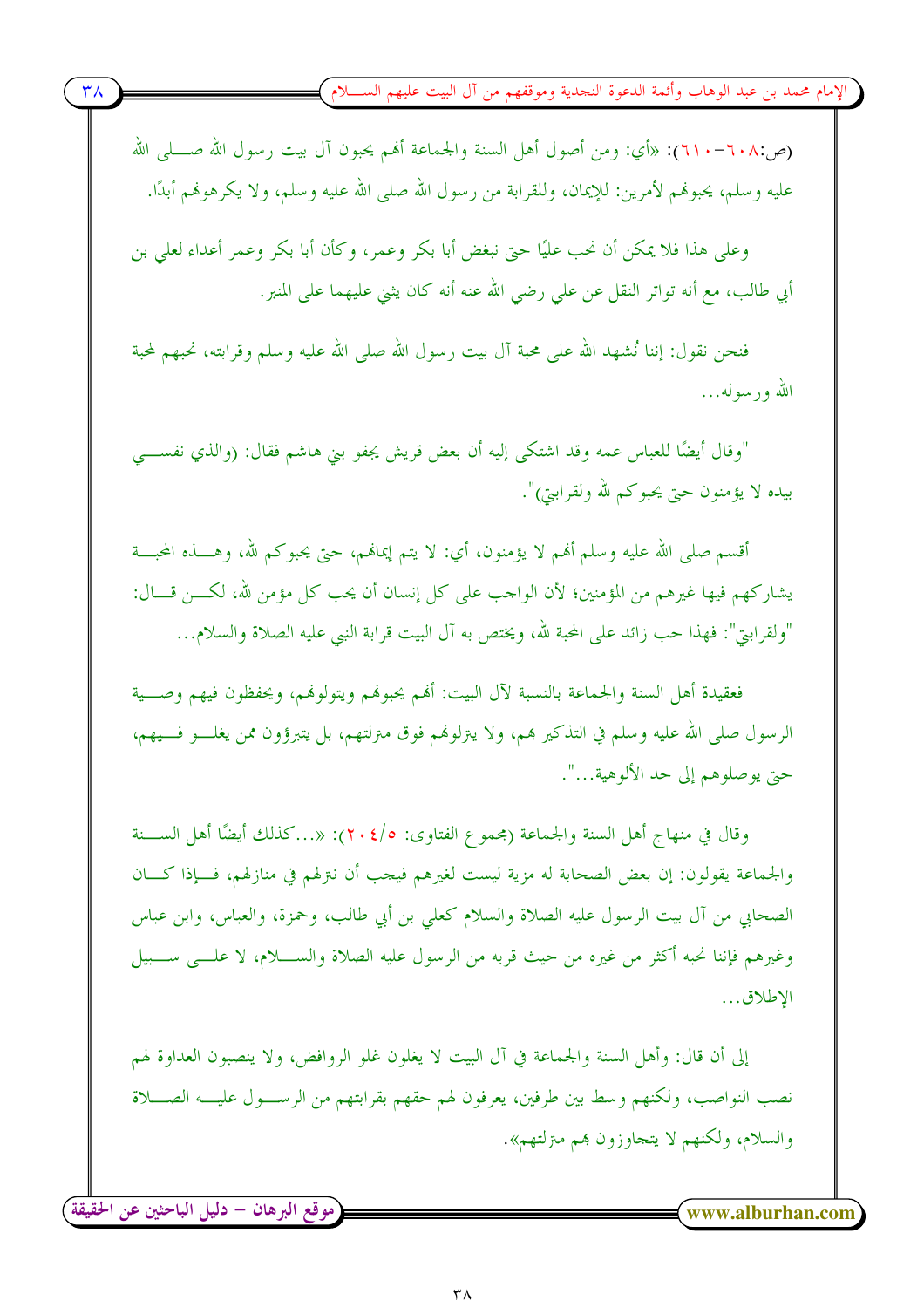وقال رحمه الله في شرح السفارينية عند شرح البيت رقم (١٨٤): «…نحن نحـــب آل البيـــت المؤمنين منهم؛ لكوفمم مؤمنين، ولكوفمم من قرابة الرسول عليه الصلاة والسلام، ونفضلهم على غيرهم هذا المعني، لكن لا نعطيهم الفضل المطلق، بل نترلهم مترلتهم، وهم– أعني آل البيت– يرضون هذا غاية الرضا، وكان أمير المؤمنين علي بن أبي طالب رضي الله عنه وهو إمام أهل البيت كان رضى الله عنــــه يقول على منبر الكوفة يعلن: (خير هذه الأمة بعد نبيها أبو بكر ثم عمر)… ».

وقال كذلك فيها عند كلامه على الروافض والنواصب في شرح البيت (١٥١): «…أما الـــــذين ينصبون العداوة لآل البيت فمن يطيعهم؟!!

من يطيع من يسب علي بن أبي طالب رضى الله عنه؟!!

كل الناس ينفرون مما ذهبوا إليه... إلخ».

وقال رحمه الله أيضًا: «أناس بالعكس صاروا نواصب، نصبوا العداوة لآل البيت وعلى رأســــهم على بن أبي طالب رضي الله عنه، وجعلوا يسبوهُم ويلعنوهُم والعياذ بالله، هؤلاء أيضًا اعتدوا في حـــق آل البيت، فيا ويل الطرفين: هؤلاء وهؤلاء... إلخ».

وقال تحته كذلك: «وقد اشتهر على بن أبي طالب رضي الله عنه بسعة علمه وذكائه».

وقال رحمه الله في شرح الأربعين النووية تحت حديث رقم (١١): « (عن أبي محمد الحسن بــــن علي) سبط رسول الله صلى الله عليه وسلم رضي الله عنه وعن أبيه وأمه، وهو ابن بنـــت رســــول الله صلى الله عليه وسلم، وهو أفضل الحسنين؛ فإن النبي صلى الله عليه وسلم أنْني عليه وقال: (إن ابني هذا سيد، وسيصلح الله به بين فئتين من المسلمين)، فأصلح الله بين الفئتين المتنازعتين، حــــين تنــــازل عــــن الخلافة لمعاوية بن أبي سفيان، فنال بذلك السيادة».

فانظر أيها القارئ الكريم إلى أقوال هذا الإمام رحمه الله وتأمل في قوله: «إننا نُشهد الله على محبة آل بيت رسول الله صلى الله عليه وسلم وقرابته» واسأل نفسك بصدق وتجرد: هل يُطلب بعـــد هــــذا دليل على محبة أهل السنة والجماعة –والذين منهم الشيخ محمد بن عبد الوهاب وأتباعه– لأهل البيـــت عليهم السلام؟!!

www.alburhan.com

موقع البرهان – دليل الباحثين عن الحقيقة ً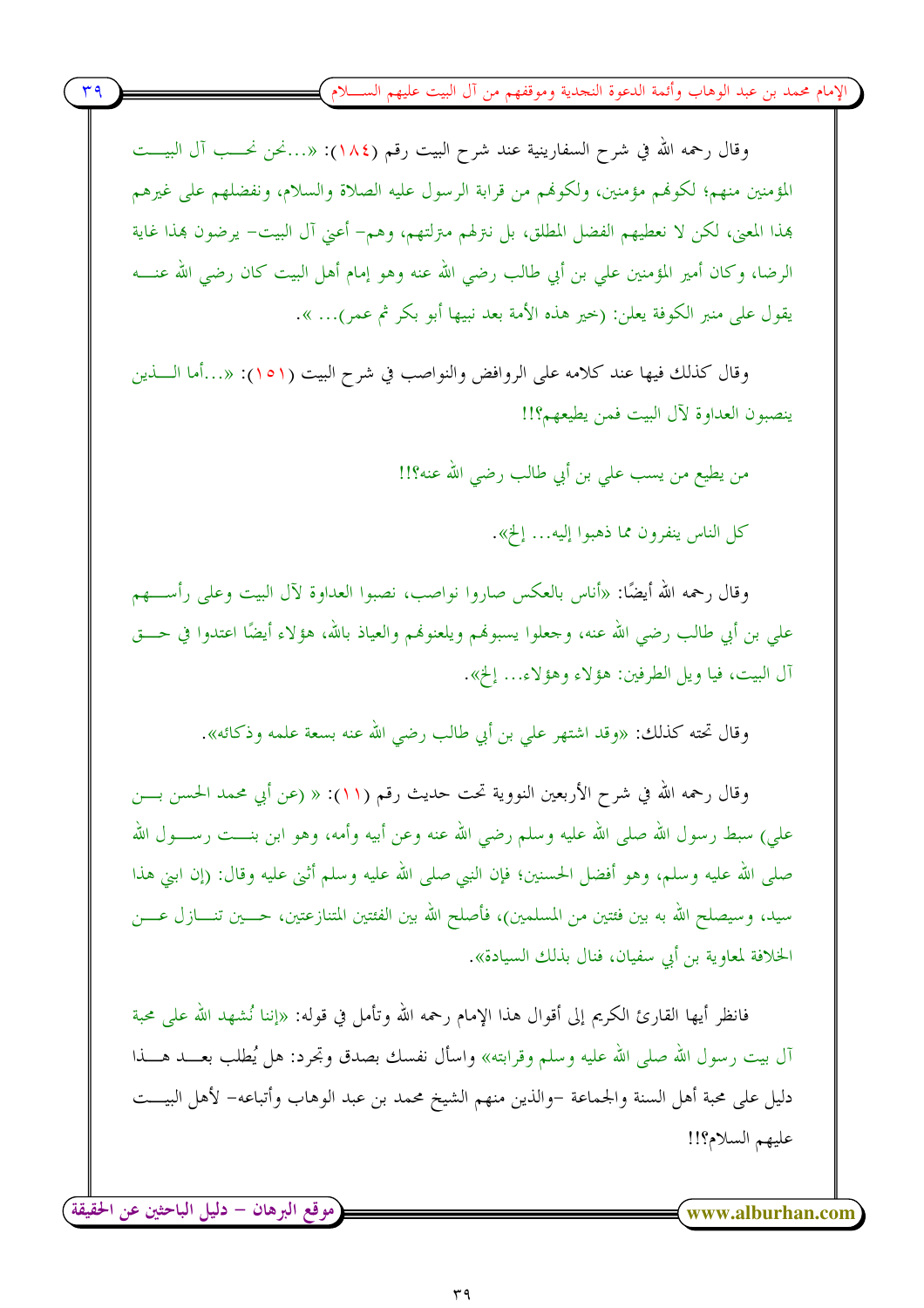الإمام محمد بن عبد الوهاب وأئمة الدعوة النجدية وموقفهم من آل البيت عليهم الســـــلام

# كتاب في فضل آل بيت النبي عليهم السلام وفقههم

للشيخ محمد بن العلامة عبد الرحمن بن قاسم النجدي رحمه الله كتاب مفرد في موقـــف أهــــل السنة والجماعة من آل بيت النبي صلى الله عليه وسلم، وقد وسمه رحمه الله بــــ(آل رسول الله صلى الله عليه وسلم وأولياؤه) وذكر فيه عقائدهم، وفضائلهم، وفقههم، وفقهاءهم. وقد لخصه رحمــــه الله مــــن كتاب (منهاج السنة النبوية لشيخ الإسلام ابن تيمية رحمه الله).

وهذا إنما يدل على عظيم المحبة والموالاة؛ وصادق الحب والتقدير لآل بيت رســـول الله علـــيهم السلام.

### أفضل أهل البيت على وفاطمة والحسن والحسين عليهم السلام

قال الشيخ عبد العزيز السلمان رحمه الله في كتابه (الكواشف الجلية عــــن معــــاين الواســــطية: ص: ٧٠٠): «وأهل بيت رسول الله صلى الله عليه وسلم الذين حرمت عليهم الصدقة، وهم آل علـــي وآل جعفر وآل العباس وبنو الحارث بن عبد المطلب، وكذلك أزواجه من أهل بيته كما دل عليه سياق آية الأحزاب، وأفضلهم على رضي الله عنه وفاطمة والحسن والحسين السذين أدار علسيهم الكسساء وخصهم بالدعاء... إلى أن قال: قال القحطان:

> أكرم بفاطمة البتول وبعلها وبمن هما لمحمد سبطان

لله در الأصل والغصنان غصنان أصلهما بروضة أهمد

فأهل السنة يحبون أهل بيت رسول الله صلى الله عليه وسلم ويحترمونمم ويكرمونمم لقرابتهم من رسول الله صلى الله عليه وسلم ولإسلامهم وسبقهم وحسن بلائهم في نصرة دين الله، وغير ذلك مــــن فضائلهم؛ فاحترامهم ومحبتهم والبر هم من توقيره صلى الله عليه وسلم واحترامه… إلخ».

موقع البرهان – دليل الباحثين عن الحقيقة ً

 $\epsilon$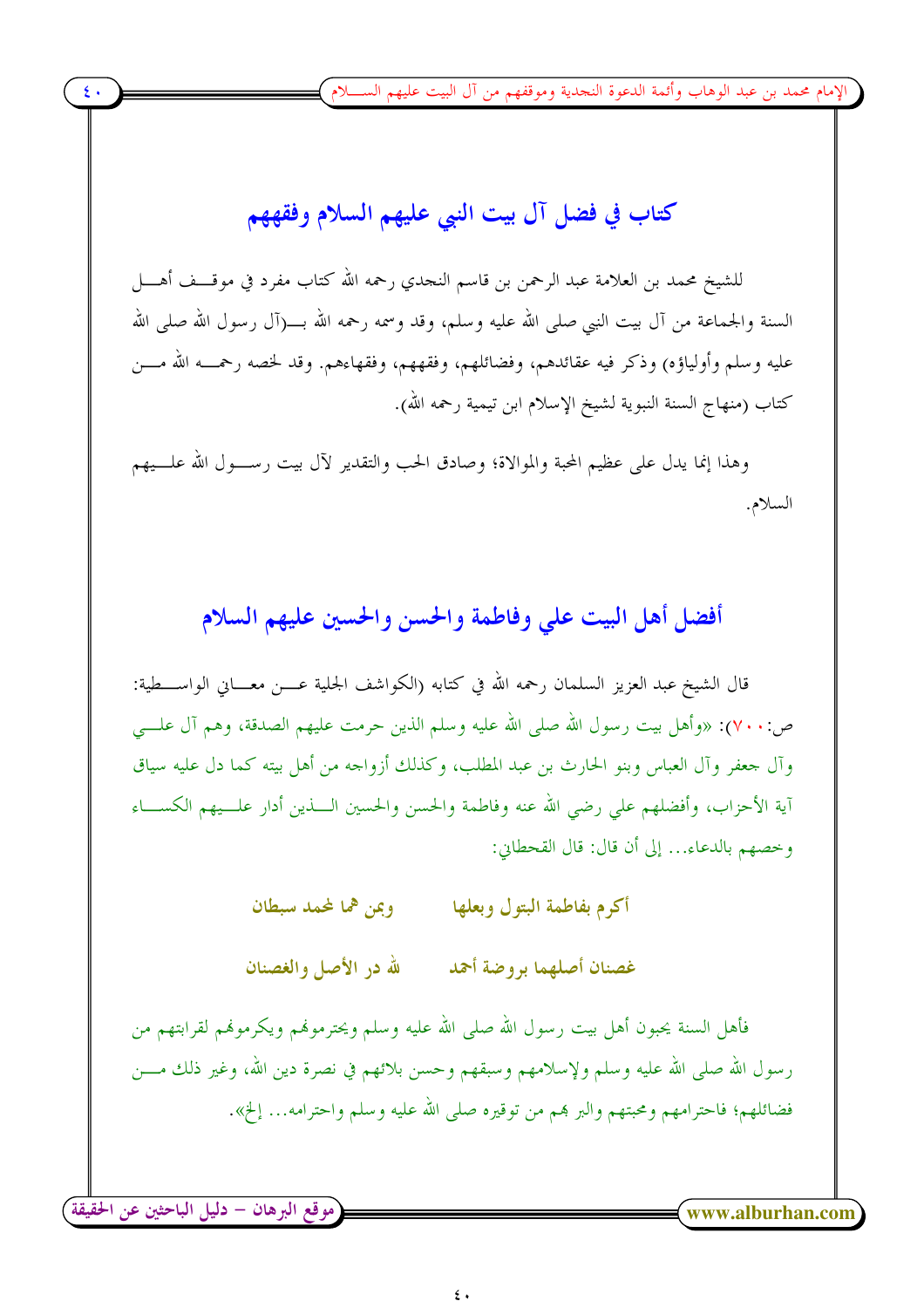وهاهو أحد أتباع الشيخ محمد بن عبد الوهاب رحمه الله يرى وجوب محبة آل البيت واحترامهم وإكرامهم، وعلى رأسهم أفضل أهل البيت على وفاطمة والحسنين عليهم السلام.

على بن أبي طالب رضي الله عنه من أعقل الناس وأحزمهم وأعلم الصحابة وأحفظهم

قال الشيخ عبد الله بن حبرين كما في (فتاواه: ص:٣٥-٣٦) [ط. المكتبة التوفيقية]:

«..علي بن أبي طالب رضي الله عنه كان من أعقل الناس وأحزمهم، وقد اشـــتهر بالشــــجاعة والإقدام، أما أول أمره فقد كان في كفالة النبي صلى الله عليه وسلم في صغره، ولما نزل الـــوحي كــــان صغيرًا، فهو أول من أسلم من الصبيان، ثم لازم النبي صلى الله عليه وسلم قبل الهجرة، و لم يكن قـــادرًا على الدفاع عنه لصغره، ولكونه على دينه، وعند خروج النبي صلى الله عليه وسلم من مكة صحبة أبي بكر رضي الله عنه خلفه فنام على فراشه، ثم بعد الهجرة تزوج بفاطمة فولدت له الحســــن والحســــين ومحسنًا وأم كلثوم، وماتت بعد موت أبيها بنصف عام، وتزوج بعدها فولد له أولاد من غيرها، ولما قتل عثمان رضي الله عنه بايعه أهل المدينة بالخلافة، وخرج عليه أهل الشام مطالبين بقتلة عثمــــان، وكــــذا حرج عليه بعض الصحابة وتوجهوا نحو العراق للطلب بالثأر من قتلة عثمان، و لم تتم له الخلافة لكثـــرة الفتن.

أما أعماله فهو أنه ملازم للنبي صلى الله عليه وسلم في غزواته إلا أنه خلفه في غزوة تبوك علــــى أهله، وبعثه في سنة تسع بعد أبي بكر، ليبلغ الأمان والتعليم للحجاج.

أما علمه وفقهه فهو من أعلم الصحابة وأحفظهم، ولو خلَص علمه لكان فيه الخير الكثير، وكان يأخذ بالنقل والدليل، فإن لم يجد نصًا احتهد برأيه كما أفتى في قضية الزبية وغيرها».

وجاء في شرحه للمعة الاعتقاد(ص: ١٧١)[ط. دار الصحيحين] ما يلي: «ونشهد بالجنة لكل من شهد له رسول الله صلى الله عليه وسلم بالجنّة كالحسن والحسين».

www.alburhan.com

 $\mathbf{5}$ 

موقع البرهان – دليل الباحثين عن الحقيقة ً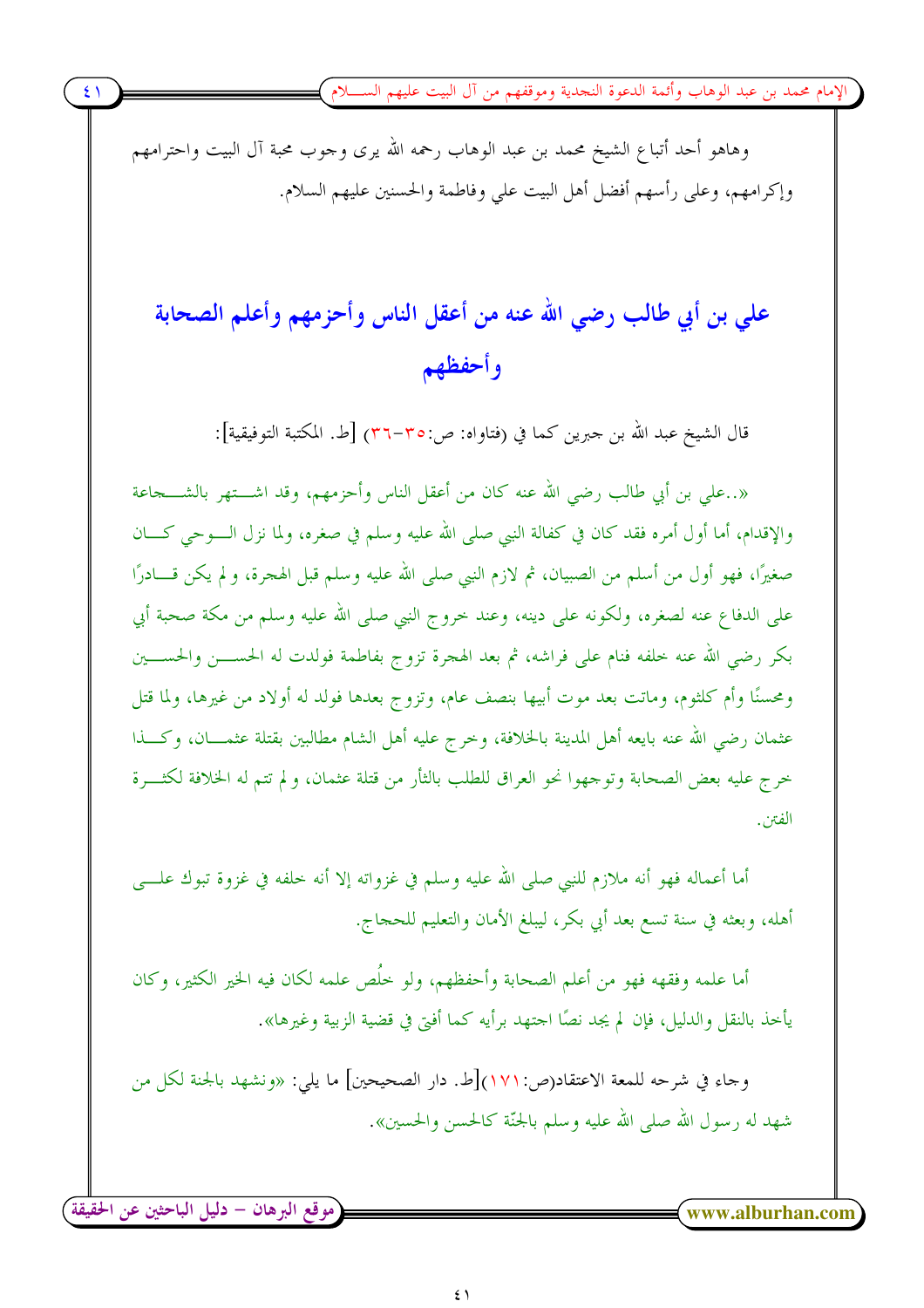الإمام محمد بن عبد الوهاب وأئمة الدعوة النجدية وموقفهم من آل البيت عليهم الســــلام )

وجاء في شرحه (للعقيدة الواسطية: ٢٢٥/٢) ما يلي: «...والحاصل أن أهل السنة يترضون عن أهل البيت ويحفظون فيهم وصية رسول الله صلى الله عليه وسلم في هذا الحديث: (أذكركم الله في أهل بيتيٍّ) [أخرجه مسلم (٢٤٠٨)]، كذلك أيضًا يحذرون من نقص العقيدة والإيمان الذي توعَّد به الــــنبي صلى الله عليه وسلم في هذا الحديث، لما أحبره العباس أن بعض قريش يجفو بني هاشم قـــال: (والــــذي نفسي بيده لا يؤمنوا حتى يحبوكم لله ولقرابتي) [أحرجه أحمد في المسند (٢٠٧/١) وصــححه أحمـــد شاكر] يعنى لا يكون إيمانهم كاملًا ولا تكمل متابعتهم إلا إذا أحبوكم لله، يعنى لكونكم مؤمنين بـــالله متبعين لسنة رسوله، وكذلك أيضًا يحبونكم لقرابة النبي صلى الله عليه وسلم ».

الذين يحبون عليًا رضي الله عنه هم أهل السنة والجماعة

قال الشيخ صالح الفوزان عند قول شيخ الإسلام في العقيدة الواسطية [(ص:٩٥) ط. مكتبـــة المعارف]: «ويحبون أهل بيت رسول الله صلى الله عليه وسلم ويتولونهم ويحفظون فيهم وصية رســــول الله صلى الله عليه وسلم حيث قال يوم غدير حم: (أذكركم الله في أهل بيتي)».

قال حفظه الله: «بيّن الشيخ رحمه الله في هذا مكانة أهل البيت عند أهل السنة والجماعة، وأفمـــم يحبون أهل بيت رسول الله صلى الله عليه وسلم.

«أهل البيت» هم آل النبي صلى الله عليه وسلم الذين حرمت عليهم الصدقة، وهم آل علي وآل جعفر وآل عقيل وآل العباس وبنو الحارث بن عبد المطلب، وأزواج النبي صلى الله عليه وسلم وبناته من أهل بيته كما قال تعالى: ((إِنَّمَا يُرِيدُ اللَّهُ لِيُذْهِبَ عَنْكُمْ الرِّجْسَ أَهْلَ الْبَيْتِ)) [الأحزاب:٣٣].

فأهل السنة يحبولهم ويحترمولهم ويكرمولهم؛ لأن ذلك من احترام النبي صــــلى الله عليــــه وســــلم وإكرامه، ولأن الله ورسوله قد أمرا بذلك، قال تعالى: ((قُـلْ لا أَسْـأَلُكُمْ عَلَيْـهِ أَجْـراً إلاَّ الْمَـوَدَّةَ فِـي الْقُرْبَى)) [الشوري:٢٣].

وجاءت نصوص من السنة بذلك – منها ما ذكره الشيخ – وذلك إذا كسانوا متسبعين للسسنة مستقيمين على الملة كما كان عليه سلفهم كالعباس وبنيه وعلى وبنيه. أما من حالف السنة ولم يستقم

www.alburhan.com

موقع البرهان – دليل الباحثين عن الحقيقة ً

 $55$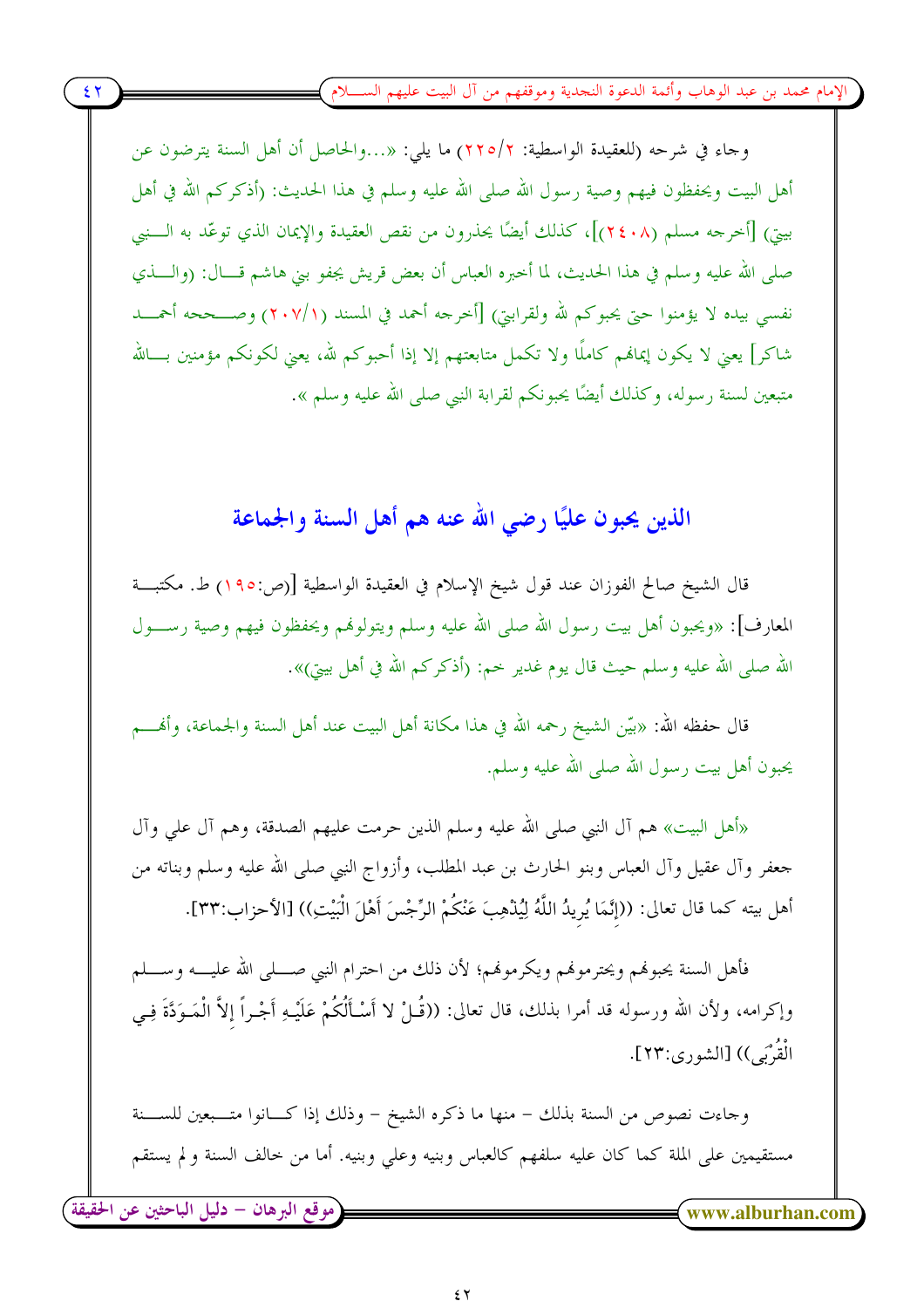الإمام محمد بن عبد الوهاب وأئمة الدعوة النحدية وموقفهم من آل البيت عليهم الســــلام ً

على الدين فإنه لا تجوز محبته ولو كان من أهل البيت.

وقوله: «ويتولونمم» أي: يحبونمم، من الولاية بفتح الواو وهي المحبة، وقوله: «ويحفظـــون فــــيهم وصية رسول الله صلى الله عليه وسلم » أي: يعملون ها ويطبقوها «حيث قال يوم غدير حم» الغــــدير هنا مجمع السيل (وخم) قيل: اسم رجل نسب الغدير إليه، وقيل: هو الغيظة، أي: الشجر الملتف، نُسب الغدير إليها لأنه واقع فيها.

وهذا الغدير كان في طريق المدينة مر به النبي صلى الله عليه وسلم في عودته من حجــــة الــــوداع وخطب فيه، فكان من خطبته ما ذكره الشيخ (أذكركم الله في أهل بيتي) أي: أذكركم ما أمر الله بــــه في حق أهل بيتي من احترامهم وإكرامهم والقيام بحقهم.

«وقال أيضًا للعباس عمه» هو العباس بن عبد المطلب بن هاشم بن عبد مناف «وقـــد اشـــتكي إليه» أي: أخبره بما يكره «أن بعض قريش يجفوه» الجفاء ترك البر والصلة «فقال» أي: النبي صـــــلمي الله عليه وسلم: (والذي نفسي بيده) هذا قسم منه صلى الله عليه وسلم (لا يؤمنون) أي: الإيمان الكامــــل الواحب (حتى يحبو كـم لله ولقرابتي) أي: لأمرين:

الأول: التقرب إلى الله بذلك؛ لألهم من أوليائه.

**الثاني**: لكوفمم قرابة النبي صلى الله عليه وسلم، وفي ذلك إرضاء له وإكرام له. «وقـــال» الــــنبي صلى الله عليه وسلم مبينًا فضل بني هاشم الذين هم قرابته: (إن الله اصطفى) أي: اختـــار، والصـــفوة الخيار (بني إسماعيل) ابن إبراهيم الحليل رضي الله عنه (واصطفى من بني إسماعيل كنانة) اســــم قبيلــــة، أبوهم كنانة بن خزيمة (واصطفى من كنانة قريشًا) وهم أولاد مضر بن كنانة (واصطفى من قريش بني هاشم) وهم بنو هاشم بن عبد مناف (واصطفاني من بني هاشم) فهو محمد بن عبد الله بن عبد المطلب بن هاشم بن عبد مناف بن قصبي بن كلاب بن مرة بن كعب بن لؤي بن غالب بن فهر بن مالك بــــن النضر بن كنانة بن خزيمة بن مدركة بن إلياس بن مضر بن نزار ابن معد بن عدنان.

والشاهد من الحديث: أن فيه دليلًا على فضل العرب، وأن قريشًا أفضل العرب، وأن بني هاشــــم أفضل قريش، وأن الرسول صلى الله عليه وسلم أفضل بني هاشم، فهو أفضل الخلق نفسًـــا، وأفضــــلهم

موقع البرهان – دليل الباحثين عن الحقيقة ً www.alburhan.com

 $55$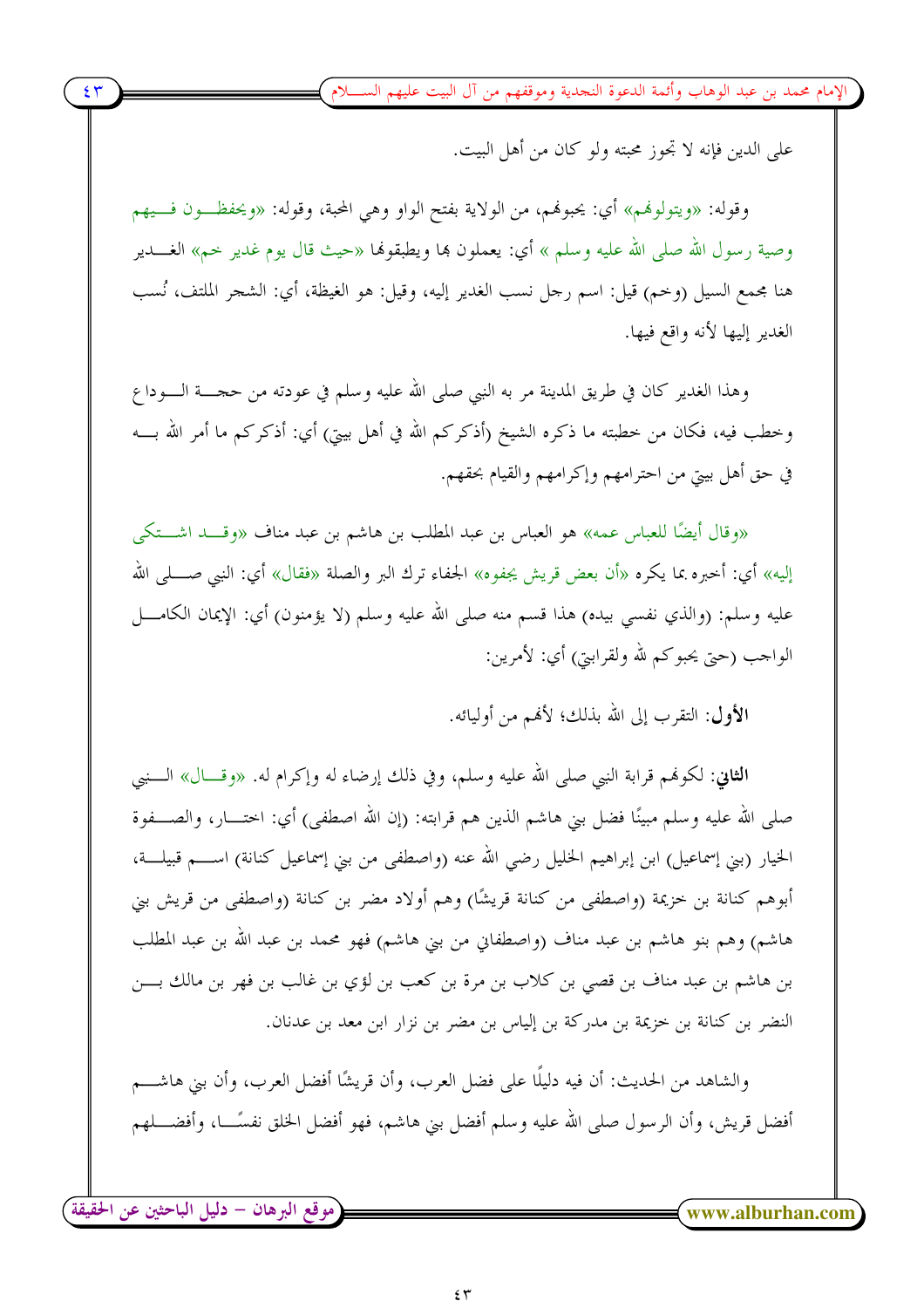الإمام محمد بن عبد الوهاب وأئمة الدعوة النحدية وموقفهم من آل البيت عليهم الســــلام ً

نسبًا، وفيه فضل بني هاشم الذين هم قرابة الرسول صلى الله عليه وسلم ».

وقال حفظه الله في تقديمه لكتاب (شيخ الإسلام ابن تيمية لم يكــــن ناصــــبيًا) [(ص:٥) ط: دار الوطن]: «…وأن الذين يحبون عليًا رضي الله عنه هم أهل السنة والجماعة، الذين يعتبرونه رابع الخلفاء الراشدين وأحد السابقين الأولين المهاجرين، وأحد العشرة المبشرين بالجنة… ».

وقال حفظه الله في (الفتاوى: ٣٣٥/١) عند بيان المراد من قوله تعالى: ((قُـلْ لا أَسْـأَلُكُمْ عَلَيْـهِ أَجْراً إلاَّ الْمَوَدَّةَ فِي الْقُرْبَى)) [الشورى:٢٣]:

«**القول الثالث**: أن المراد بالقربى أهل بيته صلى الله عليه وسلم، وأن معنى ذلك أن النبي صـــــلى الله عليه وسلم طلب من الأمة أن يحبوا أهل بيته وأن يوقروهم، وهذا حق؛ فـــإن أهــــل بيــــت النبــــوة الصالحين منهم والمستقيمين على دين الله لهم حق تجب مراعاته بمودقمم واحترامهم وتوقيرهم بمقتضـــي الشريعة الاسلامية».

وقال في (تعليقه المختصر على الطحاوية: ص:٢٢٧) [ط. دار العاصمة]: «...فهـــذا موقـــف المسلمين من صحابة رسول الله صلى الله عليه وسلم، يستغفرون لهم، ويسألون الله أن لا يجعل في قلوبهم بغضًا للصحابة، وكذلك آل بيت الرسول، فلهم حق القرابة وحق الإيمـــان، ومـــذهب أهــــل الســــنة والجماعة: موالاة أهل بيت النبي عليه الصلاة والسلام.

وأما النواصب: فيوالون الصحابة، ويبغضون بيت النبي عليه الصلاة والســــلام، ولــــذلك سمــــوا بالنواصب؛ لنصبهم العداوة لأهل بيت النبي عليه الصلاة والسلام».

وقال فيها كذلك (ص:٢٣٥): «وأول أهل البيت هم أزواج النبي صلى الله عليه وســــلم؛ قــــال تعالى: ((إِنَّمَا يُرِيدُ اللَّهُ لِيُذْهِبَ عَنْكُمْ الرِّجْسَ أَهْلَ الْبَيْتِ وَيُطَهِّرَكُمْ تَطْهِيراً)) [الأحـزاب:٣٣]، هــــذا خطاب لهن.

فأو ل من يدخل في أهل البيت: زوجاته، ثم قرابته عليه الصلاة والسلام، وهم آل العباس وآل أيي طالب، وآل الحارث ابن عبد المطلب».

www.alburhan.com

 $\epsilon$ 

موقع البرهان – دليل الباحثين عن الحقيقة <u>ً</u>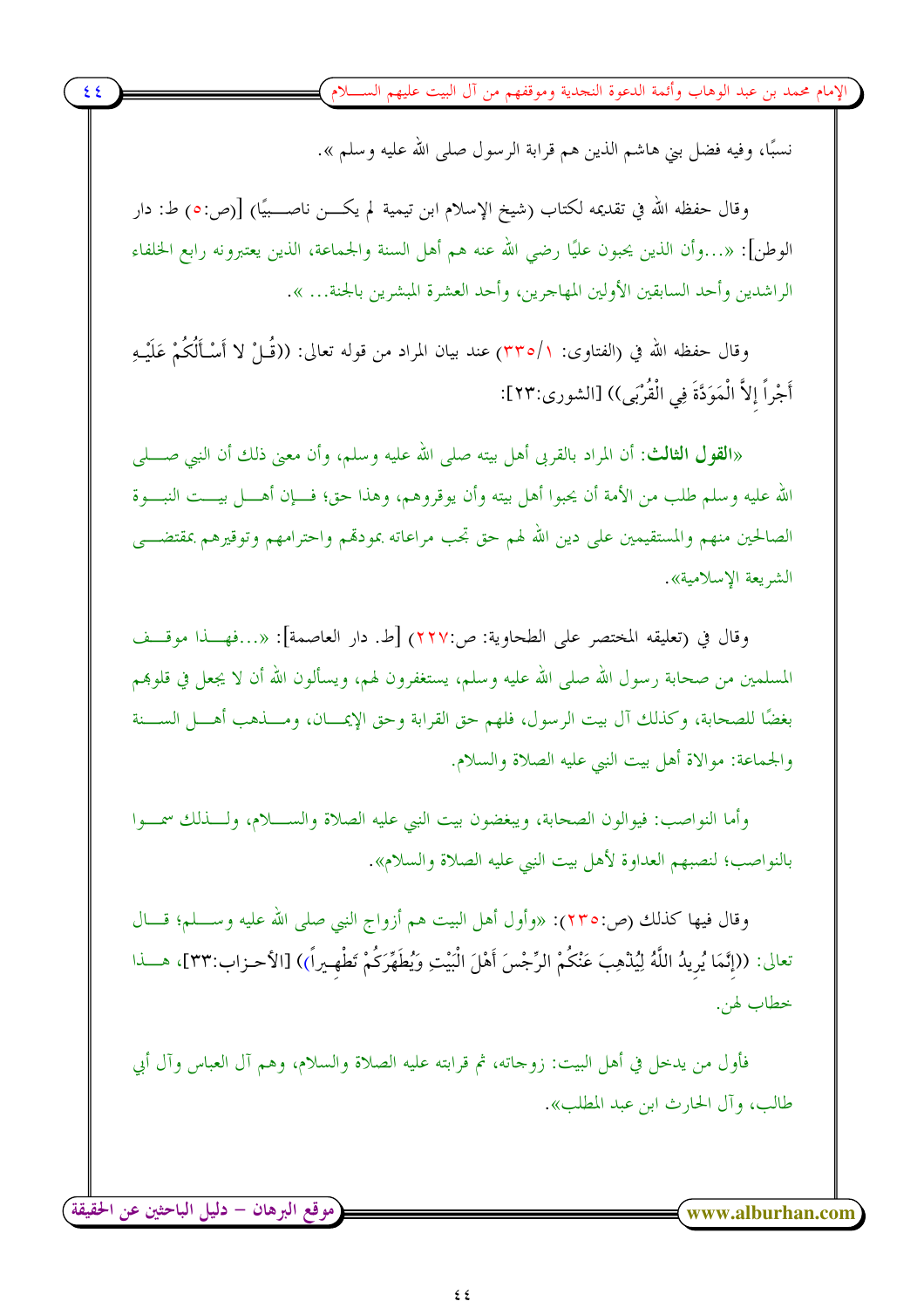الإمام محمد بن عبد الوهاب وأئمة الدعوة النجدية وموقفهم من آل البيت عليهم الســـــلام ِ

وقال حفظه الله في (شرحه للمعة الاعتقاد لابن قدامة رحمه الله ص:٢٣١) [ط: الأولى بإشـــراف عبد السلام السليمان]: «...المهاجرون أيضًا يتفاضلون، فأفضلهم على الإطلاق الخلفاء الراشدون: أبو بكر وعمر وعثمان وعلى؛ هؤلاء هم الخلفاء الراشدون، وهم أفضل صحابة رسول الله صلى الله عليـــه وسلم على الإطلاق».

وقال أيضًا (ص:٣٤): «...علي بن أبي طالب، وهو الخليفة الرابع، وهو ابن عم النبي صلى الله عليه وسلم وزوج ابنته فاطمة وأبو الحسن والحسين سبطي النبي صلى الله عليه وسلم وسيدا شباب أهل الجنة؛ وجهاده وشجاعته معروفة رضي الله عنه، وعبادته وعلمه وزهده معروف... إلخ».

وقال (ص:٢٣٩): «وشهد صلى الله عليه وسلم للحسن والحسين بأفمما من أهل الجنة، فقـــال صلى الله عليه وسلم: (الحسن والحسين سيدا شباب أهل الجنة) أخرجه أحمد في المسند (١٠٩٩٩)».

وقال (ص:٢٦١) عند ذكر صلح الحسن بن على مع معاوية بن أبي سفيان رضـــي الله عنــــهما: «…وهذا ذكره النبي صلى الله عليه وسلم في خبر من المعجزات، حين قال صلى الله عليــــه وســـــلم في الحسن رضي الله عنه: (إن ابني هذا سيد، وسيصلح الله به بين طائفتين عظيمتين من المسلمين) أخرجــــه البخاري (٢٧٠٤) فكان في تنازله رضي الله عنه لمعاوية مصالح عظيمة للمسلمين... إلخ».

وقال (ص:٢٧٦-٢٧٧): «... زيد بن علي من أئمة أهل البيت... [و] جعفر الصادق رحمـــه الله.. من علماء أهل السنة ومن علماء السلف... ».

ففي هذه النصوص المتكاثرة يبين الشيخ حفظه الله عقيدة أهل السنة والجماعة في آل البيت عليهم السلام أتم بيان وأوضحه، بل ويطلقها صريحة ومدوية فيقول: (وأن الذين يحبون عليًا رضي الله عنه هم أهل السنة والجماعة).

فهل يستمر –بعد كل هذا– أعداء هذه الدعوة المباركة برميها بأبشع التهم وأشـــنعها، وهــــى: بغض آل بيت النبوة عليهم السلام؟!

((وَقُلْ جَاءَ الْحَقُّ وَزَهَقَ الْبَاطِلُ إِنَّ الْبَاطِلَ كَانَ زَهُوقاً)) [الإسراء:٨١]

 $\epsilon$  0

www.alburhan.com

(موقع البرهان – دليل الباحثين عن الحقيقة)

 $\epsilon$  0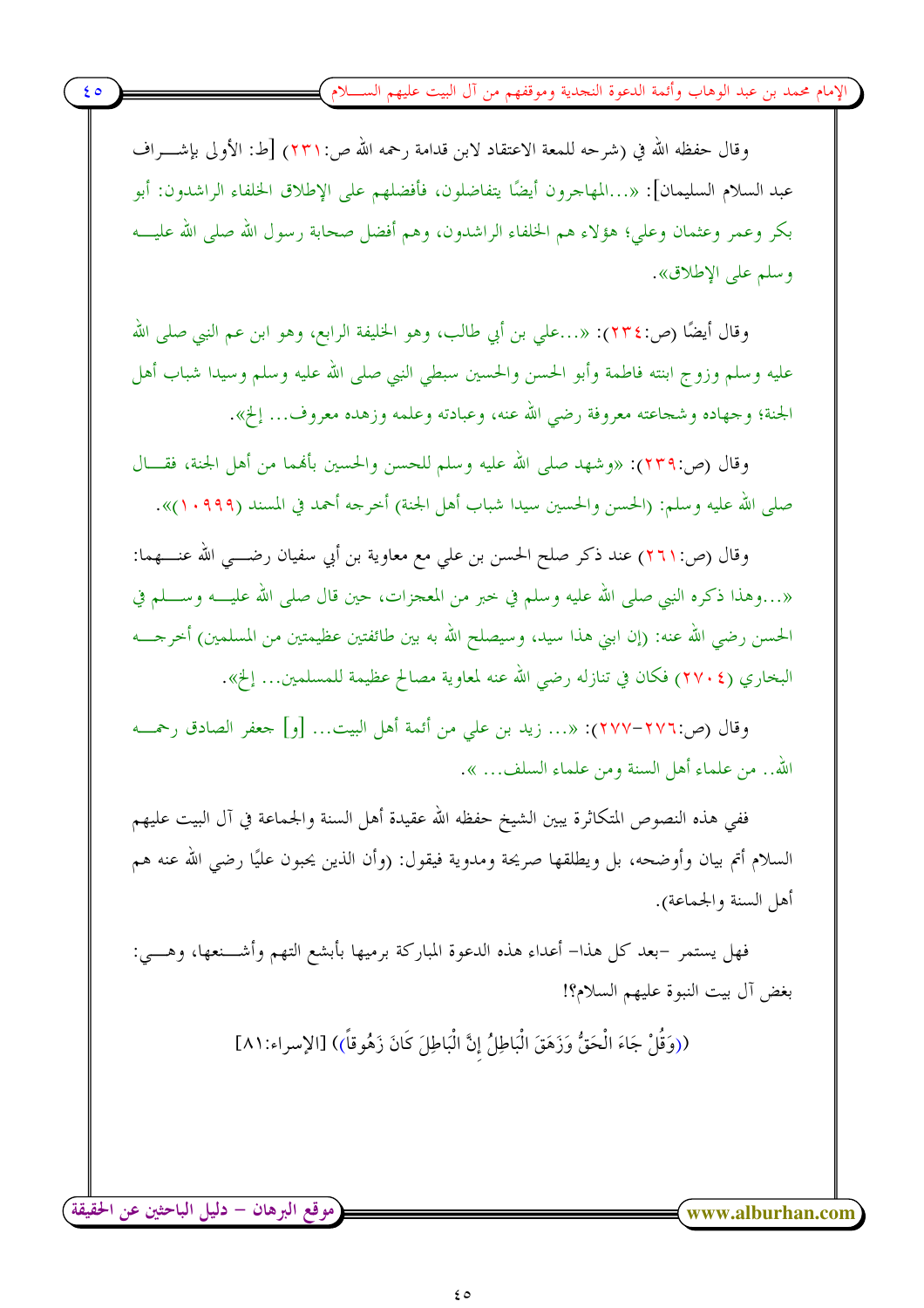### الخاتمة نسأل الله حُسنها

إلى هنا وقف القلم، وأرجو أن يقف هذا البيان كل كذب والهام لهذا الشـــيخ وأتباعــــه الــــذين سخَّروا حياهم كلها للذب عن دين الإسلام وحفظ حناب التوحيد وإحلاص العبادة لله تعـــالي ونبــــذ الشرك ومعاداة أصحابه، وتحقيق التوحيد ومحبة أهله.

وإيي هنا أوجه ندائبي إلى كل مسلم أن ينأى بعقله وفكره عن التبعية المذمومـــة، ويتحـــرر مــــن التقليد الأعمى، وليس المطلوب منه أكثر من الوقوف بنفسه على مؤلفات ورسائل هذا العَلم وأتباعــــه الذين أساء إليهم الكثيرون وعرف قدرهم الكثيرون...

فإن كلماقمم رحمهم الله شاهدة لهم بحب آل البيت الكرام عليهم السلام واحتـــرامهم ومعرفـــة حقوقهم والدفاع عنهم والتشرف بذكرهم وذكر فضائلهم ومناقبهم، وذم أعـــدائهم مـــن النواصـــب وغيرهم.

أخي دونك كتب هذا الإمام: كتاب التوحيد، وكشف الشبهات، والأصول الثلاثة، والقواعـــد الأربعة، ونواقض الإسلام، وآداب المشي إلى الصلاة... إلى آخر كتبه ورسائله وفتاويه، ودونك كتــب أئمة هذه الدعوة المباركة من بعده؛ اعرض ما تقرأه منها على كتاب الله تعالى وصحيح سنة نبيه عليــــه الصلاة والسلام، وانظر: هل ترى ما يخالف الكتاب والسنة؟

إن عقيدة الشيخ محمد بن عبد الوهاب وأبنائه وأتباعه في آل بيت رسول الله صلى الله عليه وسلم لا تخرج عما أوصى به النبي صلى الله عليه وسلم وما كان عليه السلف الصالح مـــن محبـــة آل البيـــت ومودقمم ورعاية حقوقهم.

كل ذلك على المنهج الشرعي؛ بلا تقصير كما فعلت الخوارج الناصبة ومن وافقهـــم، ولا غلــــو كما فعل الغلاة ومن سلك سبيلهم، فليس من حق آل البيت الغلو فيهم، ولا اعتقــاد قداســـتهم، ولا عصمتهم.

www.alburhan.com

 $57$ 

موقع البرهان – دليل الباحثين عن الحقيقة <u>ً</u>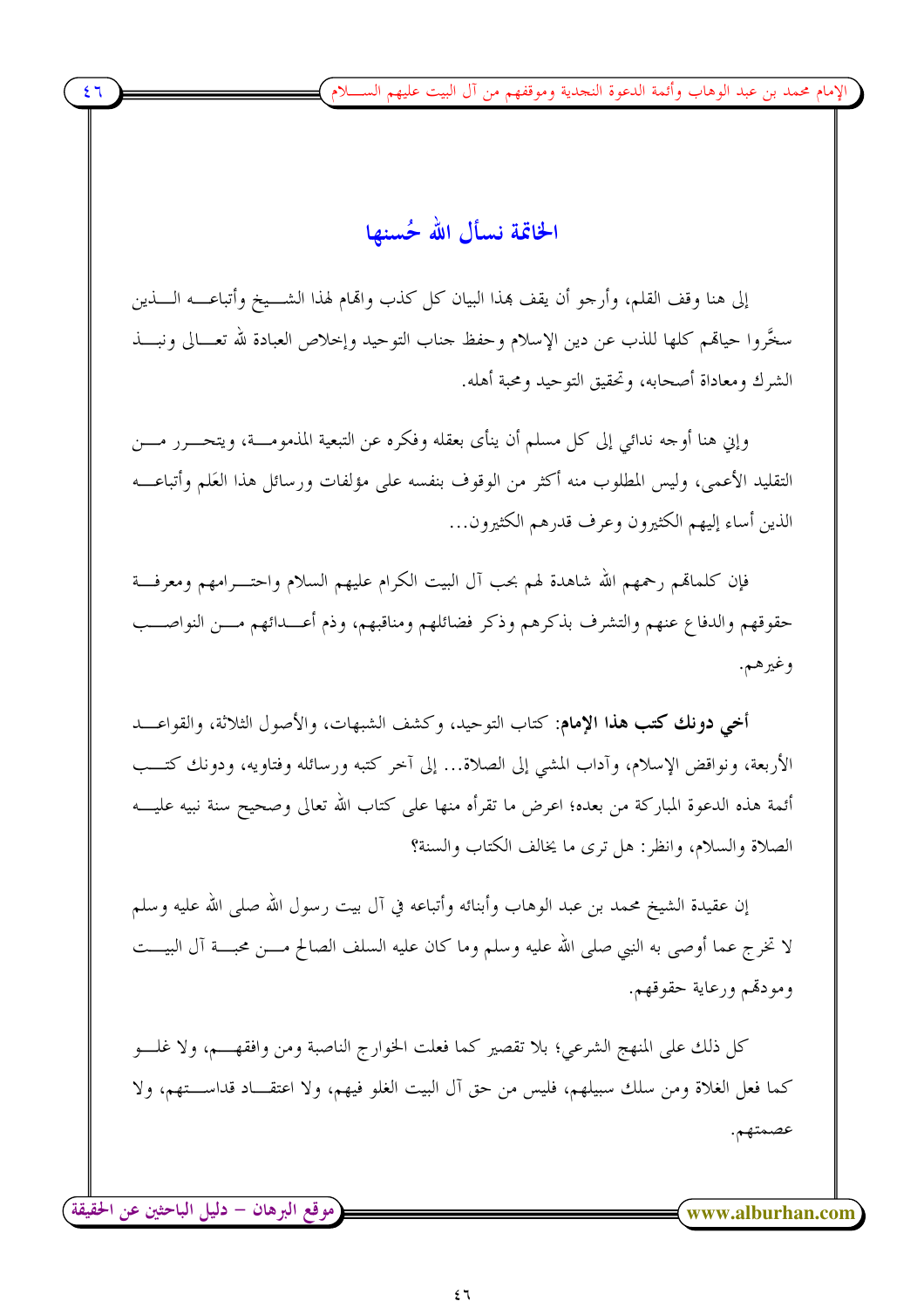الإمام محمد بن عبد الوهاب وأئمة الدعوة النجدية وموقفهم من آل البيت عليهم الســــلام ً

ورعاية حقوق آل بيت رسول الله صلى الله عليه وسلم مشروطة بشروطها، وهـــي اســــتقامتهم على منهاج النبوة، أما من خرج عن الحق والسبيل فلا حق لــــه.

وأخيرًا أقول لكل من ينتمي لأهل البيت: والله إنا نتقرب إلى الله بحبكم، ونسعد عندما نـــراكم متمسكين بسنة نبيكم وهديه صلى الله عليه وسلم، وأنتم –لا شك– أولى الناس من غيركــــم بحمـــــل عقيدته وسنته ونشرها والدفاع عنها، ومكافحة كل بدعة دخيلة عليها. وأبشر الجميع بظهور جمع كريم من طلبة العلم السلفيين المنتمين نسبًا لأهل البيت، يتصدرون الناس في حمل الدعوة الصحيحة –زادهــــم الله توفيقًا– وأنصح بالرحوع إلى الرسالة القيمة: (العقيدة في أهل البيت بين الإفراط والتفريط) للدكتور سليمان السحيمي.

وصلى الله على محمد و آله وصحبه والحمد لله رب العالمين

٤V

www.alburhan.com

موقع البرهان – دليل الباحثين عن الحقيقة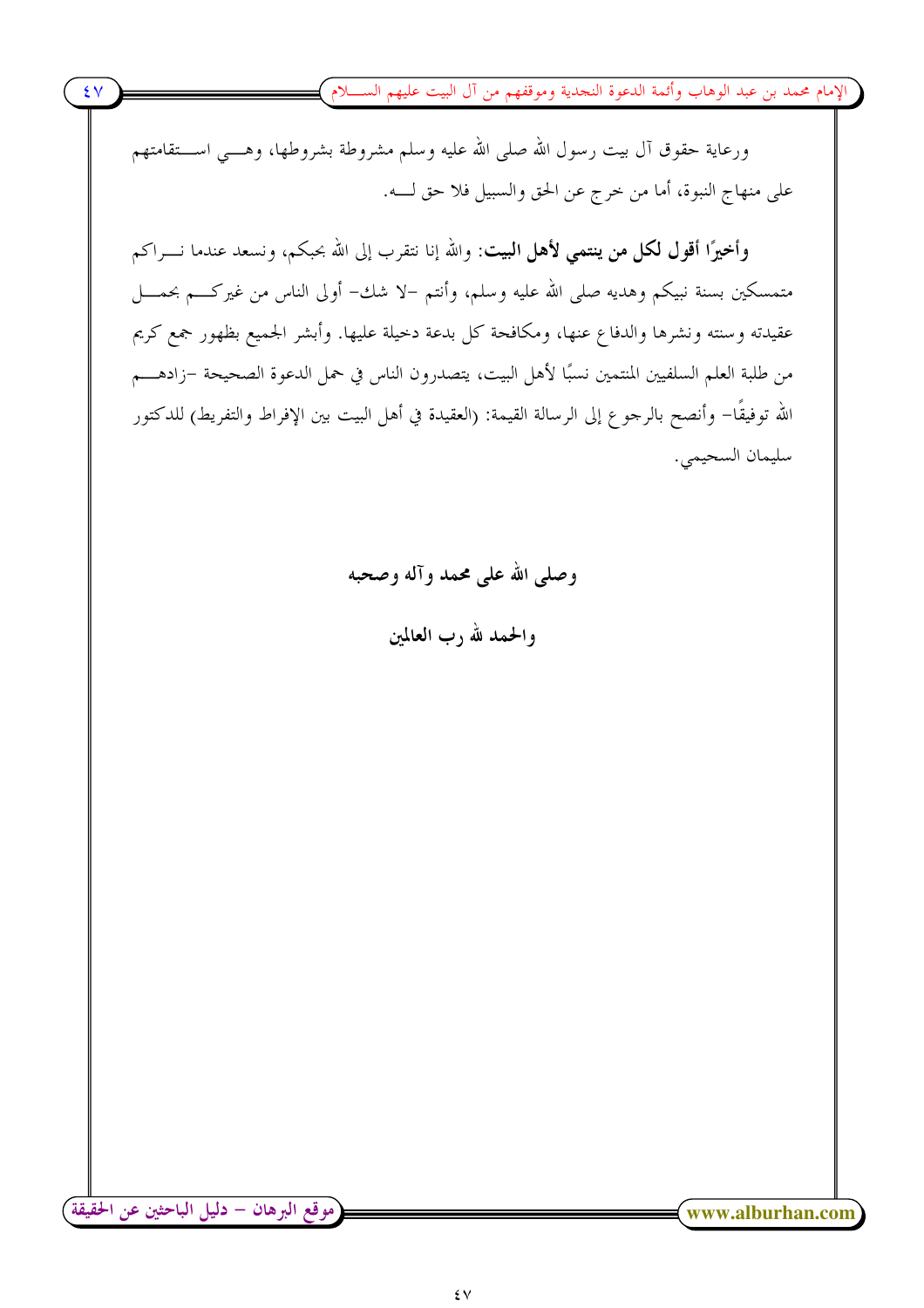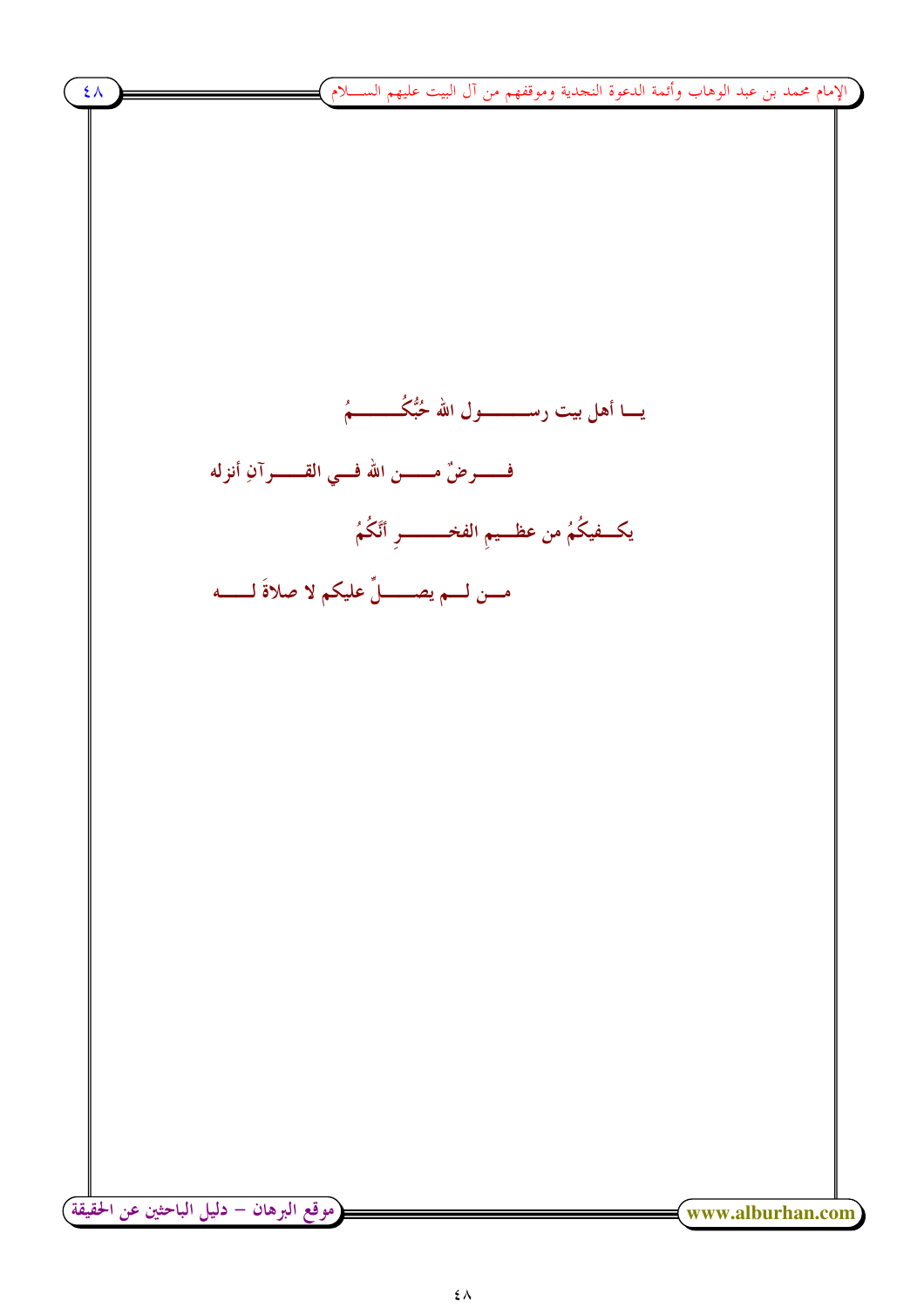الإمام محمد بن عبد الوهاب وأئمة الدعوة النجدية وموقفهم من آل البيت عليهم الســــلام )

# فهرس المحتويات

 $\sqrt{29}$ 

|                                                                                                   | تقـــــديــــــم |
|---------------------------------------------------------------------------------------------------|------------------|
|                                                                                                   |                  |
|                                                                                                   |                  |
|                                                                                                   |                  |
|                                                                                                   |                  |
|                                                                                                   |                  |
| نقله أحاديث الوصية بكتاب الله وأهل بيت رسوله عليه الصلاة والسلام  ٩                               |                  |
| 9.                                                                                                |                  |
|                                                                                                   |                  |
|                                                                                                   |                  |
|                                                                                                   |                  |
|                                                                                                   |                  |
|                                                                                                   |                  |
| لأل النبي عليه الصلاة والسلام على الأمة حق لا يشركهم فيه غيرهم وهم يستحقون من زيادة المحبة        |                  |
|                                                                                                   |                  |
| تلقيبه عليًا رضي الله عنه بالمرتضى واعتقاده أنه من أفضل صحابة رسول الله صلى الله عليه وآله وسلم١٣ |                  |
| ما أصيب به الحسين رضي الله عنه من الشهادة في يوم عاشوراء إنما كان كرامة من الله عز وجل أكرمه      |                  |
| ها ومزيد حظوة ورفع درجة عند ربه وإلحاقًا له بدرجات أهل بيته الطاهرين  ١٤                          |                  |
| حديثَ فيه فضيلة عظيمة لعلى رضى الله عنه وأرضاه ………<br>$\sqrt{0}$                                  |                  |
|                                                                                                   |                  |
| فضيلة عظيمة لبضعة النبي عليه الصلاة والسلام فاطمة الزهراء رضى الله عنها  ١٦                       |                  |
|                                                                                                   |                  |
| ذم من أنكر نسب آل البيت من جهة الحسن رضي الله عنه ووصفُهُم بألهم أعداء لآل البيت عليهم            |                  |
|                                                                                                   |                  |
| وصف الحسن بن على رضي الله عنه بأنه سيد وأن الله سيصلح به بين فتتين عظيمتين من المسلمين . ١٨       |                  |
|                                                                                                   |                  |
| (موقع البرهان – دليل الباحثين عن الحقيقة                                                          | www.alburhan.com |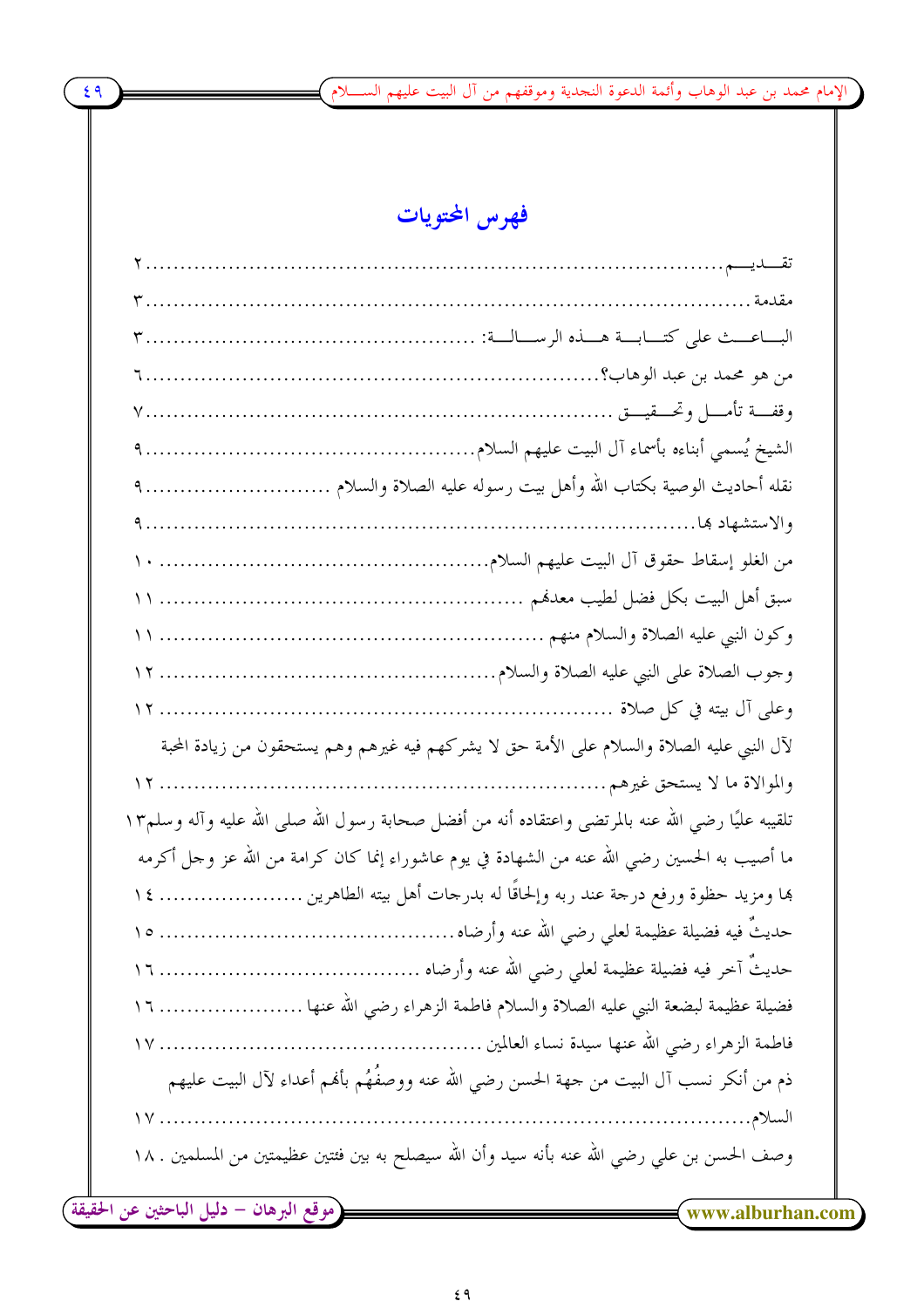الإمام محمد بن عبد الوهاب وأئمة الدعوة النحدية وموقفهم من آل البيت عليهم الســــلام ً

الإمام على بن أبي طالب وأصحابه أقرب إلى الحق من معاوية وأصحابه رضي الله عنهم أجمعين … ١٩ إشارته رحمه الله إلى حرص الصحابة على مصاهرة النبي عليه الصلاة والسلام ....................... ٢٠ المتمسك بكتاب الله وسنة رسوله صلى الله عليه وآله وسلم وما عليه أهل البيت الشريف لا يضل في أهل البيت رضوان الله عليهم لا شك في طلب حبهم ومودقمم لما ورد فيه من كتاب وسنة………. ٢٢ وجاء في كتابه الحجج الواضحة الإسلامية [تحقيق: محمد الفوزان ط: مكتبة الرشد ٢٠١٤٢هــ] (ص:٣١٢) عند كلامه على حديث (أذكركم الله في أهل بيتي) الذي رواه مسلم (٢٤٠٨) قوله رحمه الله: «...فيه الحض على محبتهم [يعني أهل البيت] وموالاقم، ومعرفة حقوقهم... إلخ». ........... ٢٩ فاطمة عليها السلام ممن كَمُل من النساء وهي سيدة نساء أهل الجنة .............................. ٣٣ الشيخ محمد بن عبد الوهاب وأتباعه كلهم يحبون آل رسول الله صلى الله عليه وآله وسلم ويتقربون إلى على بن أبي طالب رضي الله عنه من أعقل الناس وأحزمهم وأعلم الصحابة وأحفظهم …………. ٤١ www.alburhan.com

 $\circ$ .

 $\circ$ .